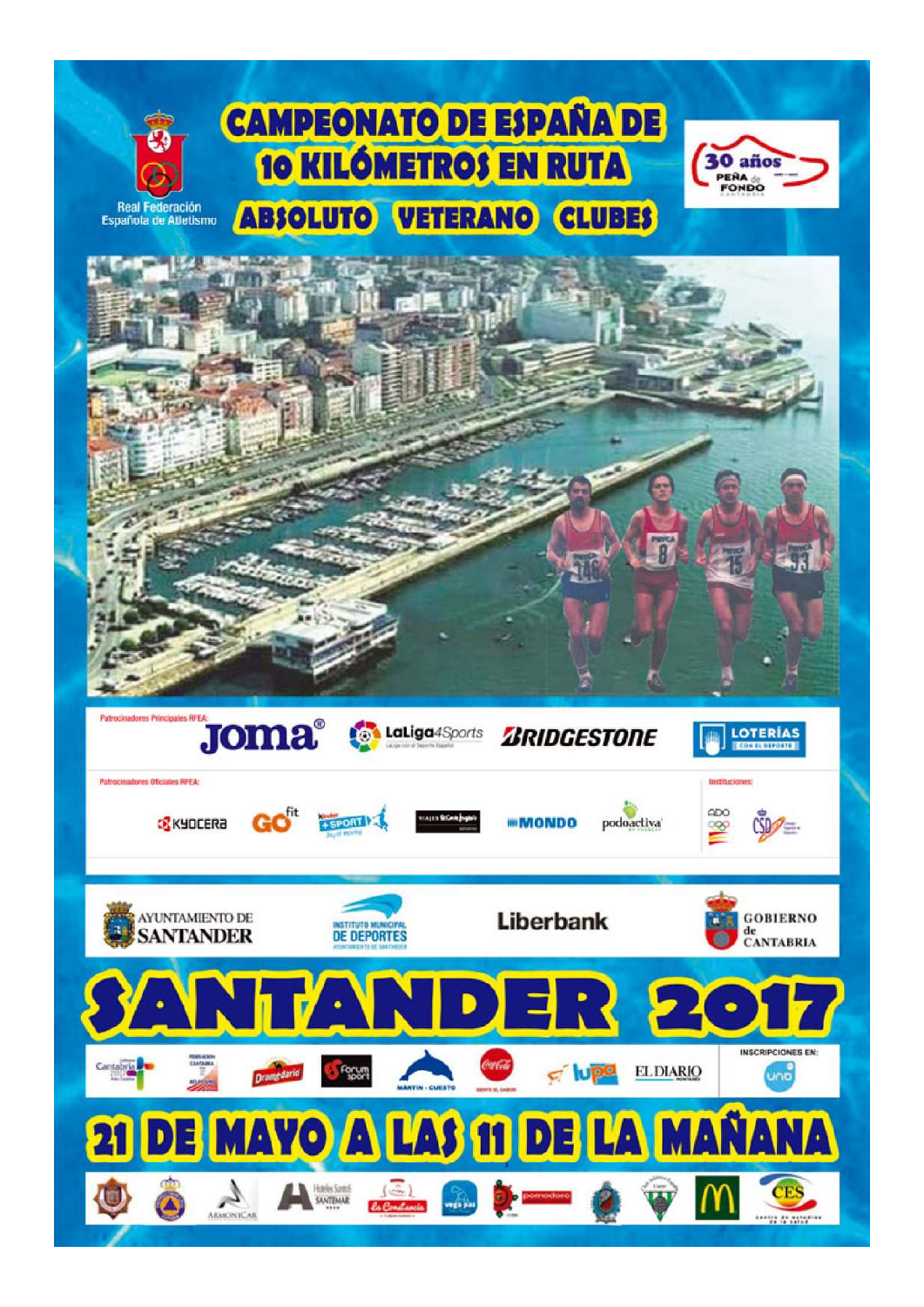**COMISSIÓ DE VETERANS**





# **9è. CNAT. D'ESPANYA dels 10 Kms. RUTA CATEGORIA VETERANS SANTANDER 21/05/2017**

#### *CATEGORIA FEMENINA*

*Lloc*

|      |                | Classif. d'Arrib. | Dorsal | llicencia    | Cognoms, Nom                      | Data de Naix. | Club                          | Marca     |
|------|----------------|-------------------|--------|--------------|-----------------------------------|---------------|-------------------------------|-----------|
| W-35 |                |                   |        |              |                                   |               |                               |           |
|      | $\mathbf{1}$   | 64                | 89     | <b>S7312</b> | <b>PELAYO GONZALEZ, IRENE</b>     | 16/02/1980    | <b>Pielagos</b>               | 34:13     |
|      | $\overline{2}$ | 93                | 85     | S7105        | <b>MORENO MAZO, MARIA ELENA</b>   | 14/03/1979    | <b>Pielagos</b>               | 35:03     |
|      | 3              | 97                | 54     | <b>EX755</b> | <b>BEJARANO SANCHEZ, SONIA</b>    | 02/08/1981    | <b>C Dental Seoane Pampín</b> | 35:17     |
|      | 4              | 128               | 60     | 07427        | DIEZ MANZANO, MARIA               | 24/04/1979    | Universidad Estadio Gijon     | 36:29     |
|      | 5              | 151               | 63     | GA765718     | FERNANDEZ FONTENLA, IRIA          | 08/06/1981    | <b>ADAS Proinor</b>           | 37:18     |
|      | 6              | 162               | 127    | S10441       | MARCO OYARZABAL, DOLORES          | 17/01/1979    | Cayon-Helios DICA             | 37:42     |
|      |                | 183               | 98     | 08075        | TERRONES, LORENA                  | 15/12/1978    | Horizonte Gijón               | 38:54     |
|      | 8              | 198               | 150    | S6014        | TRUEBA BEDIA, ESTHER              | 17/08/1978    | Cayon-Helios DICA             | 39:42     |
|      | 9              | 200               | 142    | 07461        | PRIETO DIAZ, LETICIA              | 25/04/1980    | Recta Final-Toscaf            | 39:45     |
|      | 10             | 212               | 146    | S10707       | SAN EMETERIO REVUELTA. NOELIA     | 10/12/1980    | Selaya-Reparte                | 40:14     |
|      | 11             | 224               | 82     | AR2790       | MENDEZ PARAJE, XANDRA             | 31/05/1978    | Running-Zaragoza              | 40:40     |
|      | 12             | 239               | 116    | CA1327       | GARCIA GONZALEZ, ESTER            | 12/01/1979    | CD Periver                    | 41:51     |
|      | 13             | 243               | 149    | BI52512      | TIJERO MERINO, BEATRIZ            | 22/08/1979    | Atletismo Santurtzi           | 42:07     |
|      | 14             | 255               | 141    | S10894       | PEREZ PALAZUELOS, Mª. ELENA       | 13/11/1978    | CamargoRia del Carmen         | 43:57     |
|      | 15             | 285               | 117    | S10860       | GONZALEZ ARISTIN, MARIA DEL ROCIO | 16/04/1978    | At. España de Cueto           | 48:45     |
|      |                |                   | 53     | CT5453       | ANDREU TRIAS, LAIA                | 31/05/1979    | <b>CA Granollers</b>          | <b>NP</b> |
|      |                |                   | 158    | AR3602       | IZUEL MONTAÑES, LETICIA           | 24/02/1979    | Simply-Scorpio 71             | <b>NP</b> |

## **W-40**

| 1              | 80  | 79  | AV1434        | <b>MARTIN ALVAREZ, JACQUELINE</b> |            | 14/04/1974 FC Barcelona      | 34:47     |
|----------------|-----|-----|---------------|-----------------------------------|------------|------------------------------|-----------|
| $\overline{2}$ | 190 | 55  | M6200         | <b>CASADO PRIETO, ROSAURA</b>     | 06/06/1973 | C Dental Seoane Pampín 39:11 |           |
| 3              | 193 | 84  | M1250         | <b>MOLPECERES ALVAREZ, MARTA</b>  | 11/10/1973 | <b>At. Arroyomolinos</b>     | 39:18     |
| 4              | 194 | 135 | LO7405        | OLAVE ANDRADE, GEMA               | 01/09/1975 | Maraton Rioja                | 39:22     |
| 3              | 202 | 65  | M1208         | FERNANDEZ RODRIGUEZ, PILAR        | 10/11/1976 | Bidezabal Atletismo          | 39:47     |
| 4              | 207 | 154 | <b>BU3978</b> | VARONA VALMASEDA, REBECA          | 13/01/1973 | Image FDR                    | 40:02     |
| 5              | 208 | 157 | AR3571        | BUERO MARTINEZ, ANA LAURA         | 14/08/1976 | Simply-Scorpio 71            | 40:06     |
| 6              | 214 | 131 | BI52525       | MUÑOZ EZENARRO, IRATXE            | 30/10/1975 | Atletismo Santurtzi          | 40:18     |
|                | 244 | 115 | 07900         | GARCIA FERNANDEZ, SILVIA Mª.      | 25/02/1976 | SCD Ribadesella              | 42:11     |
| 8              | 248 | 133 | AR712         | OCHOA LINARES, SUSANA             | 24/02/1974 | At. Intec-Zoiti              | 42:34     |
| 9              | 263 | 107 | NA15288       | ASPURZ GAYARRE, MARISOL           | 28/07/1973 | Beste Iruña At               | 45:16     |
| 10             | 270 | 152 | S11011        | VALENCIA NOREÑA, LUZ MARINA       | 02/10/1974 | <b>Atletico Colindres</b>    | 46:00     |
| 11             | 280 | 144 | CT22806       | RIERA RUEDA, EVA                  | 28/09/1973 | GA Lluïsos Mataro            | 48:19     |
| 12             | 286 | 112 | S11005        | ESCARDA GONZALEZ, BEATRIZ         | 12/05/1976 | <b>Atletico Colindres</b>    | 48:51     |
| 13             | 298 | 108 | BI52524       | BLANCO GALEAN, INMACULADA         | 09/12/1975 | Atletismo Santurtzi          | 53:29     |
|                |     | 137 | 07158         | OTERO ALVAREZ, LETICIA            | 26/05/1976 | Cerezal Team                 | <b>NP</b> |
|                |     | 125 | S10424        | LIAÑO REVUELTA, BEATRIZ           | 31/08/1975 | Pielagos                     | <b>NP</b> |
|                |     | 111 | NA15345       | <b>BUSTO GIL, BEGOÑA</b>          | 31/01/1976 | Beste Iruña At               | <b>NP</b> |
|                |     | 119 | NA15892       | <b>GORRICHO PEGENAUTE, MARIA</b>  | 16/03/1976 | Beste Iruña At               | <b>NP</b> |
|                |     | 110 | S10892        | BUSTAMANTE RODRIGUEZ, NATALIA     | 05/11/1975 | Selaya-Reparte               | <b>NP</b> |
|                |     | 138 | S10867        | PARDO DE SANTAYANA SANZ, RAQUEL   | 29/03/1974 | CamargoRia del Carmen        | <b>NP</b> |
|                |     | 102 | S9341         | ALONSO CASTRO, PILAR              | 04/12/1972 | Carrefour Bezana             | <b>NP</b> |

**W-45**

| -- |              |     |     |              |                                          |            |                             |       |
|----|--------------|-----|-----|--------------|------------------------------------------|------------|-----------------------------|-------|
|    | $\mathbf{1}$ | 169 | 92  | <b>AR795</b> | <b>PUEYO BERGUA, MARIA JOSE</b>          |            | 16/03/1970 Atletismo Bikila | 37:57 |
|    | $\mathbf{2}$ | 173 | 103 | 05268        | <b>ALVAREZ HERRERO, ESTHER</b>           | 28/07/1970 | <b>BATHCO Running Team</b>  | 38:09 |
|    |              | 199 | 58  |              | GA764774 CASTRO VILLAVERDE, MARIA TERESA | 07/04/1968 | <b>Atletismo Noia</b>       | 39:44 |
|    | 4            | 217 | 100 | S10690       | YURREBASO OLABERRIETA. IZASKUN           | 18/05/1972 | Cayon-Helios DICA           | 40:27 |
|    | 5.           | 230 | 123 | LO7115       | IÑIGO GIL. Mª. TERESA                    | 11/06/1968 | Maraton Rioja               | 41:00 |
|    | 6            | 231 | 69  | CA9481       | <b>GOMEZ REYES, MARIA ENCARNACION</b>    | 18/04/1971 | Carmona Paez                | 41:10 |
|    |              | 249 | 156 | AR3245       | <b>GOMEZ PERERA, MERCHE</b>              | 23/09/1971 | Atletismo Utebo             | 43:02 |
|    | 8            | 252 | 114 | CT17043      | FIDALGO ALVAREZ, ANA ESTHER              | 10/05/1969 | <b>GA Lluïsos Mataro</b>    | 43:41 |
|    | 9            | 256 | 140 | S830         | PEREDO SAN SEBASTIAN. MARIA              | 31/01/1969 | Cayon-Helios DICA           | 44:00 |
|    | 10           | 259 | 118 | AR3126       | GONZALEZ GOMEZ. VICTORIA                 | 17/10/1971 | At. Intec-Zoiti             | 44:39 |
|    | 11           | 264 | 136 | LO7139       | ORIA MUÑIZ, MARIA ANGELES                | 11/05/1972 | A.Deportiva Haro            | 45:31 |
|    | 12           | 266 | 155 | S11013       | ZABALA DE BEPERET. MARGARITA             | 27/08/1970 | <b>Atletico Colindres</b>   | 45:46 |
|    |              |     |     |              |                                          |            |                             |       |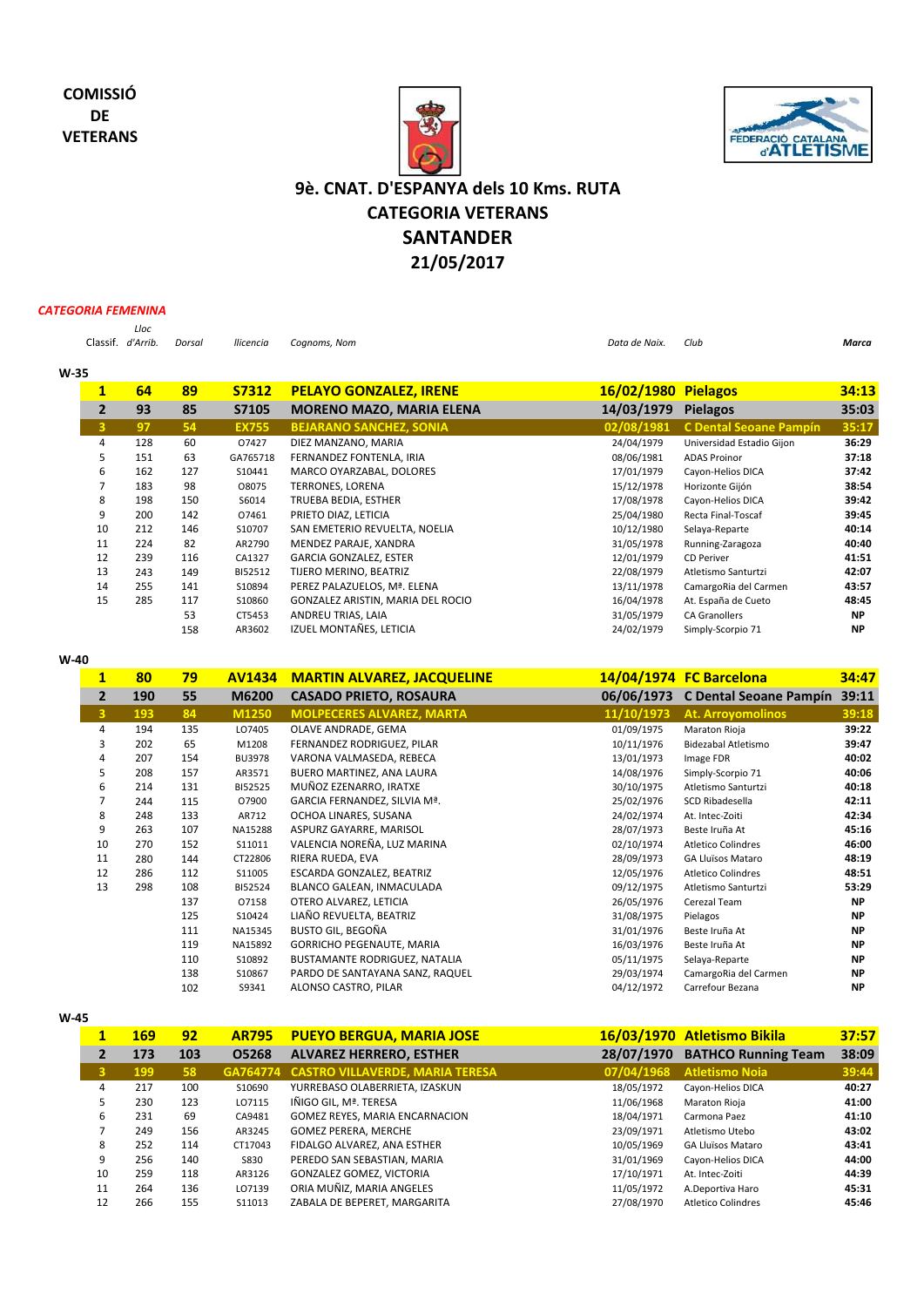| 13 | 290 | 124 | AR3314  | LASO MARCO, SARA              | 30/08/1970 | At. Intec-Zoiti           | 50:39     |
|----|-----|-----|---------|-------------------------------|------------|---------------------------|-----------|
| 14 | 295 | 128 | S11009  | MARTINEZ RUGAMA, MARIA AMPARO | 18/05/1969 | <b>Atletico Colindres</b> | 51:30     |
|    |     | 129 | NA15166 | MENDILUCE GREÑO, NATALIA      | 15/12/1971 | Beste Iruña At            | <b>NP</b> |
|    |     | 113 | AR336   | FERRER GAYAN, SILVIA          | 02/04/1971 | At. Intec-Zoiti           | <b>NP</b> |
|    |     | 130 | S10866  | MORENO, ANA                   | 21/12/1969 | CamargoRia del Carmen     | <b>NP</b> |
|    |     | 145 | 06556   | RIOS PEREZ, MARIA ROCIO       | 13/03/1969 | RGCultural Covadonga      | <b>NP</b> |
|    |     | 91  | M7401   | PRIETO PINEDO, NURIA          | 09/10/1968 | Atletismo Artyneon        | <b>NP</b> |

# **W-50**

|                | 209 | 126 | TO4709         | <b>LLORENA PRATS, MARIA DEL CARMEN</b> |            | 16/03/1966 Liberbank-CA Toledo | 40:07     |
|----------------|-----|-----|----------------|----------------------------------------|------------|--------------------------------|-----------|
| 2              | 227 | 57  | GA9172         | <b>CASTRO SOLIÑO, MARIA SOLEDAD</b>    | 25/05/1965 | Comesaña Sporting Club 40:56   |           |
|                | 229 | 95  | <b>CT22115</b> | <b>RIERA PLA, ANNA</b>                 | 14/11/1965 | <b>CA Canovelles</b>           | 40:59     |
| 4              | 237 | 72  | 07412          | GONZALEZ GARCIA, MARTA                 | 22/03/1967 | Dep. Estadio Gijon             | 41:38     |
| 5              | 251 | 121 | M1311          | HARO RIVAS, MARIA DEL SOL              | 04/02/1967 | Atletismo Alcorcon             | 43:28     |
| 6              | 267 | 120 | V20444         | <b>GRACIA GOMEZ. TERESA</b>            | 19/05/1963 | Atletismo Albacete             | 45:51     |
| $\overline{ }$ | 272 | 134 | SS19508        | OLASO ESPESO, MARCARMEN                | 07/03/1967 | <b>INDEPENDIENTE</b>           | 46:06     |
| 8              | 293 | 105 | LO7406         | ANSOLEAGA GIL, SUSANA                  | 31/07/1966 | Maraton Rioja                  | 51:18     |
| 9              | 300 | 139 | CT25227        | PAREJA BERMEJO, ANGELA                 | 31/03/1967 | <b>GA Lluïsos Mataro</b>       | 55:06     |
|                |     | 106 | CA8492         | ARRIETE CASTAÑEDA, AURORA              | 12/07/1966 | CD Periver                     | <b>NP</b> |
|                |     | 109 | O8040          | <b>BLANCO JUBETE, BLANCA</b>           | 21/05/1967 | Atletica Avilesina             | <b>NP</b> |

# **W-55**

|  |       |     | 1 236 94 SS200893 RAMOS LEON, MARISOL              |                      | <b>28/05/1959 Aloña-Mendi K.E.</b>       | 41:35 |
|--|-------|-----|----------------------------------------------------|----------------------|------------------------------------------|-------|
|  | 2 265 | 147 | <b>BU1706 SEVILLA SANTAMARIA, DOROTEA</b>          | 03/10/1959 Image FDR |                                          | 45:40 |
|  |       |     | 3  292  143   SG4229  PUENTES DE PEDRO. ANA ISABEL |                      | $11/02/1962$ CAS Ciudad de Segovia 51:12 |       |

## **W-60**

|        | 1              | 246 | <b>122</b> | LO6705         | <b>HERNAIZ DEL CAMPO, MARIA MARCELINA</b>     |                       | 11/10/1956 Maraton Rioja            | 42:16     |
|--------|----------------|-----|------------|----------------|-----------------------------------------------|-----------------------|-------------------------------------|-----------|
|        | 2              | 287 | 101        | <b>NA15570</b> | <b>AGUIRRE REDRADO, MARIA ANGELES</b>         | 09/05/1956            | <b>Beste Iruña At</b>               | 49:19     |
|        | 3              | 296 | 132        |                | <b>GA766224 NOVO VARELA, MARIA DEL CARMEN</b> | 12/02/1957            | <b>Lucus Caixa Rural Galega</b>     | 51:41     |
|        | 4              | 301 | 148        | S10466         | SOLANA ECHEVARRIA. NIEVES                     | 06/08/1952            | <b>Atletico Colindres</b>           | 55:47     |
| W-65   |                |     |            |                |                                               |                       |                                     |           |
|        | 1              | 269 | <b>153</b> |                | <b>CT16176 VAQUERO SANCHEZ, EMILIA</b>        | 01/11/1949 CE Penedès |                                     | 45:53     |
|        | $\overline{2}$ | 302 | 151        | <b>BU3977</b>  | <b>VADILLO GARCIA, MARIA ISABEL</b>           |                       | 22/01/1951 C.D. atletismo Briviesca | 1:08:56   |
|        |                |     | 104        |                |                                               |                       |                                     |           |
|        |                |     |            | O8004          | ALVAREZ PARIENTE. MILAGROS                    | 23/08/1949            | Cerezal Team                        | <b>NP</b> |
| $W-80$ |                |     |            |                |                                               |                       |                                     |           |

#### *CATEGORIA MASCULINA*

## **M-35**

| $\mathbf{1}$   | 16  | 14  | <b>M2431</b>  | <b>DEL VAL GONZALEZ, JULIO</b>   | 05/10/1981 C.A.P.O.L. |                             | 31:32 |
|----------------|-----|-----|---------------|----------------------------------|-----------------------|-----------------------------|-------|
| $\overline{2}$ | 20  | 164 | O4400         | <b>ALVAREZ ESPINAR, MARTIN</b>   | 19/06/1979            | Piloña Deporte              | 32:22 |
| 3              | 22  | 43  | 07234         | <b>TEJEDOR GONZALEZ, ESTEBAN</b> | 01/04/1982            | <b>Oriente Atletismo</b>    | 32:27 |
| 4              | 24  | 21  | SS200689      | GOMEZ DE ARRIBA, JOSE ANTONIO    | 05/01/1981            | Super Amara BAT             | 32:31 |
| 5              | 28  | 37  | SA4287        | RUANO RORIGUEZ, DAVID            | 18/12/1978            | CD La Armuña                | 32:37 |
| 6              | 30  | 220 | <b>BU3944</b> | DE DIEGO GONZALEZ, BORJA         | 08/12/1981            | SoloRunners                 | 32:39 |
| 7              | 31  | 15  | V18980        | DESCALS ESTEBAN, JESUS           | 10/06/1978            | C.D.Metaesport              | 32:41 |
| 8              | 32  | 179 | O8005         | BEGEGA ORDIZ, ALFREDO            | 04/08/1978            | Cerezal Team                | 32:42 |
| 9              | 36  | 267 | S10919        | GUTIERREZ GUTIERREZ, ALBERTO     | 23/10/1981            | Reinosa Running             | 32:50 |
| 10             | 35  | 270 | S10752        | HERAS MARTINEZ, MANUEL           | 02/08/1979            | <b>BATHCO Running Team</b>  | 32:50 |
| 11             | 38  | 278 | S10406        | LAHERA LLANERA, DAVID            | 12/03/1981            | CD Mainsa-Sapporo           | 32:55 |
| 12             | 41  | 242 | S10848        | <b>GANDARA RUIZ, RAUL</b>        | 04/11/1981            | Horizonte Gijón             | 33:11 |
| 13             | 43  | 18  | CR4328        | GALLEGO PAVON, HIGINIO           | 12/12/1979            | Atletismo Saturno           | 33:12 |
| 14             | 49  | 4   | VI3424        | ALBA SANTOS, ALBERTO             | 14/02/1979            | CA La Blanca                | 33:28 |
| 15             | 50  | 342 | S10753        | RODRIGUEZ CUEVAS, FRANCISCO      | 25/07/1977            | CD Mainsa-Sapporo           | 33:30 |
| 16             | 57  | 32  | VI3500        | RODRIGUEZ MARTINEZ, IBAN         | 20/11/1977            | <b>CD AlimcoRunning Fiz</b> | 33:56 |
| 17             | 62  | 207 | S10704        | COLLADO GARCIA, EDUARDO          | 15/12/1978            | Cayon-Helios DICA           | 34:06 |
| 18             | 63  | 369 | S10944        | URCELAY FERNANDEZ, OSCAR         | 25/06/1979            | Carcoba Ribamontan          | 34:08 |
| 19             | 69  | 263 | SO3262        | <b>GONZALO MIGUEL, LUIS</b>      | 01/06/1980            | Atletismo Numantino         | 34:25 |
| 20             | 70  | 264 | O6909         | GRANDA HERNANDEZ, JORGE          | 16/03/1982            | Horizonte Gijón             | 34:26 |
| 21             | 73  | 282 | M10255        | LOPEZ LLORENTE, DANIEL           | 10/12/1977            | Atmo. Tarancón              | 34:33 |
| 22             | 78  | 163 | GA12502       | ALVAREZ CARNERO, GILBERTO        | 05/07/1980            | <b>ADAS Proinor</b>         | 34:39 |
| 23             | 79  | 349 | 07462         | RUBIO BERDASCO, GONZALO          | 25/09/1979            | Recta Final-Toscaf          | 34:44 |
| 24             | 88  | 375 | BI52437       | ZORITA URRICELQUI, ANDER         | 06/10/1978            | AD Korrikazakeak            | 34:58 |
| 25             | 91  | 182 | VA8719        | BENAVIDES LOPEZ, RUBEN           | 05/10/1977            | Racing Valladolid           | 35:00 |
| 26             | 106 | 200 | EX7058        | CASADO GARCIA, JOAQUIN           | 28/07/1978            | <b>Maraton Vegas Altas</b>  | 35:27 |
| 27             | 108 | 233 | 07428         | FERNANDEZ GARCIA, MANUEL ANGEL   | 21/04/1980            | Tineo Atletismo             | 35:29 |
| 28             | 110 | 374 | S10984        | VILLEGAS GALDRAN, JOSE ANTONIO   | 24/03/1981            | C. A. Torrelavega           | 35:32 |
| 29             | 113 | 373 | S11012        | VILLALBA SAINZ, JUAN MANUEL      | 23/03/1978            | <b>Atletico Colindres</b>   | 35:37 |
| 30             | 119 | 357 | MU17237       | SANTA PEREZ, DANIEL              | 16/06/1978            | Hotel La Paz - ADA Yeclano  | 35:58 |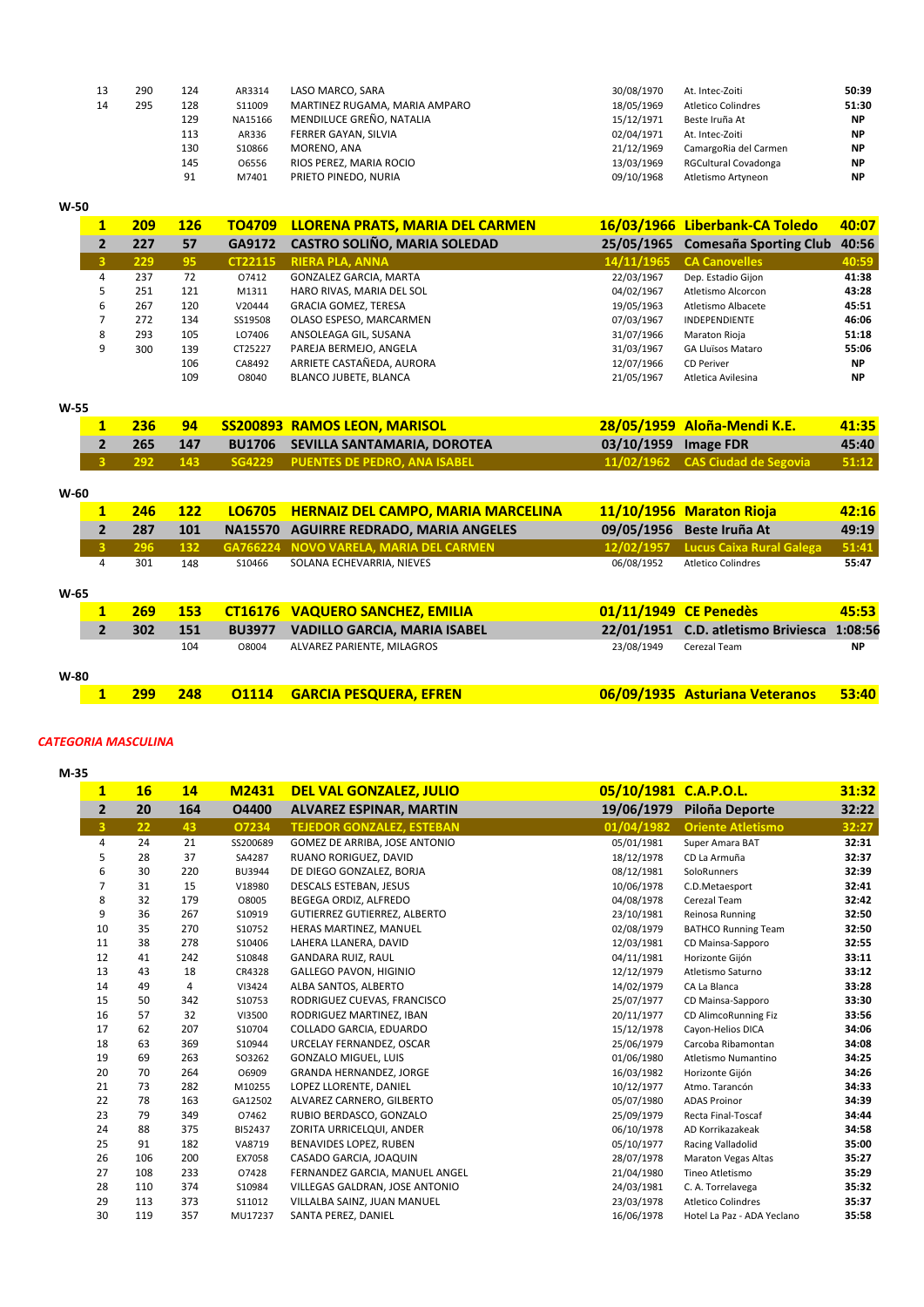|     | 31 | 133 | 218 | <b>BU3983</b> | DELGADO ARCOS, RODRIGO             | 01/02/1978 | Image FDR                  | 36:36     |
|-----|----|-----|-----|---------------|------------------------------------|------------|----------------------------|-----------|
|     | 32 | 134 | 219 | S10849        | DIEGO GARCIA, DAVID                | 14/12/1980 | Horizonte Gijón            | 36:38     |
|     | 33 | 135 | 173 | AV1496        | ARRIBAS JIMENEZ, JESUS             | 14/04/1979 | CD Ecosport                | 36:41     |
|     | 34 | 142 | 341 | GA766143      | RODRIGUES PINTO, MARCO PAULO       | 10/07/1981 | <b>ADAS Proinor</b>        | 36:50     |
|     | 35 | 148 | 364 | 07714         | SUAREZ FERNANDEZ. JOSE             | 26/07/1979 | Recta Final-Toscaf         | 37:13     |
|     | 36 | 150 | 354 | AV1448        | SANCHEZ SERRANO, DAVID             | 04/09/1979 | CD Ecosport                | 37:17     |
|     | 37 | 154 | 331 | 07861         | PLATAS IGLESIAS, ANDRES            | 02/03/1978 | <b>BATHCO Running Team</b> | 37:26     |
|     | 38 | 157 | 214 | S10098        | DEL CORRAL RAMOS, JOSE PABLO       | 11/04/1978 | Cayon-Helios DICA          | 37:30     |
|     | 39 | 158 | 272 | CT24139       | HERNANDEZ MATAS, JOSE ANTONIO      | 26/12/1977 | Martorell AC               | 37:31     |
|     | 40 | 177 | 285 | TO4940        | LOZANO DEL OLMO, ALBERTO           | 27/07/1979 | Atletismo Seseña           | 38:20     |
|     | 41 | 182 | 201 | GU2006        | CASADO MORENO, LUIS MIGUEL         | 16/03/1978 | Velociraptor MP Twinner    | 38:39     |
|     | 42 | 184 | 160 | AR3573        | CARRATO SIERRA, IVAN               | 18/09/1980 | Simply-Scorpio 71          | 39:01     |
|     | 43 | 204 | 328 | J5389         | PEREZ ZAFRA, JESUS                 | 05/07/1981 | Unicaja Atletismo          | 39:58     |
|     | 44 | 205 | 311 | 08079         | MORO SANCHEZ, EDUARDO              | 05/11/1981 | INDEPENDIENTE              | 40:01     |
|     | 45 | 268 | 191 | S10510        | CABANZON SALMON, FERNANDO          | 07/09/1981 | C. A. Torrelavega          | 45:51     |
|     |    |     | 46  | S11003        | LABRADA, ALEJANDRO                 | 21/11/1981 | Reinosa Running            | <b>NP</b> |
|     |    |     | 19  | O6279         | GARCIA MARTINEZ, BORJA JERONIMO    | 30/05/1981 | INDEPENDIENTE              | <b>NP</b> |
|     |    |     | 38  | M7063         | SALINERO MIGUEL, SERGIO            | 09/08/1981 | Clínica Menorca CAUG       | <b>NP</b> |
|     |    |     | 62  | BI52503       | FERNANDEZ DE LA PEÑA TAJES, MAIDER | 02/05/1981 | CA La Blanca               | <b>NP</b> |
|     |    |     | 167 | 05841         | ALVAREZ PRADO, MANUEL              | 01/06/1980 | Piloña Deporte             | <b>NP</b> |
|     |    |     | 237 | GA765920      | FERNANDEZ RODRIGUEZ, IVAN          | 02/05/1980 | <b>ADAS Proinor</b>        | <b>NP</b> |
|     |    |     | 355 | TF8373        | SANCHIS MONTERO, JORGE             | 13/09/1979 | CD Vallivana               | <b>NP</b> |
|     |    |     | 185 | M2806         | <b>BLANCO MARTINEZ, LUIS</b>       | 23/11/1979 | <b>BATHCO Running Team</b> | <b>NP</b> |
|     |    |     | 241 | <b>BI5158</b> | GALLEGO KAMIRUAGA, IKER            | 16/08/1978 | Atletismo Santurtzi        | <b>NP</b> |
|     |    |     | 289 | <b>BU3784</b> | MARIN PEREZ, IVAN                  | 10/12/1978 | Universidad de Burgos      | <b>NP</b> |
|     |    |     | 161 | <b>BU3765</b> | ALONSO PRESA, RODRIGO              | 03/09/1978 | Grupo Ecoalia BDM          | <b>NP</b> |
|     |    |     | 221 | S10570        | DIEZ AEDO, SERGIO                  | 03/01/1979 | Elemental Astillero        | <b>NP</b> |
| f/c |    |     | 8   | CT21922       | MOSTAFA BENSLIMANE, (E)            | 09/02/1978 | Cornellà At.               | <b>NP</b> |

| $M-40$ |                |     |     |               |                                        |            |                                 |           |
|--------|----------------|-----|-----|---------------|----------------------------------------|------------|---------------------------------|-----------|
|        | $\overline{1}$ | 9   | 42  |               | <b>CT15121 SANZA ARRANZ, MARCOS</b>    |            | 14/01/1977 CAV Andorra          | 30:55     |
|        | $\overline{2}$ | 21  | 33  | <b>SA4794</b> | <b>RODRIGUEZ PEREZ, PABLO</b>          |            | 05/10/1976 C.A.Carnicas Serrano | 32:24     |
|        | 3              | 25  | 17  | <b>TO3643</b> | <b>FERNANDEZ RUBIO, JUAN FRANCISCO</b> | 03/11/1976 | <b>Atletismo Saturno</b>        | 32:33     |
|        | 4              | 29  | 346 | M9308         | ROPERO CABALLERO, ISRAEL               | 28/04/1977 | Ajalkala                        | 32:38     |
|        | 5              | 33  | 294 | V23320        | MARTINEZ MARTINEZ, ROBERTO             | 23/04/1977 | INDEPENDIENTE                   | 32:43     |
|        | 6              | 40  | 23  | <b>VA8823</b> | LOPEZ MARTIN, CHRISTIAN                | 15/07/1976 | SoloRunners                     | 33:08     |
|        | $\overline{7}$ | 45  | 336 | 07772         | PRIETO DIAZ, ARTURO                    | 13/08/1975 | Recta Final-Toscaf              | 33:20     |
|        | 8              | 47  | 9   | <b>VA8824</b> | DE LA CASA GONZALO, FRANCISCO JAVIER   | 23/02/1977 | Racing Valladolid               | 33:27     |
|        | 9              | 51  | 40  | S10618        | SANTIAGO BROCH, SERGIO                 | 21/03/1975 | Horizonte Gijón                 | 33:31     |
|        | 10             | 54  | 162 | 07451         | ALONSO VILLA, PABLO                    | 19/04/1975 | Piloña Deporte                  | 33:38     |
|        | 11             | 65  | 368 | S10961        | TRUCIOS VEGAS, ANTONIO                 | 26/03/1977 | Carcoba Ribamontan              | 34:15     |
|        | 12             | 82  | 301 | O6597         | MIER ALONSO, JAVIER                    | 13/11/1976 | Cerezal Team                    | 34:48     |
|        | 13             | 85  | 210 | \$10869       | COTERA POSADA, JESUS                   | 22/01/1976 | CamargoRia del Carmen           | 34:52     |
|        | 14             | 92  | 186 | 07432         | <b>BOBES ARGUELLES, NOEL</b>           | 05/07/1974 | AD Gijon Atletismo              | 35:00     |
|        | 15             | 94  | 315 | CA10460       | NOBLEJAS GONZALEZ, IVAN                | 02/05/1976 | Carmona Paez                    | 35:05     |
|        | 16             | 95  | 238 | S10617        | FERNANDEZ SANTAMARIA, OSCAR            | 20/08/1973 | Reinosa Running                 | 35:06     |
|        | 17             | 96  | 195 | 07670         | CABRERA FURNIET, JODSE LUIS            | 15/09/1975 | Horizonte Gijón                 | 35:08     |
|        | 18             | 98  | 262 | BI52455       | GONZALEZ TORRES, MANUEL ANGEL          | 06/02/1973 | Atletismo Santurtzi             | 35:18     |
|        | 19             | 101 | 252 | M9408         | GOMEZ PEREZ, JOSE RAMON                | 30/05/1973 | La Mancha Amarilla              | 35:20     |
|        | 20             | 104 | 306 | EX2175        | MORA GARCIA-MORA, FRANCISCO            | 24/04/1975 | <b>Maraton Vegas Altas</b>      | 35:26     |
|        | 21             | 107 | 251 | <b>BU3822</b> | GOMEZ DEL OLMO, RAUL                   | 22/12/1975 | Universidad de Burgos           | 35:28     |
|        | 22             | 111 | 281 | 06171         | LOPEZ DE DIOS, FRANCISCO               | 30/12/1975 | Cerezal Team                    | 35:35     |
|        | 23             | 112 | 194 | NA15178       | CABEZON OTAMNEDI, JAVIER               | 29/10/1974 | Beste Iruña At                  | 35:36     |
|        | 24             | 116 | 303 | 07660         | MONTES SUAREZ, JUAN ANTONIO            | 24/06/1976 | Cerezal Team                    | 35:50     |
|        | 25             | 123 | 277 | S10607        | ITURRI IGLESIAS, JULIAN                | 27/02/1975 | At. España de Cueto             | 36:13     |
|        | 26             | 132 | 236 | M10254        | FERNANDEZ PUENTE, RAUL                 | 25/12/1973 | Atmo. Tarancón                  | 36:34     |
|        | 27             | 139 | 356 | S10868        | SANTA CRUZ BARRIOS, MIGUEL ANGEL       | 08/12/1973 | CamargoRia del Carmen           | 36:47     |
|        | 28             | 144 | 212 | S10825        | CRESPO SAINZ, AURELIO                  | 30/09/1972 | Carrefour Bezana                | 36:52     |
|        | 29             | 145 | 376 | S9898         | ZORRILLA ANTON, EDUARDO                | 31/10/1975 | CD Mainsa-Sapporo               | 36:58     |
|        | 30             | 153 | 299 | 07901         | MENDEZ SUAREZ, SEVERINO                | 19/04/1976 | SCD Ribadesella                 | 37:26     |
|        | 31             | 166 | 217 | SS19610       | DEL SOL MATEOS, JOSE LUIS              | 26/08/1972 | C.D. Hernani                    | 37:53     |
|        | 32             | 172 | 337 | S10703        | RADA GARCIA, IGNACIO                   | 08/11/1976 | Cayon-Helios DICA               | 38:09     |
|        | 33             | 178 | 229 | TO5069        | ESPINOSA GARCIA, JAVIER                | 11/04/1974 | Atletismo Seseña                | 38:20     |
|        | 34             | 180 | 312 | 07308         | MUÑIZ SANCHEZ, DANIEL                  | 12/05/1975 | Dep. Estadio Gijon              | 38:25     |
|        | 35             | 186 | 332 | M9678         | PONCE DE LEON LOPEZ, CARLOS            | 03/06/1973 | At. Arroyomolinos               | 39:04     |
|        | 36             | 196 | 292 | IB15358       | MARTI MARTIN, ANTONIO                  | 16/07/1973 | Club Fidipides                  | 39:39     |
|        | 37             | 201 | 180 | 07243         | BELVER MUÑOZ, JUSTO JOSE               | 08/11/1972 | Horizonte Gijón                 | 39:46     |
|        | 38             | 211 | 310 | AV1445        | MORENO LOPEZ, ROBERTO                  | 19/01/1973 | CD Ecosport                     | 40:09     |
|        | 39             | 215 | 178 | SS19380       | BARCIA SOLABARRIETA, IGOR              | 27/12/1972 | At. San Sebastian               | 40:19     |
|        | 40             | 235 | 320 | S10761        | PANDO ALONSO, PEDRO JAVIER             | 04/10/1972 | Viverunning                     | 41:26     |
|        | 41             | 250 | 206 | CT20845       | CINTO SABATE, SERGIO                   | 15/09/1973 | Martorell AC                    | 43:03     |
|        | 42             | 275 | 257 | BI7827        | GONZALEZ HERNANDEZ, ANGEL              | 02/09/1973 | Castilla-Leon Ermua             | 46:47     |
|        | 43             | 284 | 359 | 07016         | SANTURIO CUBRIA, GERARDO               | 20/08/1974 | AD Gijon Atletismo              | 48:35     |
|        |                |     | 309 | AV1444        | MORENO LOPEZ, EDUARDO                  | 23/12/1976 | CD Ecosport                     | <b>NP</b> |
|        |                |     | 295 | LO5548        | MARTINEZ RAMOS, FRANCISCO JESUS        | 15/11/1976 | La Rioja Atletismo              | <b>NP</b> |
|        |                |     | 227 | 07459         | ESCANDON MARTINEZ, JOSE MANUEL         | 04/03/1977 | Cangas de Onis At.              | <b>NP</b> |
|        |                |     | 239 | \$10850       | FUENTES-PILA ORTIZ, JOSE               | 04/02/1976 | Carcoba Ribamontan              | <b>NP</b> |
|        |                |     | 235 | S10926        | FERNANDEZ MARTINEZ, LUIS MANUEL        | 29/04/1976 | Reinosa Running                 | <b>NP</b> |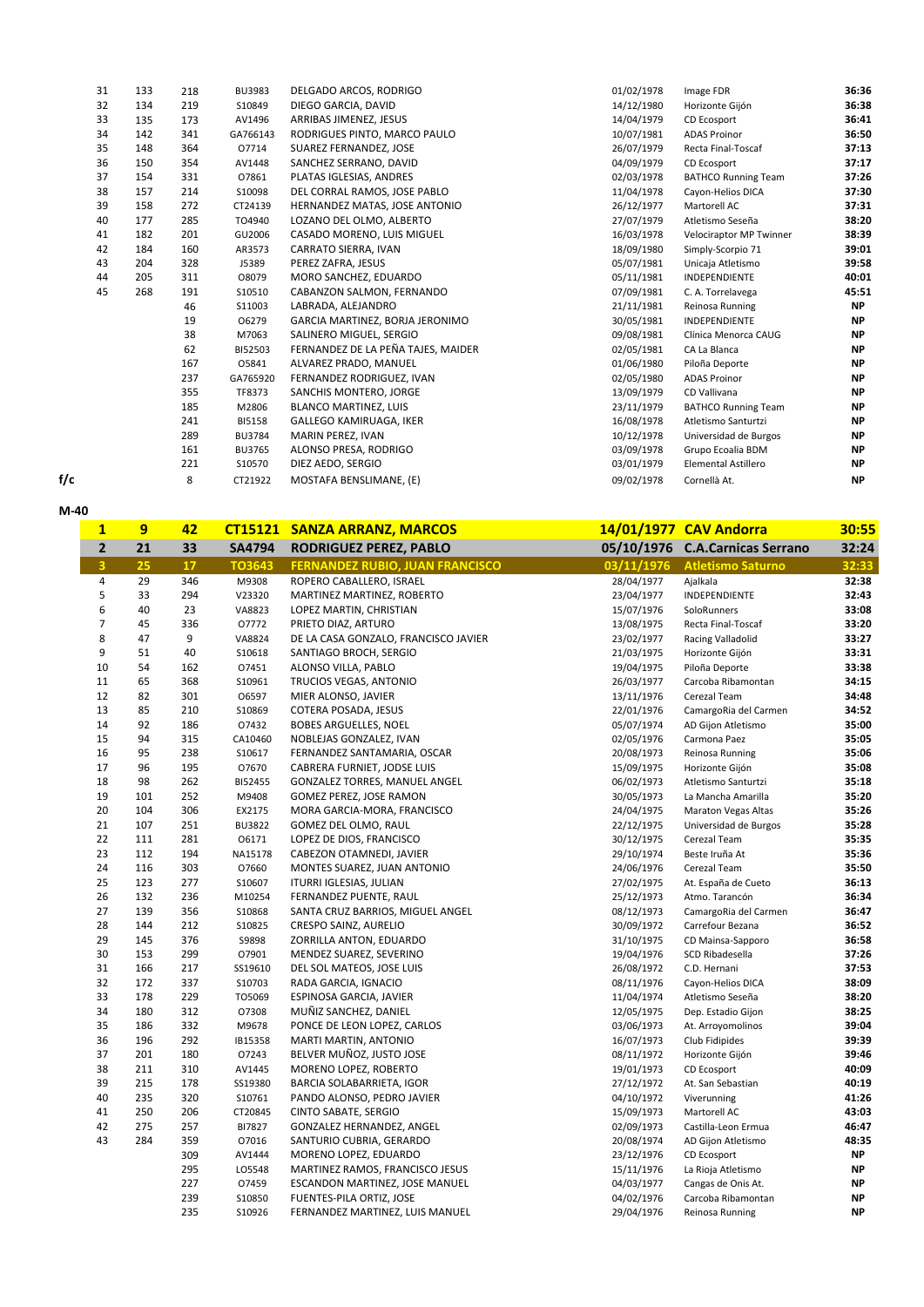| NP.       |
|-----------|
| NP.       |
| <b>NP</b> |
| NP.       |
|           |

**M-45**

| $\overline{1}$ | $\overline{7}$ | 213 | <b>M27</b>    | <b>CUADRILLERO BARRANCO, JUAN ANTONIO</b>  |            | 06/10/1971 Clínica Menorca CAUG | 30:42                             |
|----------------|----------------|-----|---------------|--------------------------------------------|------------|---------------------------------|-----------------------------------|
| $\mathbf{2}$   | 23             | 24  | V18683        | <b>MARTINEZ GOMEZ, LUIS FELIX</b>          |            | 06/08/1971 C.A.Carnicas Serrano | 32:29                             |
| 3              | 37             | 234 | GA766140      | <b>FERNANDEZ MARQUEZ, JOSE MANUEL</b>      | 02/09/1968 | <b>ADAS Proinor</b>             | 32:52                             |
| $\pmb{4}$      | 48             | 297 | S10980        | MARTINEZ RUBIO, FELIX JAVIER               | 09/10/1970 | CamargoRia del Carmen           | 33:28                             |
| 5              | 52             | 352 | S9372         | SAINZ PELAYO, FERNANDO                     | 22/02/1970 | Villa Cabezon                   | 33:31                             |
| 6              | 53             | 323 | CT4426        | PASCUAL ALBAREDA, ALBERT                   | 08/01/1970 | <b>CA Canyelles</b>             | 33:34                             |
| $\overline{7}$ | 55             | 253 | M1861         | GOMEZ RUIZ, ALFONSO ANTONIO                | 10/10/1970 | Suanzes San Blas                | 33:46                             |
| 8              | 56             | 166 | BI20171       | ALVAREZ MARTIN, OSCAR                      | 08/05/1972 | Atletismo Santurtzi             | 33:54                             |
| 9              | 58             | 338 | CR6031        | RAMIREZ MUÑOZ, CARLOS                      | 14/02/1968 | Inmob. Teo Valdepeñas           | 33:57                             |
| 10             | 60             | 286 | M2493         | LUQUE LUQUE, ANTONIO                       | 27/01/1971 | Club Corredores                 | 33:59                             |
| $11\,$         | 61             | 231 | S10512        | FERNANDEZ COBO, MIGUEL ANGEL               | 11/06/1968 | Carcoba Ribamontan              | 33:59                             |
| 12             | 67             | 176 | V21470        | BALDOVI FERRER, MARIO                      | 11/02/1970 | <b>Atletisme Crevillent</b>     | 34:20                             |
| 13             | 68             | 192 | BU3801        | CABESTRERO MORENO, CESAR JORGE             | 23/04/1971 | Aranda-Condado Haza-Ibercaja    | 34:21                             |
| 14             | 71             | 305 | CA8627        | MONTIEL CHAVES, FRANCISCO JOSE             | 10/02/1971 | <b>CD Periver</b>               | 34:27                             |
| 15             | 72             | 347 | GU971         | ROSADO CALVENTE, JOSE MARIA                | 14/08/1968 | Velociraptor MP Twinner         | 34:30                             |
| 16             | 75             | 249 | M2860         | GIL RODRIGUEZ, MIGUEL ANGEL                | 30/08/1971 | Club Corredores                 | 34:36                             |
| 17             | 77             | 293 | TO5084        | MARTIN LOPEZ, FERNANDO                     | 13/10/1969 | Liberbank-CA Toledo             | 34:38                             |
| 18             | 83             | 365 | CT26863       | TASIES LLORDES, ALEXANDRE                  | 17/05/1971 | AA Xafatolls                    | 34:49                             |
| 19             | 84             | 343 | 05509         | RODRIGUEZ GARCIA, JUAN CARLOS              | 09/08/1969 | Piloña Deporte                  | 34:50                             |
| 20             | 99             | 333 | V21177        | PONS VALLE, RAFAEL                         | 05/11/1969 | <b>Atletisme Crevillent</b>     | 35:19                             |
| 21             | 100            | 362 | S8267         | SOLANA GARCIA, JOSE MANUEL                 | 08/11/1967 | Carcoba Ribamontan              | 35:20                             |
| 22             | 102            | 330 | M10983        | PINDADO JIMENEZ, CARLOS                    | 10/01/1971 | Canguro A.A.C.                  | 35:21                             |
| 23             | 125            | 317 | S10079        | ORAN FERNANDEZ, EUGENIO                    | 21/11/1968 | Cayon-Helios DICA               | 36:18                             |
| 24             | 126            | 209 | <b>BU3458</b> | CORRAL COLLANTES, JOSE ANTONIO             | 30/09/1967 | Universidad de Burgos           | 36:19                             |
| 25             | 129            | 324 | VA8831        | PEDRERO SANTOS, JAIME                      | 05/12/1967 | Benavente At                    | 36:31                             |
| 26             | 155            | 322 | BI52436       | PARDO DIEZ, JUAN LUIS                      | 20/03/1972 | AD Korrikazakeak                | 37:28                             |
| 27             | 160            | 232 | S980          | FERNANDEZ FERNANDEZ, ROBERTO               | 20/05/1969 | Cayon-Helios DICA               | 37:37                             |
| 28             | 164            | 222 | AV1438        | DIEZ FERNANDEZ, JOSE MARIA                 | 17/10/1967 | CD Ecosport                     | 37:51                             |
| 29             | 167            | 45  | S10727        | SAINZ CABANILLAS, LUIS ANGEL               | 18/10/1971 | CamargoRia del Carmen           | 37:55                             |
| 30             | 187            | 211 | CT23259       | CRESCENTI ARNAU, JUAN PEDRO                | 29/06/1967 | Simply-Scorpio 71               | 39:06                             |
| 31             | 206            | 326 | SS19952       | PEREZ GILETE, ANGEL                        | 18/07/1968 | Txindoki A.T.                   | 40:01                             |
| 32             | 213            | 360 | CT23334       | SANZ COCA, JUAN PEDRO                      | 13/11/1967 | <b>GA Lluïsos Mataro</b>        | 40:18                             |
| 33             | 223            | 230 | BI7495        | FERNANDEZ DE ROTEGUVILUMBRALES, JOSE RAMON | 05/06/1968 | Castilla-Leon Ermua             | 40:34                             |
| 34             | 225            | 280 | S11008        | LAZPITA AJURIA, AITOR                      | 16/07/1968 | <b>Atletico Colindres</b>       | 40:55                             |
|                |                | 169 | CT25789       | AMARILLO FERNANDEZ, FRANCESC               | 31/05/1971 | CEA Tenerife 1984               | $\ensuremath{\mathsf{NP}}\xspace$ |
|                |                | 350 | S10324        | RUEDA MARTINEZ, JAVIER                     | 27/12/1971 | Cayon-Helios DICA               | <b>NP</b>                         |
|                |                | 325 | S10732        | PEREZ GARCIA, JUAN ANTONIO                 | 31/05/1970 | At. España de Cueto             | <b>NP</b>                         |
|                |                | 287 | M1823         | MADRIGAL, ANGEL                            | 15/09/1969 | A.D. Sprint                     | <b>NP</b>                         |
|                |                | 358 | PA3817        | SANTOS REY, FRANCISCO                      | 26/03/1970 | Reinosa Running                 | <b>NP</b>                         |
|                |                | 165 | 06402         | ALVAREZ GARCIA, JULIO CESAR                | 11/11/1969 | Universidad Oviedo              | <b>NP</b>                         |
|                |                | 197 | CT25635       | CALAMA ARIAS, IGNACIO MOISES               | 07/01/1969 | INDEPENDIENTE                   | <b>NP</b>                         |
|                |                | 187 | VA8817        | BOCOS CAÑIBANO, MIGUEL ANGEL               | 26/09/1968 | Racing Valladolid               | <b>NP</b>                         |
| $M-50$         |                |     |               |                                            |            |                                 |                                   |
| $\blacksquare$ | $\overline{A}$ | 101 | <b>AD141</b>  | <b>DENI ADAEA EI AICHAOIH DADOIIANI</b>    |            | $12/01/1066$ Zonit Twinner      | 22.11                             |

| 1              | 42  | <b>181</b> | <b>AR141</b> | <b>BEN ARAFA EL AICHAOUI, RADOUAN</b> |            | 12/01/1966 Zenit Twinner    | 33:11 |
|----------------|-----|------------|--------------|---------------------------------------|------------|-----------------------------|-------|
| $\overline{2}$ | 46  | 258        | AR3112       | <b>GONZALEZ IZQUIERDO, MANUEL</b>     | 18/10/1965 | <b>Atletisme Crevillent</b> | 33:20 |
| 3              | 74  | 243        | S9766        | <b>GARCIA AJA, FERNANDO</b>           | 30/10/1965 | <b>Beste Iruña At</b>       | 34:35 |
| 4              | 76  | 226        | SE7392       | DOMINGUEZ DURAN, MANUEL               | 29/06/1963 | Atletismo Orippo            | 34:38 |
| 5              | 86  | 345        | BI20431      | RONDA BETANZOS, JOSU                  | 22/02/1967 | Atletismo Santurtzi         | 34:52 |
| 6              | 89  | 274        | S10865       | HERRERA GOMEZ, JOSE MANUEL            | 06/11/1962 | CamargoRia del Carmen       | 34:59 |
| $\overline{7}$ | 90  | 339        | CT22240      | RAMIREZ RAMIREZ, JOSE ANTONIO         | 25/02/1965 | <b>CA Canyelles</b>         | 35:00 |
| 8              | 103 | 334        | M485         | POUSA RODICIO, JUAN CARLOS            | 13/10/1964 | AA Valdemoro Go Fit         | 35:23 |
| 9              | 117 | 284        | S10870       | LORENZO VALVERDE, GERARDO             | 25/03/1966 | CamargoRia del Carmen       | 35:50 |
| 10             | 121 | 290        | S10009       | MARQUEZ PALMA, JOSE JOAQUIN           | 13/06/1963 | Carcoba Ribamontan          | 36:03 |
| 11             | 130 | 275        | CA8901       | HERRERA PLATA, DIEGO                  | 15/12/1962 | Atletismo Chiclana          | 36:33 |
| 12             | 137 | 190        | BI20433      | <b>BRULL EGUILUZ, GREGORIO</b>        | 05/01/1966 | Atletismo Santurtzi         | 36:44 |
| 13             | 140 | 189        | CT27007      | <b>BORGES SOLA, JOSEP</b>             | 15/03/1967 | Lleida UA                   | 36:48 |
| 14             | 141 | 215        | CA1483       | DEL CUVILLO RIVERO, RAMON             | 28/09/1964 | Atletismo Chiclana          | 36:49 |
| 15             | 152 | 313        | O8044        | MURCIANO DE LA FUENTE, GREGORIO       | 16/04/1967 | Atletica Avilesina          | 37:24 |
| 16             | 159 | 298        | AR3551       | MAYORAL LLORENTE, JOSE ANTONIO        | 18/05/1965 | A. Deportiva Jalon          | 37:36 |
| 17             | 161 | 344        | S10960       | RODRIGUEZ GONZALEZ, JOSE ALBERTO      | 09/04/1966 | Atletico Polanco            | 37:42 |
| 18             | 163 | 329        | BI7894       | PINA CASIMIRO, ALFONSO                | 21/07/1963 | Artunduaga                  | 37:49 |
| 19             | 179 | 268        | S11002       | GUTIERREZ GUTIERREZ, FELIX            | 11/06/1965 | Reinosa Running             | 38:24 |
| 20             | 185 | 254        | BI52435      | GOMEZ VALLEJO, FRANCISCO JAVIER       | 22/07/1964 | AD Korrikazakeak            | 39:03 |
| 21             | 195 | 348        | O8074        | ROZA MORO, LUIS                       | 17/07/1963 | Horizonte Gijón             | 39:28 |
| 22             | 197 | 276        | AV1383       | <b>IGLESIAS RANZ, ANGEL</b>           | 21/09/1962 | CD Ecosport                 | 39:39 |
| 23             | 218 | 256        | <b>S828</b>  | GONZALEZ CABARGA, PABLO               | 30/12/1964 | Cayon-Helios DICA           | 40:28 |
| 24             | 219 | 205        | ZA3098       | CHARRO REGUERAS, JOSE CARLOS          | 13/02/1967 | Benavente At                | 40:29 |
| 25             | 220 | 271        | BI5224       | HERNANDEZ ESTEVEZ, LUIS               | 25/08/1963 | Artunduaga                  | 40:31 |
| 26             | 228 | 366        | S9737        | TERAN VIGIL, GONZALO                  | 09/07/1963 | <b>Atletico Colindres</b>   | 40:56 |
| 27             | 245 | 316        | BI7682       | ONTOSO DIAZ, FRANCISCO JAVIER         | 05/05/1965 | Artunduaga                  | 42:13 |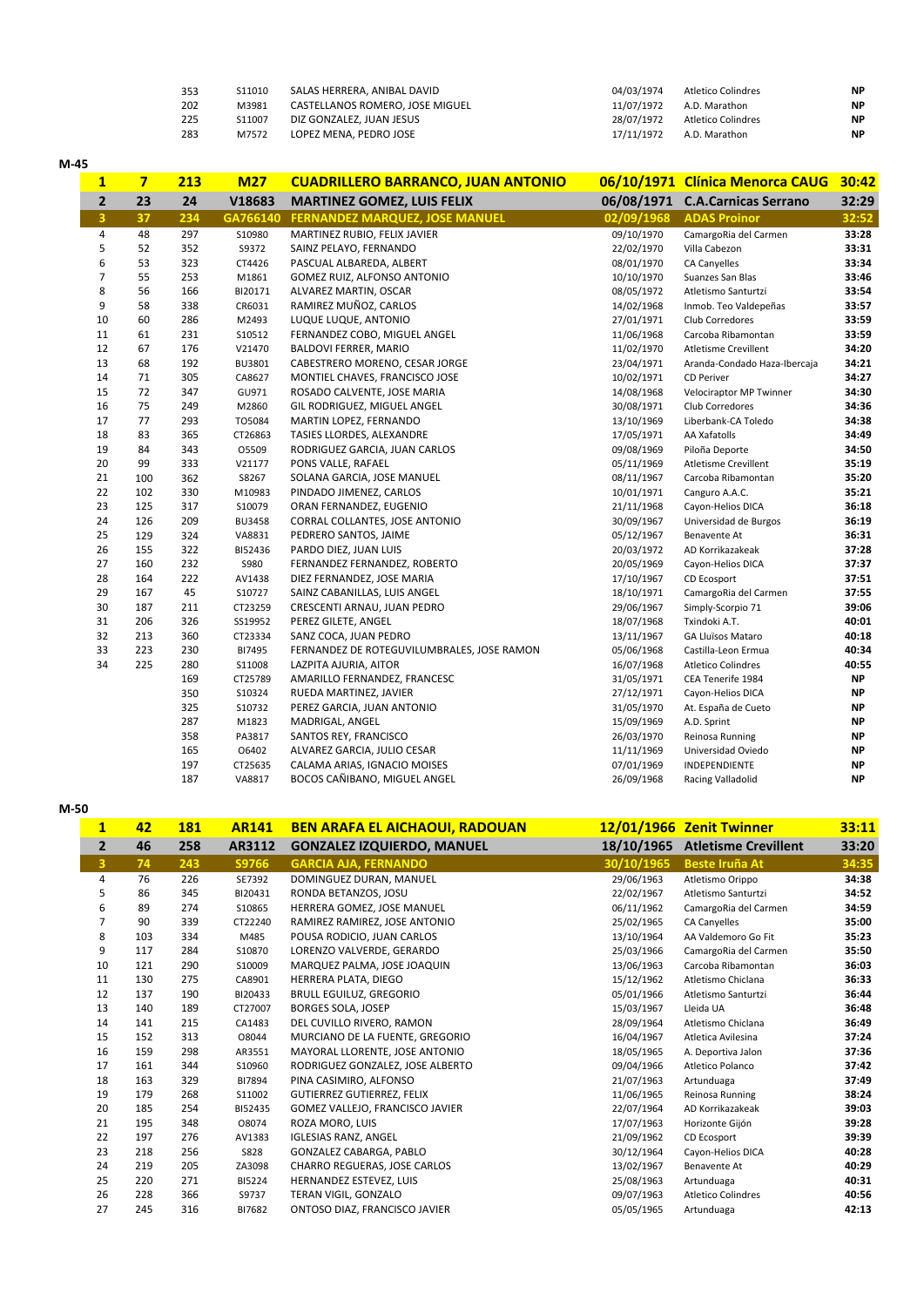| 28 | 247 | 371 | CT24034 | VAZ GUERRERO. JUAN              | 27/10/1963 | Martorell AC         | 42:33     |
|----|-----|-----|---------|---------------------------------|------------|----------------------|-----------|
| 29 | 282 | 184 | BI20217 | BERNARDO RODRIGUEZ. JOSE JAVIER | 30/07/1965 | Artunduaga           | 48:29     |
|    |     | 199 | 08072   | CALVENTE GARCIA, JOSE LUIS      | 14/12/1966 | Horizonte Giión      | <b>NP</b> |
|    |     | 266 | S10201  | GUTIERREZ FERNANDEZ. ENRIQUE    | 10/12/1962 | Club Atletico Laredo | <b>NP</b> |

**M-55**

|     | $\mathbf{1}$   | 105 | 318 |               | <b>NA13650 OROFINO ITURGAIZ, PATXI</b> |            | 15/12/1960 Beste Iruña At      | 35:27     |
|-----|----------------|-----|-----|---------------|----------------------------------------|------------|--------------------------------|-----------|
|     | $\overline{2}$ | 109 | 288 | ZA3036        | <b>MANRIQUE MARTIN, JESUS MANUEL</b>   | 08/03/1959 | <b>Benavente At</b>            | 35:31     |
|     | $\overline{3}$ | 115 | 170 | <b>BU2906</b> | DE ANDRES GARCIA, RAFAEL               | 04/10/1959 | Aranda-Condado Haza-Iber 35:49 |           |
|     | 4              | 122 | 193 | VA8756        | CABEZAS CASTRO, JAVIER                 | 20/07/1961 | VinoToro CRural                | 36:09     |
|     | 5              | 124 | 308 | M915          | MORALES ROBLES, JOSE ANTONIO           | 15/09/1961 | <b>INDEPENDIENTE</b>           | 36:17     |
|     | 6              | 127 | 340 | <b>BU1858</b> | RENUNCIO PEÑA, ERNESTO                 | 20/10/1960 | Universidad de Burgos          | 36:20     |
| f/c |                | 147 | 177 | M2246         | BARBERA CASILLAS, JUAN JOSE            | 06/05/1962 | E.A. Majadahonda               | 37:07     |
|     | 7              | 174 | 208 | EX7071        | CONTADOR CASILLAS, MIGUEL ANGEL        | 01/10/1960 | Atletismo Mitreo               | 38:12     |
|     | 8              | 176 | 224 | S8867         | DIEZ IGLESIAS, FRANCISCO VICENTE       | 08/11/1959 | <b>INDEPENDIENTE</b>           | 38:16     |
|     | 9              | 188 | 363 | M6972         | SOTOMAYOR CABRERA, FEDERICO EDMUNDO    | 17/11/1957 | <b>Track Cross Road Team</b>   | 39:07     |
|     | 10             | 203 | 265 | V20598        | <b>GUANTER PERIS, MIGUEL</b>           | 25/11/1960 | Atletismo Albacete             | 39:57     |
|     | 11             | 226 | 203 | LO7432        | CELORRIO PEREZ, JOSE MANUEL            | 21/03/1961 | Calagurris Atletico            | 40:55     |
|     | 12             | 258 | 335 | CT25228       | POVEDANO ARRIBAS, JOSE                 | 05/02/1958 | <b>GA Lluïsos Mataro</b>       | 44:26     |
|     | 13             | 276 | 228 | AR3266        | ESPAÑOL GASCON, JOSE                   | 14/01/1959 | Atletica Turolense             | 46:52     |
|     | 14             | 281 | 370 | BI20218       | URRUTIA GONZALEZ, AGUSTIN              | 18/07/1959 | Artunduaga                     | 48:29     |
|     |                |     | 188 | GU2023        | BONILLA DE FRANCISCO, ANTONIO          | 05/07/1958 | Velociraptor MP Twinner        | <b>NP</b> |
|     |                |     | 223 | GU1311        | DIEZ GARCIA, MIGUEL                    | 19/08/1957 | Velociraptor MP Twinner        | <b>NP</b> |
|     |                |     |     |               |                                        |            |                                |           |

#### **M-60**

|                | 156 | 291 | V21934         | <b>MARTI MACIAN. FRANCISCO</b>      |            | 30/10/1952 INDEPENDIENTE     | 37:29     |
|----------------|-----|-----|----------------|-------------------------------------|------------|------------------------------|-----------|
| $\overline{2}$ | 191 | 259 | M2025          | <b>GONZALEZ MOLINA, JUAN CARLOS</b> | 04/08/1955 | <b>Track Cross Road Team</b> | 39:13     |
| 3              | 210 | 321 | <b>BI52434</b> | <b>PANIAGUA CARRERO, FULGENCIO</b>  | 30/05/1955 | <b>AD Korrikazakeak</b>      | 40:08     |
| 4              | 221 | 216 | 07762          | DEL EJIDO MAYO, JAIME               | 09/10/1955 | <b>INDEPENDIENTE</b>         | 40:33     |
|                | 234 | 240 | BI6015         | FUERTES FERRERAS, SANTIAGO          | 13/06/1953 | Castilla-Leon Ermua          | 41:23     |
| 6              | 241 | 273 | NA15455        | HERNANDEZ ZORZANO, FERNANDO         | 08/05/1955 | Beste Iruña At               | 41:59     |
|                | 242 | 168 | S3473          | ALVAREZ SAINZ, RAMON                | 10/04/1957 | Auresa AmigosDeporte         | 42:07     |
| 8              | 253 | 250 | LO6534         | GIL-DIEZ USANDIZAGA. CARLOS         | 17/02/1957 | <b>Maraton Rioja</b>         | 43:45     |
| 9              | 274 | 261 | M225           | <b>GONZALEZ SANCHEZ. JOSE LUIS</b>  | 12/02/1957 | <b>Edward Athletic</b>       | 46:39     |
| 10             | 289 | 314 | TO2732         | NAVARRO BONILLA, MIGUEL ANGEL       | 01/03/1957 | Liberbank-CA Toledo          | 50:19     |
| 11             | 291 | 174 | CT17935        | ARTIGAS LLORET. ALBERT              | 17/04/1955 | <b>GA Lluïsos Mataro</b>     | 50:42     |
|                |     | 351 | LO7446         | SAEZ ANGULO, LUIS                   | 18/04/1957 | <b>INDEPENDIENTE</b>         | <b>NP</b> |
|                |     | 246 | V22113         | GARCIA DOMENECH, EVARISTO           | 13/07/1954 | C.A.Ontinyent                | <b>NP</b> |
|                |     | 245 | S5526          | <b>GARCIA BARANDA. LUIS MIGUEL</b>  | 19/10/1952 | A.CorralesJosé PeñaLastra    | <b>NP</b> |

#### **M-65**

| 1 | <b>170</b> | 319 | <b>GA7770</b>  | <b>OTERO CEPEDA, XOSE LUIS</b>      |            | 11/02/1951 Universidad Santiago | 38:07     |
|---|------------|-----|----------------|-------------------------------------|------------|---------------------------------|-----------|
|   | 192        | 244 | S10447         | <b>GARCIA ALONSO, GONZALO</b>       | 28/02/1952 | Guaramako-E.S.Boo G2            | 39:16     |
|   | 233        | 307 | <b>BI20187</b> | <b>MORADILLO RECIO, JOSE CARLOS</b> | 12/05/1949 | Galdakao Atmo.                  | 41:19     |
|   | 257        | 296 | <b>BU2756</b>  | MARTINEZ RIBERAS, AGUSTIN           | 28/08/1950 | Aranda-Condado Haza-Ibercaia    | 44:09     |
| 4 | 261        | 175 | S8278          | AYLLON LOPEZ, BERNARDO              | 19/01/1952 | Atletico Polanco                | 44:42     |
|   | 262        | 327 | CT7683         | PEREZ HERNANDEZ, PRUDENCIO          | 01/12/1947 | <b>GA Lluïsos Mataro</b>        | 45:06     |
| 6 | 273        | 304 | GC5228         | MONTESDEOCA NAVARRO, MIGUEL         | 04/06/1950 | Evecan Sport - ULPGC            | 46:15     |
|   | 277        | 171 | M2430          | ARAGONES BARRANCO, ENRIQUE          | 06/05/1951 | <b>Track Cross Road Team</b>    | 47:29     |
| 8 | 283        | 367 | BI5934         | TORRES GARCIA, PEDRO                | 21/09/1951 | Artunduaga                      | 48:29     |
| 9 | 294        | 255 | GA766223       | <b>GONTA PEREIRO, EMILIO</b>        | 12/08/1947 | Lucus Caixa Rural Galega        | 51:24     |
|   |            | 361 | S10620         | SIMON MERAYO, JOSE RAMON            | 16/07/1950 | <b>INDEPENDIENTE</b>            | <b>NP</b> |
|   |            | 198 | LO6944         | CALVE SAN JUAN, OSCAR               | 14/05/1951 | <b>Maraton Rioia</b>            | <b>NP</b> |

**M-70**

|   | 232 | 302 | <b>TO4934</b> | <b>MOHEDANO RODRIGUEZ, ANTONIO</b>       |            | 18/08/1945 U.D. Talavera        | 41:11     |
|---|-----|-----|---------------|------------------------------------------|------------|---------------------------------|-----------|
|   | 238 | 269 | <b>PA3682</b> | <b>HARO CISNEROS, EMILIANO</b>           |            | 21/08/1944 Auresa AmigosDeporte | 41:39     |
|   | 260 | 260 | 07698         | <b>GONZALEZ RODRIGUEZ, VICTOR MANUEL</b> | 15/04/1946 | <b>INDEPENDIENTE</b>            | 44:41     |
| 4 | 271 | 247 | CE663         | <b>GARCIA GARCIA, SATURNINO</b>          | 19/04/1946 | <b>INDEPENDIENTE</b>            | 46:04     |
|   | 279 | 279 | VA7489        | LAZARO HERRERO, ANDRES                   | 20/11/1945 | <b>INDEPENDIENTE</b>            | 47:37     |
| 6 | 278 | 196 | S9052         | CAGIGAS FERNANDEZ, MANUEL                | 22/11/1944 | INDEPENDIENTE                   | 47:37     |
|   |     | 159 | <b>BU1875</b> | COMUNION ARCE, FLORENCIO                 | 20/10/1946 | AD Capiscol                     | <b>NP</b> |
|   |     | 172 | SG3435        | ARIAS DE LA CRUZ, JOSE ANTONIO           | 29/11/1943 | Venta Magullo Segovia           | <b>NP</b> |
|   |     |     |               |                                          |            |                                 |           |

# **M-75**

|  |       | $1 \t288 \t372$ | S1044 VIDAN MELENDEZ, RICARDO         |                         | 26/10/1941 CA Antorcha-Santoña 49:57 |           |
|--|-------|-----------------|---------------------------------------|-------------------------|--------------------------------------|-----------|
|  | 2 297 | <b>300</b>      | NA11410 MERCERO LIZARRAGA, JOSE MARIA |                         | 25/04/1939 Beste Iruña At            | 51:52     |
|  |       | 204             | TF4795 CERPA BAUTE. JUSTO             | 11/11/1940 CD Vallivana |                                      | <b>NP</b> |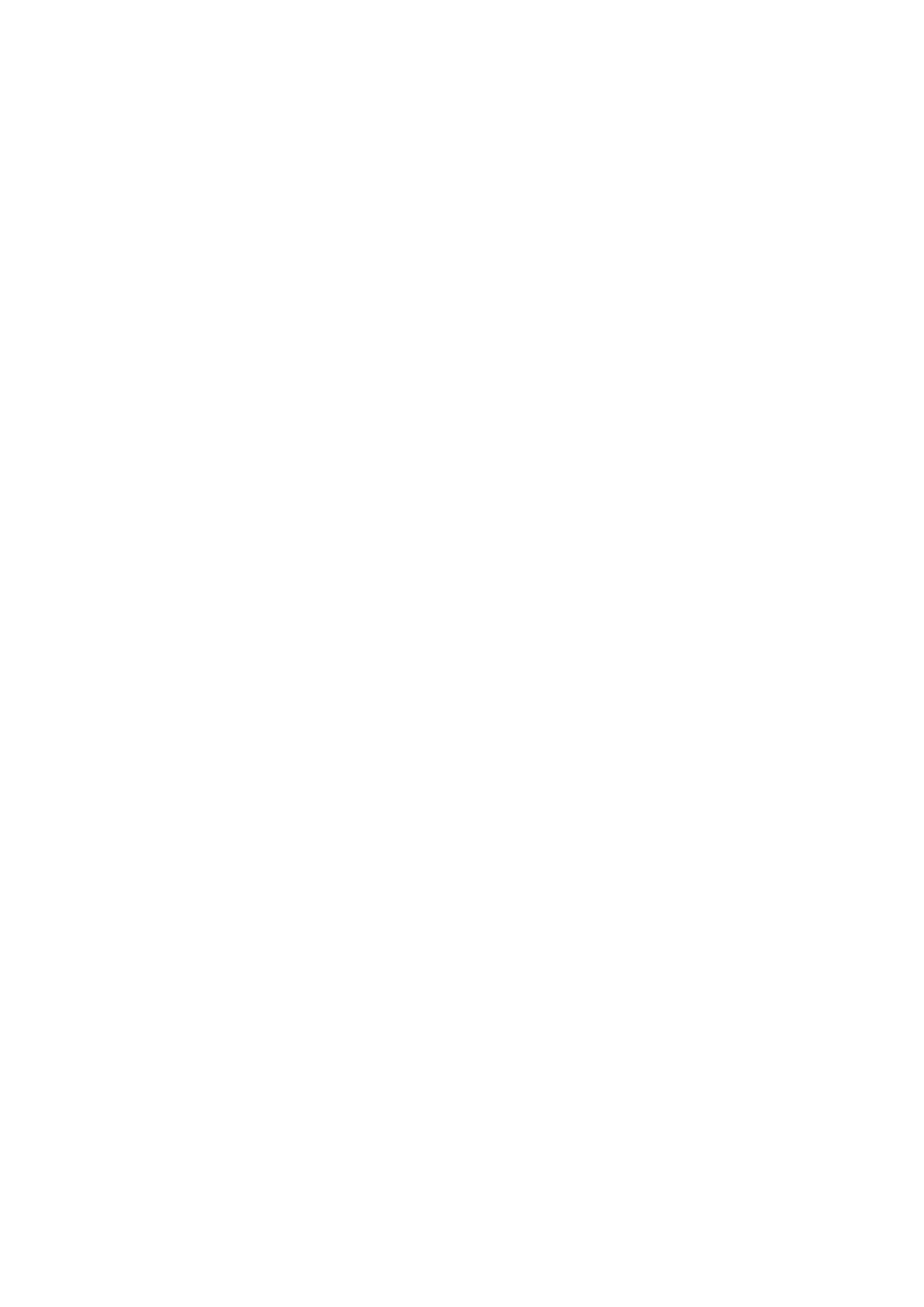**1:08:56**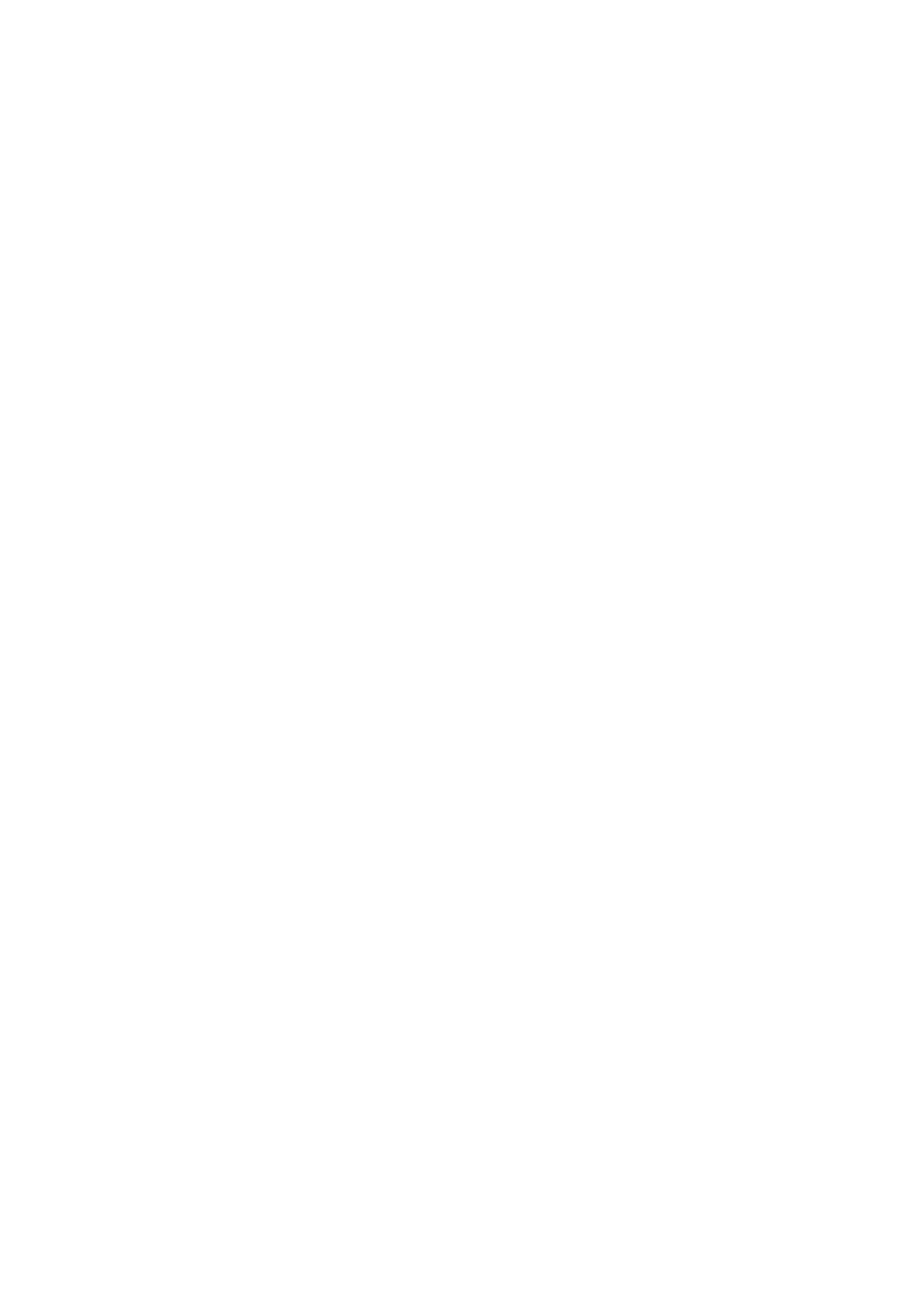**COMISSIÓ DE VETERANS**





#### *CATEGORIA FEMENINA*

|                                | Lloc              |           |             |                                                                        |                          |                                         |                |
|--------------------------------|-------------------|-----------|-------------|------------------------------------------------------------------------|--------------------------|-----------------------------------------|----------------|
|                                | Classif. d'Arrib. | Dorsal    |             | llicencia Cognoms, Nom                                                 | Data de Naix.            | Club                                    | Marca          |
|                                |                   |           |             |                                                                        |                          |                                         |                |
|                                | 44                |           |             |                                                                        |                          |                                         | 33:18          |
| $\mathbf{1}$<br>$\overline{2}$ | 59                | 70        |             | S8961 GONZALEZ BERODIA, PAULA                                          |                          | 02/05/1985 New Balance Team             |                |
|                                |                   | 77        |             | VI3525 LOYO MENOYO, ELENA                                              |                          | 11/01/1983 CD AlimcoRunning Fiz         | 33:58          |
| 3                              | 64                | 89        |             | <b>S7312 PELAYO GONZALEZ, IRENE</b>                                    | 16/02/1980               | <b>Pielagos</b>                         | 34:13          |
| 4<br>5                         | 66<br>80          | 87<br>79  |             | GA766169 NAVARRETE SANTANA, ESTER<br>AV1434 MARTIN ALVAREZ, JACQUELINE | 16/03/1990<br>14/04/1974 | <b>ADAS Proinor</b><br>FC Barcelona     | 34:16<br>34:47 |
| 6                              | 81                | 56        | 08068       | CASANOVA VAZQUEZ, MARTA                                                | 23/10/1993               | Universidad Estadio Gijon               | 34:48          |
| 7                              | 87                | 68        |             | EX2517 GOMEZ MARTIN, RAQUEL                                            | 30/09/1982               | CA La Blanca                            | 34:54          |
| 8                              | 93                | 85        | S7105       | MORENO MAZO, MARIA ELENA                                               | 14/03/1979               | Pielagos                                | 35:03          |
| 9                              | 97                | 54        | EX755       | BEJARANO SANCHEZ, SONIA                                                | 02/08/1981               | C Dental Seoane Pampín                  | 35:17          |
| 10                             | 114               | 52        | 06278       | ALVAREZ DIAZ, BEATRIZ                                                  | 16/12/1994               | Universidad Estadio Gijon               | 35:45          |
| 11                             | 118               | 73        |             | GA19638 GUTIERREZ ROBLES, MARIA YOLANDA                                | 01/12/1982               | Maeloc Way                              | 35:58          |
| 12                             | 120               | 74        |             | TO3216 LABRADO SANCHEZ, SONIA                                          | 14/01/1988               | Atletismo Bikila                        | 36:02          |
| 13                             | 128               | 60        | 07427       | DIEZ MANZANO, MARIA                                                    | 24/04/1979               | Universidad Estadio Gijon               | 36:29          |
| 14                             | 131               | 66        |             | PA3894 GARCIA CATALINA, CRISTINA                                       | 01/08/1987               | Atletismo Bikila                        | 36:34          |
| 15                             | 136               | 83        |             | AR3002 MIRO GARCIA, RAQUEL                                             | 08/12/1985               | Simply-Scorpio 71                       | 36:42          |
| 16                             | 138               | 61        |             | GA16556 FERNANDEZ BARBOSA, LETICIA                                     | 16/09/1992               | <b>ADAS Proinor</b>                     | 36:44          |
| 17                             | 143               | 86        |             | GA16506 MOSQUERA LOSADA, SANDRA                                        | 27/06/1990               | <b>ADAS Proinor</b>                     | 36:50          |
| 18                             | 146               | 97        | 04882       | SUAREZ GARCIA, MARIA                                                   | 30/09/1988               | Universidad Estadio Gijon               | 37:00          |
| 19                             | 149               | 71        | 06162       | <b>GONZALEZ BLANCO, PAULA</b>                                          | 05/03/1996               | AD Gijon Atletismo                      | 37:14          |
| 20                             | 151               | 63        |             | GA765718 FERNANDEZ FONTENLA, IRIA                                      | 08/06/1981               | <b>ADAS Proinor</b>                     | 37:18          |
| 21<br>22                       | 162<br>165        | 127<br>93 | J5453       | S10441 MARCO OYARZABAL, DOLORES<br>RAMIREZ MORAGA, CYNTHIA             | 17/01/1979               | Cayon-Helios DICA<br>Unicaja Atletismo  | 37:42<br>37:52 |
| 23                             | 168               | 90        | S10728      | PORTILLA DIEGO, ALICIA                                                 | 23/01/1987<br>06/07/1997 | Bilbao Atletismo                        | 37:57          |
| 24                             | 169               | 92        | AR795       | PUEYO BERGUA, MARIA JOSE                                               | 16/03/1970               | Atletismo Bikila                        | 37:57          |
| 25                             | 171               | 99        | 06262       | VILLA MORANTE, ADELA                                                   | 03/08/1996               | Universidad Estadio Gijon               | 38:08          |
| 26                             | 173               | 103       | 05268       | ALVAREZ HERRERO, ESTHER                                                | 28/07/1970               | <b>BATHCO Running Team</b>              | 38:09          |
| 27                             | 175               | 76        |             | GU1313 LORENZO VIOQUE, MARIA                                           | 23/12/1990               | Inmob. Teo Valdepeñas                   | 38:13          |
| 28                             | 181               | 81        | AR3029      | MARTINEZ CUELLO, BEATRIZ                                               | 22/05/1984               | Zancadas Amix Zaragoza                  | 38:33          |
| 29                             | 183               | 98        | 08075       | TERRONES, LORENA                                                       | 15/12/1978               | Horizonte Gijón                         | 38:54          |
| 30                             | 189               | 51        |             | LO7047 ALONSO SANTAMARIA, SILVIA                                       | 08/05/1990               | Club Corredores                         | 39:07          |
| 31                             | 190               | 55        | M6200       | CASADO PRIETO, ROSAURA                                                 | 06/06/1973               | C Dental Seoane Pampín                  | 39:11          |
| 32                             | 193               | 84        | M1250       | MOLPECERES ALVAREZ, MARTA                                              | 11/10/1973               | At. Arroyomolinos                       | 39:18          |
| 33                             | 194               | 135       | LO7405      | OLAVE ANDRADE, GEMA                                                    | 01/09/1975               | Maraton Rioja                           | 39:22          |
| 34                             | 198               | 150       | S6014       | TRUEBA BEDIA, ESTHER                                                   | 17/08/1978               | Cayon-Helios DICA                       | 39:42          |
| 35                             | 199               | 58        |             | GA764774 CASTRO VILLAVERDE, MARIA TERESA                               | 07/04/1968               | Atletismo Noia                          | 39:44          |
| 36                             | 200               | 142       | 07461       | PRIETO DIAZ, LETICIA                                                   | 25/04/1980               | Recta Final-Toscaf                      | 39:45          |
| 37                             | 202<br>207        | 65<br>154 | M1208       | FERNANDEZ RODRIGUEZ, PILAR                                             | 10/11/1976               | <b>Bidezabal Atletismo</b>              | 39:47          |
| 38<br>39                       | 208               | 157       |             | BU3978 VARONA VALMASEDA, REBECA<br>AR3571 BUERO MARTINEZ, ANA LAURA    | 13/01/1973<br>14/08/1976 | Image FDR<br>Simply-Scorpio 71          | 40:02<br>40:06 |
| 40                             | 209               | 126       |             | TO4709 LLORENA PRATS, MARIA DEL CARMEN                                 | 16/03/1966               | Liberbank-CA Toledo                     | 40:07          |
| 41                             | 212               | 146       | S10707      | SAN EMETERIO REVUELTA, NOELIA                                          | 10/12/1980               | Selaya-Reparte                          | 40:14          |
| 42                             | 214               | 131       |             | BI52525 MUÑOZ EZENARRO, IRATXE                                         | 30/10/1975               | Atletismo Santurtzi                     | 40:18          |
| 43                             | 216               | 64        | S10889      | FERNANDEZ GARCIA DE LOS SALMONES, ANDREA                               | 04/03/1994               | <b>Trespack Team</b>                    | 40:21          |
| 44                             | 217               | 100       | S10690      | YURREBASO OLABERRIETA, IZASKUN                                         | 18/05/1972               | Cayon-Helios DICA                       | 40:27          |
| 45                             | 222               | 88        |             | NA15119 OLLO SANCHO, ANA                                               | 24/06/1983               | Beste Iruña At                          | 40:33          |
| 46                             | 224               | 82        |             | AR2790 MENDEZ PARAJE, XANDRA                                           | 31/05/1978               | Running-Zaragoza                        | 40:40          |
| 47                             | 227               | 57        |             | GA9172 CASTRO SOLIÑO, MARIA SOLEDAD                                    | 25/05/1965               | Comesaña Sporting Club                  | 40:56          |
| 48                             | 229               | 95        |             | CT22115 RIERA PLA, ANNA                                                | 14/11/1965               | CA Canovelles                           | 40:59          |
| 49                             | 230               | 123       |             | LO7115 IÑIGO GIL, Mª. TERESA                                           | 11/06/1968               | Maraton Rioja                           | 41:00          |
| 50                             | 231               | 69        |             | CA9481 GOMEZ REYES, MARIA ENCARNACION                                  | 18/04/1971               | Carmona Paez                            | 41:10          |
| 51<br>52                       | 236<br>237        | 94<br>72  |             | SS200893 RAMOS LEON, MARISOL                                           | 28/05/1959<br>22/03/1967 | Aloña-Mendi K.E.                        | 41:35          |
| 53                             | 239               | 116       |             | 07412 GONZALEZ GARCIA, MARTA<br>CA1327 GARCIA GONZALEZ, ESTER          | 12/01/1979               | Dep. Estadio Gijon<br><b>CD Periver</b> | 41:38<br>41:51 |
| 54                             | 240               | 59        | M2457       | CORELLA RAMOS, CRISTINA                                                | 09/12/1991               | A.A. Mostoles                           | 41:51          |
| 55                             | 243               | 149       |             | BI52512 TIJERO MERINO, BEATRIZ                                         | 22/08/1979               | Atletismo Santurtzi                     | 42:07          |
| 56                             | 244               | 115       | 07900       | GARCIA FERNANDEZ, SILVIA Mª.                                           | 25/02/1976               | SCD Ribadesella                         | 42:11          |
| 57                             | 246               | 122       | LO6705      | HERNAIZ DEL CAMPO, MARIA MARCELINA                                     | 11/10/1956               | Maraton Rioja                           | 42:16          |
| 58                             | 248               | 133       | AR712       | OCHOA LINARES, SUSANA                                                  | 24/02/1974               | At. Intec-Zoiti                         | 42:34          |
| 59                             | 249               | 156       |             | AR3245 GOMEZ PERERA, MERCHE                                            | 23/09/1971               | Atletismo Utebo                         | 43:02          |
| 60                             | 251               | 121       | M1311       | HARO RIVAS, MARIA DEL SOL                                              | 04/02/1967               | Atletismo Alcorcon                      | 43:28          |
| 61                             | 252               | 114       |             | CT17043 FIDALGO ALVAREZ, ANA ESTHER                                    | 10/05/1969               | GA Lluïsos Mataro                       | 43:41          |
| 62                             | 254               | 75        | AR1764      | LAFOZ BUENO, PATRICIA                                                  | 15/09/1995               | Simply-Scorpio 71                       | 43:51          |
| 63                             | 255               | 141       | S10894      | PEREZ PALAZUELOS, Mª. ELENA                                            | 13/11/1978               | CamargoRia del Carmen                   | 43:57          |
| 64                             | 256               | 140       | <b>S830</b> | PEREDO SAN SEBASTIAN, MARIA                                            | 31/01/1969               | Cayon-Helios DICA                       | 44:00          |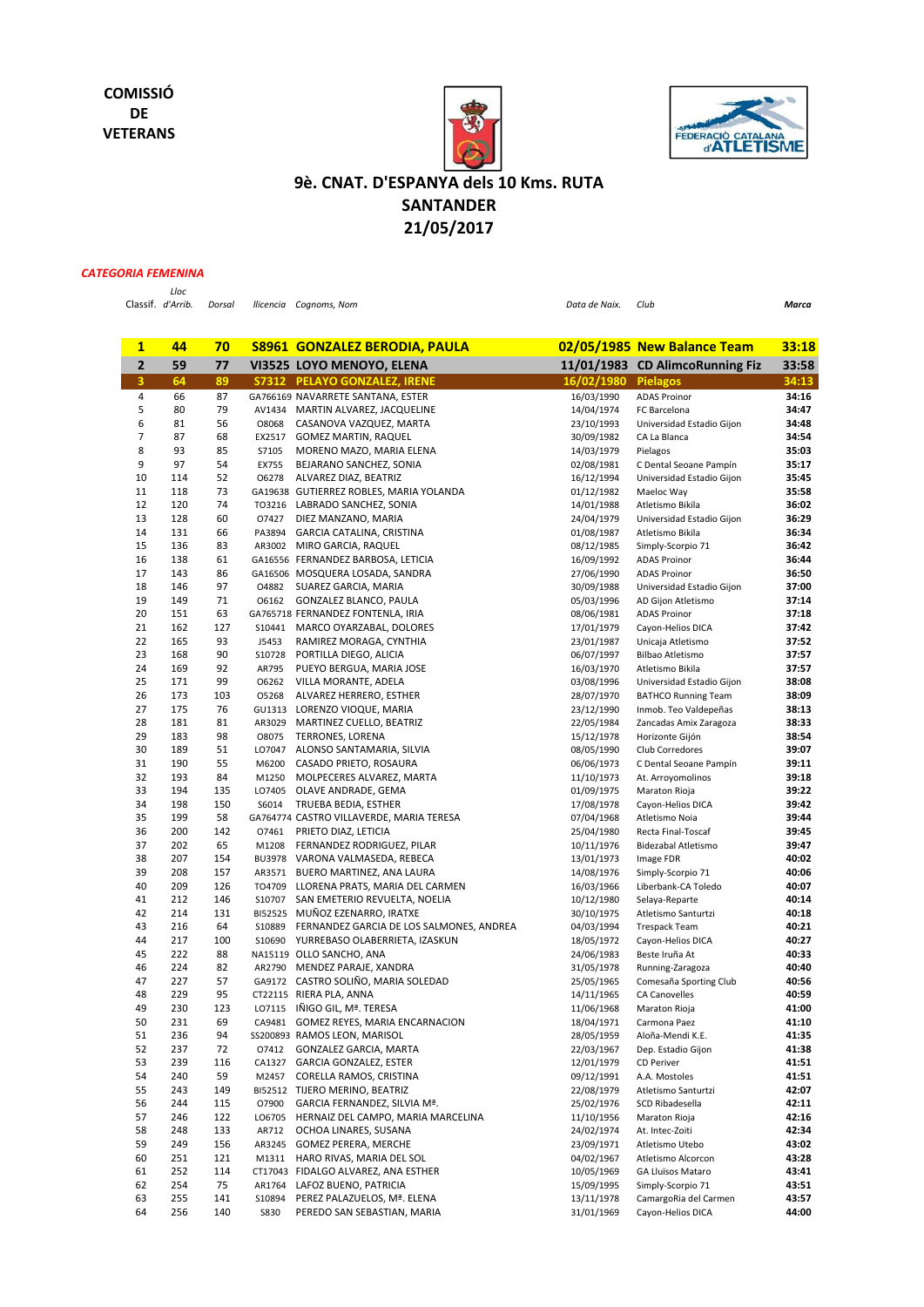| 65 | 259 | 118 |        | AR3126 GONZALEZ GOMEZ, VICTORIA          | 17/10/1971 | At. Intec-Zoiti           | 44:39     |
|----|-----|-----|--------|------------------------------------------|------------|---------------------------|-----------|
| 66 | 263 | 107 |        | NA15288 ASPURZ GAYARRE, MARISOL          | 28/07/1973 | Beste Iruña At            | 45:16     |
| 67 | 264 | 136 |        | LO7139 ORIA MUÑIZ, MARIA ANGELES         | 11/05/1972 | A.Deportiva Haro          | 45:31     |
| 68 | 265 | 147 |        | BU1706 SEVILLA SANTAMARIA, DOROTEA       | 03/10/1959 | Image FDR                 | 45:40     |
| 69 | 266 | 155 |        | S11013 ZABALA DE BEPERET, MARGARITA      | 27/08/1970 | <b>Atletico Colindres</b> | 45:46     |
| 70 | 267 | 120 |        | V20444 GRACIA GOMEZ, TERESA              | 19/05/1963 | Atletismo Albacete        | 45:51     |
| 71 | 269 | 153 |        | CT16176 VAQUERO SANCHEZ, EMILIA          | 01/11/1949 | CE Penedès                | 45:53     |
| 72 | 270 | 152 |        | S11011 VALENCIA NOREÑA, LUZ MARINA       | 02/10/1974 | <b>Atletico Colindres</b> | 46:00     |
| 73 | 272 | 134 |        | SS19508 OLASO ESPESO, MARCARMEN          | 07/03/1967 | INDEPENDIENTE             | 46:06     |
| 74 | 280 | 144 |        | CT22806 RIERA RUEDA, EVA                 | 28/09/1973 | GA Lluïsos Mataro         | 48:19     |
| 75 | 285 | 117 |        | S10860 GONZALEZ ARISTIN, MARIA DEL ROCIO | 16/04/1978 | At. España de Cueto       | 48:45     |
| 76 | 286 | 112 |        | S11005 ESCARDA GONZALEZ, BEATRIZ         | 12/05/1976 | <b>Atletico Colindres</b> | 48:51     |
| 77 | 287 | 101 |        | NA15570 AGUIRRE REDRADO, MARIA ANGELES   | 09/05/1956 | Beste Iruña At            | 49:19     |
| 78 | 290 | 124 |        | AR3314 LASO MARCO, SARA                  | 30/08/1970 | At. Intec-Zoiti           | 50:39     |
| 79 | 292 | 143 |        | SG4229 PUENTES DE PEDRO, ANA ISABEL      | 11/02/1962 | CAS Ciudad de Segovia     | 51:12     |
| 80 | 293 | 105 |        | LO7406 ANSOLEAGA GIL, SUSANA             | 31/07/1966 | Maraton Rioja             | 51:18     |
| 81 | 295 | 128 | S11009 | MARTINEZ RUGAMA, MARIA AMPARO            | 18/05/1969 | <b>Atletico Colindres</b> | 51:30     |
| 82 | 296 | 132 |        | GA766224 NOVO VARELA, MARIA DEL CARMEN   | 12/02/1957 | Lucus Caixa Rural Galega  | 51:41     |
| 83 | 298 | 108 |        | BI52524 BLANCO GALEAN, INMACULADA        | 09/12/1975 | Atletismo Santurtzi       | 53:29     |
| 84 | 299 | 248 |        | 01114 GARCIA PESQUERA, EFREN             | 06/09/1935 | Asturiana Veteranos       | 53:40     |
| 85 | 300 | 139 |        | CT25227 PAREJA BERMEJO, ANGELA           | 31/03/1967 | <b>GA Lluïsos Mataro</b>  | 55:06     |
| 86 | 301 | 148 |        | S10466 SOLANA ECHEVARRIA, NIEVES         | 06/08/1952 | <b>Atletico Colindres</b> | 55:47     |
| 87 | 302 | 151 |        | BU3977 VADILLO GARCIA, MARIA ISABEL      | 22/01/1951 | C.D. atletismo Briviesca  | 1:08:56   |
|    |     | 80  |        | BU2493 MARTIN, JIMENA                    | 28/06/1985 | C Dental Seoane Pampín    | AB        |
|    |     | 130 |        | S10866 MORENO, ANA                       | 21/12/1969 | CamargoRia del Carmen     | ΝP        |
|    |     | 106 |        | CA8492 ARRIETE CASTAÑEDA, AURORA         | 12/07/1966 | <b>CD Periver</b>         | <b>NP</b> |
|    |     | 125 |        | S10424 LIAÑO REVUELTA, BEATRIZ           | 31/08/1975 | Pielagos                  | ΝP        |
|    |     | 111 |        | NA15345 BUSTO GIL, BEGOÑA                | 31/01/1976 | Beste Iruña At            | <b>NP</b> |
|    |     | 109 | O8040  | <b>BLANCO JUBETE, BLANCA</b>             | 21/05/1967 | Atletica Avilesina        | ΝP        |
|    |     | 53  |        | CT5453 ANDREU TRIAS, LAIA                | 31/05/1979 | <b>CA Granollers</b>      | <b>NP</b> |
|    |     | 158 |        | AR3602 IZUEL MONTAÑES, LETICIA           | 24/02/1979 | Simply-Scorpio 71         | ΝP        |
|    |     | 137 | 07158  | OTERO ALVAREZ, LETICIA                   | 26/05/1976 | Cerezal Team              | <b>NP</b> |
|    |     | 96  | H4104  | RODRIGUEZ FERNANDEZ, LIDIA               | 06/06/1985 | Cueva de Nerja-UMA        | ΝP        |
|    |     | 119 |        | NA15892 GORRICHO PEGENAUTE, MARIA        | 16/03/1976 | Beste Iruña At            | ΝP        |
|    |     | 145 | 06556  | RIOS PEREZ, MARIA ROCIO                  | 13/03/1969 | RGCultural Covadonga      | ΝP        |
|    |     | 104 | O8004  | ALVAREZ PARIENTE, MILAGROS               | 23/08/1949 | Cerezal Team              | ΝP        |
|    |     | 110 |        | S10892 BUSTAMANTE RODRIGUEZ, NATALIA     | 05/11/1975 | Selaya-Reparte            | ΝP        |
|    |     | 129 |        | NA15166 MENDILUCE GREÑO, NATALIA         | 15/12/1971 | Beste Iruña At            | ΝP        |
|    |     | 91  |        | M7401 PRIETO PINEDO, NURIA               | 09/10/1968 | Atletismo Artyneon        | ΝP        |
|    |     | 102 | S9341  | ALONSO CASTRO, PILAR                     | 04/12/1972 | Carrefour Bezana          | ΝP        |
|    |     | 138 |        | S10867 PARDO DE SANTAYANA SANZ, RAQUEL   | 29/03/1974 | CamargoRia del Carmen     | ΝP        |
|    |     | 67  |        | GR4369 GARCIA GARCIA, REBECA             | 06/05/1985 | Cueva de Nerja-UMA        | ΝP        |
|    |     | 113 | AR336  | FERRER GAYAN, SILVIA                     | 02/04/1971 | At. Intec-Zoiti           | <b>NP</b> |
|    |     |     |        |                                          |            |                           |           |

## *CATEGORIA MASCULINA*

|     | $\mathbf{1}$   | $\mathbf{1}$   | 27  |               | <b>CR3652 PEREZ MORENO, JUAN ANTONIO</b> |            | 06/11/1988 Playas de Castellon | 28:47 |
|-----|----------------|----------------|-----|---------------|------------------------------------------|------------|--------------------------------|-------|
| f/c |                | $\overline{2}$ | 44  |               | BI7938 BEN DAOUD, HAMID                  | 19/02/1996 | <b>INDEPENDIENTE</b>           | 29:42 |
|     | $\overline{2}$ | 3              | 35  |               | <b>EX6322 ROSADO VILLAVERDE, RICARDO</b> | 21/07/1988 | <b>Real Sociedad</b>           | 29:51 |
|     | 3              | 4              | 41  |               | LO7043 SANTIAGO JIMENEZ, CAMILO RAUL     | 22/12/1982 | Añares-Rioja                   | 29:58 |
|     | $\overline{4}$ | 5              | 30  | AR801         | PUYUELO PARDO, VICTOR                    | 07/05/1992 | Atletico Oroel                 | 30:33 |
|     | 5              | 6              | 3   | SS17852       | AGIRREZABAL TELLERIA, ENEKO              | 20/03/1986 | Txindoki A.T.                  | 30:38 |
|     | 6              | 7              | 213 | M27           | CUADRILLERO BARRANCO, JUAN ANTONIO       | 06/10/1971 | Clínica Menorca CAUG           | 30:42 |
|     | $\overline{7}$ | 8              | 39  | AV1281        | SANCHEZ BLANCO, LUIS MIGUEL              | 16/01/1985 | Atletismo Bikila               | 30:53 |
|     | 8              | 9              | 42  |               | CT15121 SANZA ARRANZ, MARCOS             | 14/01/1977 | CAV Andorra                    | 30:55 |
|     | 9              | 10             | 31  | V22088        | QUIÑONES MORALES, ISMAEL                 | 17/02/1994 | C.A.Carnicas Serrano           | 31:11 |
|     | 10             | 11             | 16  | AR300         | DUTREY SORO, JUAN CARLOS                 | 11/05/1990 | At. Intec-Zoiti                | 31:20 |
|     | 11             | 12             | 20  | IB15925       | <b>GARCIA PUJADAS, JOSE LUIS</b>         | 10/08/1988 | Amistat-FisioPlanet            | 31:22 |
|     | 12             | 13             | 10  | S10845        | CASAS BIEDMA, LUIS JAVIER                | 25/07/1991 | CD Mainsa-Sapporo              | 31:25 |
|     | 13             | 14             | 29  | AR800         | PUYUELO PARDO, ALBERTO                   | 05/09/1986 | Atletico Oroel                 | 31:27 |
|     | 14             | 15             | 26  | AR1064        | MORENO NAVARRO, AGUSTIN                  | 26/12/1984 | Running-Zaragoza               | 31:30 |
|     | 15             | 16             | 14  | M2431         | DEL VAL GONZALEZ, JULIO                  | 05/10/1981 | C.A.P.O.L.                     | 31:32 |
|     | 16             | 17             | 6   |               | GA765921 ARES PRADA, ALEJO               | 10/08/1989 | <b>ADAS Proinor</b>            | 31:40 |
|     | 17             | 18             | 12  | <b>BU2484</b> | CAVIA DIEZ, OSCAR                        | 03/03/1988 | Clínica Menorca CAUG           | 32:10 |
|     | 18             | 19             | 11  | V20755        | CASTELLANO PRECIADO, EDISON STIBEN       | 02/06/1995 | C.D.Metaesport                 | 32:15 |
|     | 19             | 20             | 164 | O4400         | ALVAREZ ESPINAR, MARTIN                  | 19/06/1979 | Piloña Deporte                 | 32:22 |
|     | 20             | 21             | 33  | SA4794        | RODRIGUEZ PEREZ, PABLO                   | 05/10/1976 | C.A.Carnicas Serrano           | 32:24 |
|     | 21             | 22             | 43  | 07234         | TEJEDOR GONZALEZ, ESTEBAN                | 01/04/1982 | Oriente Atletismo              | 32:27 |
|     | 22             | 23             | 24  | V18683        | MARTINEZ GOMEZ, LUIS FELIX               | 06/08/1971 | C.A.Carnicas Serrano           | 32:29 |
|     | 23             | 24             | 21  |               | SS200689 GOMEZ DE ARRIBA, JOSE ANTONIO   | 05/01/1981 | Super Amara BAT                | 32:31 |
|     | 24             | 25             | 17  | TO3643        | FERNANDEZ RUBIO, JUAN FRANCISCO          | 03/11/1976 | Atletismo Saturno              | 32:33 |
|     | 25             | 26             | 28  | V21700        | POLO VICENTE, DIEGO                      | 21/07/1989 | C.D.Metaesport                 | 32:34 |
|     | 26             | 27             | 36  | BI20306       | RUA SANCHEZ, DAVID                       | 08/10/1989 | Durango Kirol Taldea           | 32:35 |
|     | 27             | 28             | 37  | SA4287        | RUANO RORIGUEZ, DAVID                    | 18/12/1978 | CD La Armuña                   | 32:37 |
|     | 28             | 29             | 346 | M9308         | ROPERO CABALLERO, ISRAEL                 | 28/04/1977 | Ajalkala                       | 32:38 |
|     | 29             | 30             | 220 | <b>BU3944</b> | DE DIEGO GONZALEZ, BORJA                 | 08/12/1981 | SoloRunners                    | 32:39 |
|     | 30             | 31             | 15  | V18980        | DESCALS ESTEBAN, JESUS                   | 10/06/1978 | C.D.Metaesport                 | 32:41 |
|     | 31             | 32             | 179 | O8005         | BEGEGA ORDIZ, ALFREDO                    | 04/08/1978 | Cerezal Team                   | 32:42 |
|     | 32             | 33             | 294 | V23320        | MARTINEZ MARTINEZ, ROBERTO               | 23/04/1977 | <b>INDEPENDIENTE</b>           | 32:43 |
|     | 33             | 34             | 5   | O7404         | ALVAREZ BENGOA, RAUL                     | 02/02/1984 | AD Gijon Atletismo             | 32:47 |
|     | 34             | 35             | 270 | S10752        | HERAS MARTINEZ, MANUEL                   | 02/08/1979 | <b>BATHCO Running Team</b>     | 32:50 |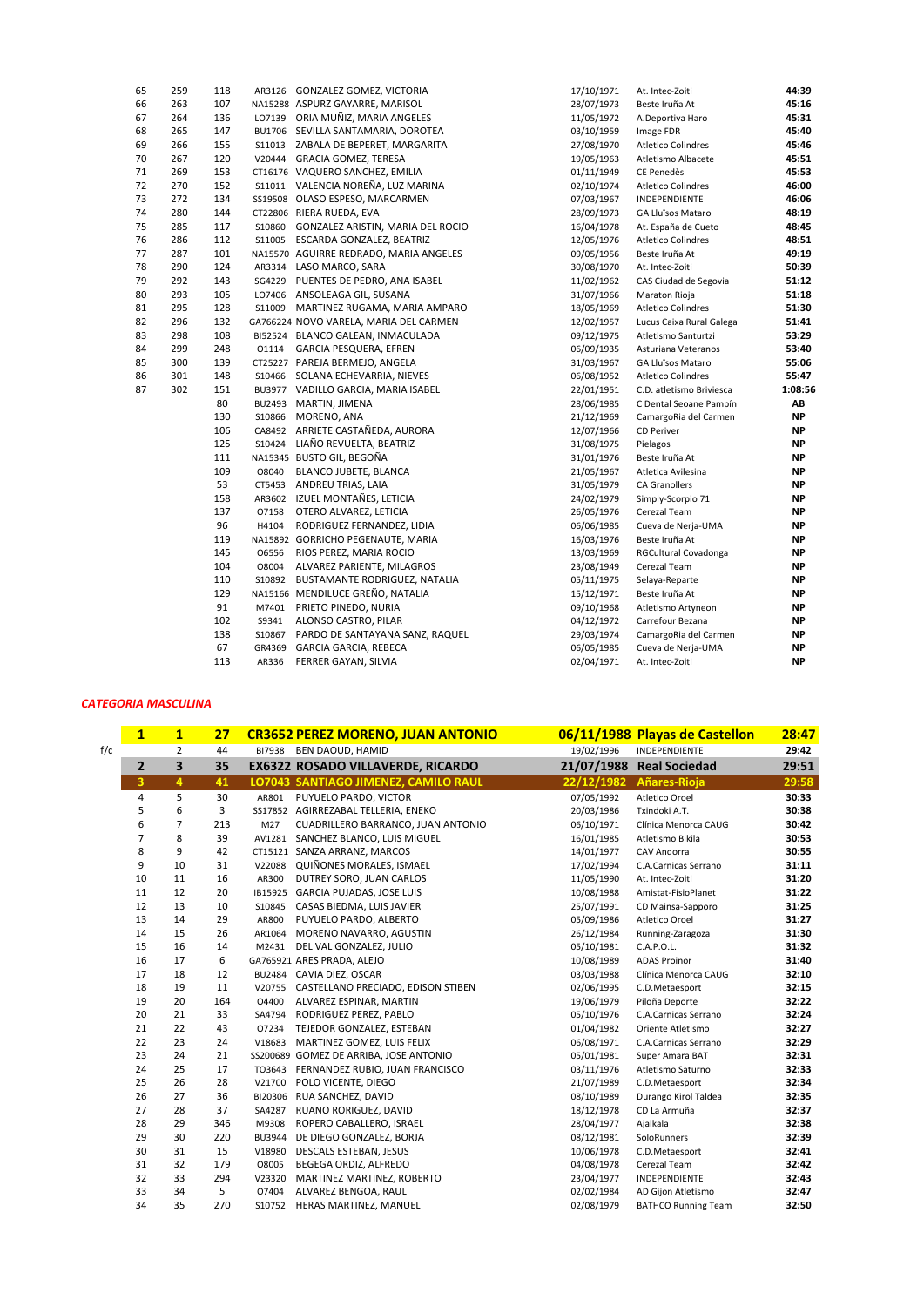|  | × | PU 1<br>۰. |
|--|---|------------|
|  |   |            |

|     | 35  | 36  | 267 |        | S10919 GUTIERREZ GUTIERREZ, ALBERTO         | 23/10/1981 | Reinosa Running              | 32:50 |
|-----|-----|-----|-----|--------|---------------------------------------------|------------|------------------------------|-------|
|     | 36  | 37  | 234 |        | GA766140 FERNANDEZ MARQUEZ, JOSE MANUEL     | 02/09/1968 | <b>ADAS Proinor</b>          | 32:52 |
|     |     |     |     |        |                                             |            |                              |       |
|     | 37  | 38  | 278 |        | S10406 LAHERA LLANERA, DAVID                | 12/03/1981 | CD Mainsa-Sapporo            | 32:55 |
| f/c |     | 39  | 25  |        | V20778 MOHATTANE, MOHAMMED                  | 20/07/1987 | C.A.Carnicas Serrano         | 33:03 |
|     | 38  | 40  | 23  |        | VA8823 LOPEZ MARTIN, CHRISTIAN              | 15/07/1976 | SoloRunners                  | 33:08 |
|     | 39  | 41  | 242 |        | S10848 GANDARA RUIZ, RAUL                   | 04/11/1981 | Horizonte Gijón              | 33:11 |
|     | 40  | 42  | 181 | AR141  | BEN ARAFA EL AICHAOUI, RADOUAN              | 12/01/1966 | Zenit Twinner                | 33:11 |
|     | 41  | 43  | 18  |        |                                             | 12/12/1979 |                              | 33:12 |
|     |     |     |     |        | CR4328 GALLEGO PAVON, HIGINIO               |            | Atletismo Saturno            |       |
|     | 42  | 45  | 336 | 07772  | PRIETO DIAZ, ARTURO                         | 13/08/1975 | Recta Final-Toscaf           | 33:20 |
|     | 43  | 46  | 258 |        | AR3112 GONZALEZ IZQUIERDO, MANUEL           | 18/10/1965 | Atletisme Crevillent         | 33:20 |
|     | 44  | 47  | 9   |        | VA8824 DE LA CASA GONZALO, FRANCISCO JAVIER | 23/02/1977 | Racing Valladolid            | 33:27 |
|     | 45  | 48  | 297 | S10980 | MARTINEZ RUBIO, FELIX JAVIER                | 09/10/1970 | CamargoRia del Carmen        | 33:28 |
|     |     |     |     |        |                                             |            |                              |       |
|     | 46  | 49  | 4   | VI3424 | ALBA SANTOS, ALBERTO                        | 14/02/1979 | CA La Blanca                 | 33:28 |
|     | 47  | 50  | 342 | S10753 | RODRIGUEZ CUEVAS, FRANCISCO                 | 25/07/1977 | CD Mainsa-Sapporo            | 33:30 |
|     | 48  | 51  | 40  | S10618 | SANTIAGO BROCH, SERGIO                      | 21/03/1975 | Horizonte Gijón              | 33:31 |
|     | 49  | 52  | 352 | S9372  | SAINZ PELAYO, FERNANDO                      | 22/02/1970 | Villa Cabezon                | 33:31 |
|     | 50  | 53  | 323 |        | CT4426 PASCUAL ALBAREDA, ALBERT             | 08/01/1970 | <b>CA Canyelles</b>          | 33:34 |
|     |     |     |     |        |                                             |            |                              |       |
|     | 51  | 54  | 162 |        | 07451 ALONSO VILLA, PABLO                   | 19/04/1975 | Piloña Deporte               | 33:38 |
|     | 52  | 55  | 253 |        | M1861 GOMEZ RUIZ, ALFONSO ANTONIO           | 10/10/1970 | Suanzes San Blas             | 33:46 |
|     | 53  | 56  | 166 |        | BI20171 ALVAREZ MARTIN, OSCAR               | 08/05/1972 | Atletismo Santurtzi          | 33:54 |
|     | 54  | 57  | 32  | VI3500 | RODRIGUEZ MARTINEZ, IBAN                    | 20/11/1977 | CD AlimcoRunning Fiz         | 33:56 |
|     |     |     |     |        |                                             |            |                              | 33:57 |
|     | 55  | 58  | 338 |        | CR6031 RAMIREZ MUÑOZ, CARLOS                | 14/02/1968 | Inmob. Teo Valdepeñas        |       |
|     | 56  | 60  | 286 | M2493  | LUQUE LUQUE, ANTONIO                        | 27/01/1971 | <b>Club Corredores</b>       | 33:59 |
|     | 57  | 61  | 231 |        | S10512 FERNANDEZ COBO, MIGUEL ANGEL         | 11/06/1968 | Carcoba Ribamontan           | 33:59 |
|     | 58  | 62  | 207 |        | S10704 COLLADO GARCIA, EDUARDO              | 15/12/1978 | Cayon-Helios DICA            | 34:06 |
|     | 59  | 63  | 369 | S10944 | URCELAY FERNANDEZ, OSCAR                    | 25/06/1979 | Carcoba Ribamontan           | 34:08 |
|     |     |     |     |        |                                             |            |                              | 34:15 |
|     | 60  | 65  | 368 |        | S10961 TRUCIOS VEGAS, ANTONIO               | 26/03/1977 | Carcoba Ribamontan           |       |
|     | 61  | 67  | 176 |        | V21470 BALDOVI FERRER, MARIO                | 11/02/1970 | <b>Atletisme Crevillent</b>  | 34:20 |
|     | 62  | 68  | 192 |        | BU3801 CABESTRERO MORENO, CESAR JORGE       | 23/04/1971 | Aranda-Condado Haza-Ibercaja | 34:21 |
|     | 63  | 69  | 263 |        | SO3262 GONZALO MIGUEL, LUIS                 | 01/06/1980 | Atletismo Numantino          | 34:25 |
|     | 64  | 70  | 264 | O6909  | GRANDA HERNANDEZ, JORGE                     | 16/03/1982 | Horizonte Gijón              | 34:26 |
|     |     |     |     |        |                                             |            |                              |       |
|     | 65  | 71  | 305 |        | CA8627 MONTIEL CHAVES, FRANCISCO JOSE       | 10/02/1971 | <b>CD Periver</b>            | 34:27 |
|     | 66  | 72  | 347 | GU971  | ROSADO CALVENTE, JOSE MARIA                 | 14/08/1968 | Velociraptor MP Twinner      | 34:30 |
|     | 67  | 73  | 282 |        | M10255 LOPEZ LLORENTE, DANIEL               | 10/12/1977 | Atmo. Tarancón               | 34:33 |
|     | 68  | 74  | 243 | S9766  | GARCIA AJA, FERNANDO                        | 30/10/1965 | Beste Iruña At               | 34:35 |
|     | 69  | 75  | 249 | M2860  |                                             |            |                              | 34:36 |
|     |     |     |     |        | GIL RODRIGUEZ, MIGUEL ANGEL                 | 30/08/1971 | Club Corredores              |       |
|     | 70  | 76  | 226 | SE7392 | DOMINGUEZ DURAN, MANUEL                     | 29/06/1963 | Atletismo Orippo             | 34:38 |
|     | 71  | 77  | 293 | TO5084 | MARTIN LOPEZ, FERNANDO                      | 13/10/1969 | Liberbank-CA Toledo          | 34:38 |
|     | 72  | 78  | 163 |        | GA12502 ALVAREZ CARNERO, GILBERTO           | 05/07/1980 | <b>ADAS Proinor</b>          | 34:39 |
|     | 73  | 79  | 349 |        | 07462 RUBIO BERDASCO, GONZALO               | 25/09/1979 | Recta Final-Toscaf           | 34:44 |
|     |     |     |     |        |                                             |            |                              |       |
|     | 74  | 82  | 301 | 06597  | MIER ALONSO, JAVIER                         | 13/11/1976 | Cerezal Team                 | 34:48 |
|     | 75  | 83  | 365 |        | CT26863 TASIES LLORDES, ALEXANDRE           | 17/05/1971 | AA Xafatolls                 | 34:49 |
|     | 76  | 84  | 343 | 05509  | RODRIGUEZ GARCIA, JUAN CARLOS               | 09/08/1969 | Piloña Deporte               | 34:50 |
|     | 77  | 85  | 210 | S10869 | COTERA POSADA, JESUS                        | 22/01/1976 | CamargoRia del Carmen        | 34:52 |
|     | 78  | 86  | 345 |        | BI20431 RONDA BETANZOS, JOSU                | 22/02/1967 | Atletismo Santurtzi          | 34:52 |
|     |     |     |     |        |                                             |            |                              |       |
|     | 79  | 88  | 375 |        | BI52437 ZORITA URRICELQUI, ANDER            | 06/10/1978 | AD Korrikazakeak             | 34:58 |
|     | 80  | 89  | 274 |        | S10865 HERRERA GOMEZ, JOSE MANUEL           | 06/11/1962 | CamargoRia del Carmen        | 34:59 |
|     | 81  | 90  | 339 |        | CT22240 RAMIREZ RAMIREZ, JOSE ANTONIO       | 25/02/1965 | <b>CA Canyelles</b>          | 35:00 |
|     | 82  | 91  | 182 |        | VA8719 BENAVIDES LOPEZ, RUBEN               | 05/10/1977 | Racing Valladolid            | 35:00 |
|     |     |     |     |        |                                             | 05/07/1974 |                              | 35:00 |
|     | 83  | 92  | 186 | 07432  | <b>BOBES ARGUELLES, NOEL</b>                |            | AD Gijon Atletismo           |       |
|     | 84  | 94  | 315 |        | CA10460 NOBLEJAS GONZALEZ, IVAN             | 02/05/1976 | Carmona Paez                 | 35:05 |
|     | 85  | 95  | 238 | S10617 | FERNANDEZ SANTAMARIA, OSCAR                 | 20/08/1973 | Reinosa Running              | 35:06 |
|     | 86  | 96  | 195 |        | 07670 CABRERA FURNIET, JODSE LUIS           | 15/09/1975 | Horizonte Gijón              | 35:08 |
|     | 87  | 98  | 262 |        | BI52455 GONZALEZ TORRES, MANUEL ANGEL       | 06/02/1973 | Atletismo Santurtzi          | 35:18 |
|     |     |     |     |        |                                             |            |                              |       |
|     | 88  | 99  | 333 | V21177 | PONS VALLE, RAFAEL                          | 05/11/1969 | <b>Atletisme Crevillent</b>  | 35:19 |
|     | 89  | 100 | 362 | S8267  | SOLANA GARCIA, JOSE MANUEL                  | 08/11/1967 | Carcoba Ribamontan           | 35:20 |
|     | 90  | 101 | 252 | M9408  | GOMEZ PEREZ, JOSE RAMON                     | 30/05/1973 | La Mancha Amarilla           | 35:20 |
|     | 91  | 102 | 330 | M10983 | PINDADO JIMENEZ, CARLOS                     | 10/01/1971 | Canguro A.A.C.               | 35:21 |
|     | 92  | 103 | 334 | M485   | POUSA RODICIO, JUAN CARLOS                  | 13/10/1964 | AA Valdemoro Go Fit          | 35:23 |
|     |     |     |     |        | EX2175 MORA GARCIA-MORA, FRANCISCO          |            |                              |       |
|     | 93  | 104 | 306 |        |                                             | 24/04/1975 | <b>Maraton Vegas Altas</b>   | 35:26 |
|     | 94  | 105 | 318 |        | NA13650 OROFINO ITURGAIZ, PATXI             | 15/12/1960 | Beste Iruña At               | 35:27 |
|     | 95  | 106 | 200 |        | EX7058 CASADO GARCIA, JOAQUIN               | 28/07/1978 | <b>Maraton Vegas Altas</b>   | 35:27 |
|     | 96  | 107 | 251 |        | BU3822 GOMEZ DEL OLMO, RAUL                 | 22/12/1975 | Universidad de Burgos        | 35:28 |
|     | 97  | 108 | 233 | 07428  | FERNANDEZ GARCIA, MANUEL ANGEL              | 21/04/1980 | Tineo Atletismo              | 35:29 |
|     |     |     |     |        |                                             |            |                              |       |
|     | 98  | 109 | 288 | ZA3036 | MANRIQUE MARTIN, JESUS MANUEL               | 08/03/1959 | Benavente At                 | 35:31 |
|     | 99  | 110 | 374 | S10984 | VILLEGAS GALDRAN, JOSE ANTONIO              | 24/03/1981 | C. A. Torrelavega            | 35:32 |
|     | 100 | 111 | 281 | 06171  | LOPEZ DE DIOS, FRANCISCO                    | 30/12/1975 | Cerezal Team                 | 35:35 |
|     | 101 | 112 | 194 |        | NA15178 CABEZON OTAMNEDI, JAVIER            | 29/10/1974 | Beste Iruña At               | 35:36 |
|     | 102 | 113 | 373 |        | S11012 VILLALBA SAINZ, JUAN MANUEL          | 23/03/1978 | Atletico Colindres           | 35:37 |
|     |     |     |     |        |                                             |            |                              |       |
|     | 103 | 115 | 170 |        | BU2906 DE ANDRES GARCIA, RAFAEL             | 04/10/1959 | Aranda-Condado Haza-Ibercaja | 35:49 |
|     | 104 | 116 | 303 | 07660  | MONTES SUAREZ, JUAN ANTONIO                 | 24/06/1976 | Cerezal Team                 | 35:50 |
|     | 105 | 117 | 284 |        | S10870 LORENZO VALVERDE, GERARDO            | 25/03/1966 | CamargoRia del Carmen        | 35:50 |
|     | 106 | 119 | 357 |        | MU17237 SANTA PEREZ, DANIEL                 | 16/06/1978 | Hotel La Paz - ADA Yeclano   | 35:58 |
|     |     |     |     | S10009 |                                             |            |                              |       |
|     | 107 | 121 | 290 |        | MARQUEZ PALMA, JOSE JOAQUIN                 | 13/06/1963 | Carcoba Ribamontan           | 36:03 |
|     | 108 | 122 | 193 |        | VA8756 CABEZAS CASTRO, JAVIER               | 20/07/1961 | VinoToro CRural              | 36:09 |
|     | 109 | 123 | 277 | S10607 | ITURRI IGLESIAS, JULIAN                     | 27/02/1975 | At. España de Cueto          | 36:13 |
|     | 110 | 124 | 308 | M915   | MORALES ROBLES, JOSE ANTONIO                | 15/09/1961 | INDEPENDIENTE                | 36:17 |
|     | 111 | 125 | 317 | S10079 | ORAN FERNANDEZ, EUGENIO                     | 21/11/1968 | Cayon-Helios DICA            | 36:18 |
|     |     |     |     |        |                                             |            |                              |       |
|     | 112 | 126 | 209 |        | BU3458 CORRAL COLLANTES, JOSE ANTONIO       | 30/09/1967 | Universidad de Burgos        | 36:19 |
|     | 113 | 127 | 340 |        | BU1858 RENUNCIO PEÑA, ERNESTO               | 20/10/1960 | Universidad de Burgos        | 36:20 |
|     | 114 | 129 | 324 |        | VA8831 PEDRERO SANTOS, JAIME                | 05/12/1967 | Benavente At                 | 36:31 |
|     | 115 | 130 | 275 |        | CA8901 HERRERA PLATA, DIEGO                 | 15/12/1962 | Atletismo Chiclana           | 36:33 |
|     | 116 | 132 | 236 |        | M10254 FERNANDEZ PUENTE, RAUL               | 25/12/1973 | Atmo. Tarancón               | 36:34 |
|     |     |     |     |        |                                             |            |                              |       |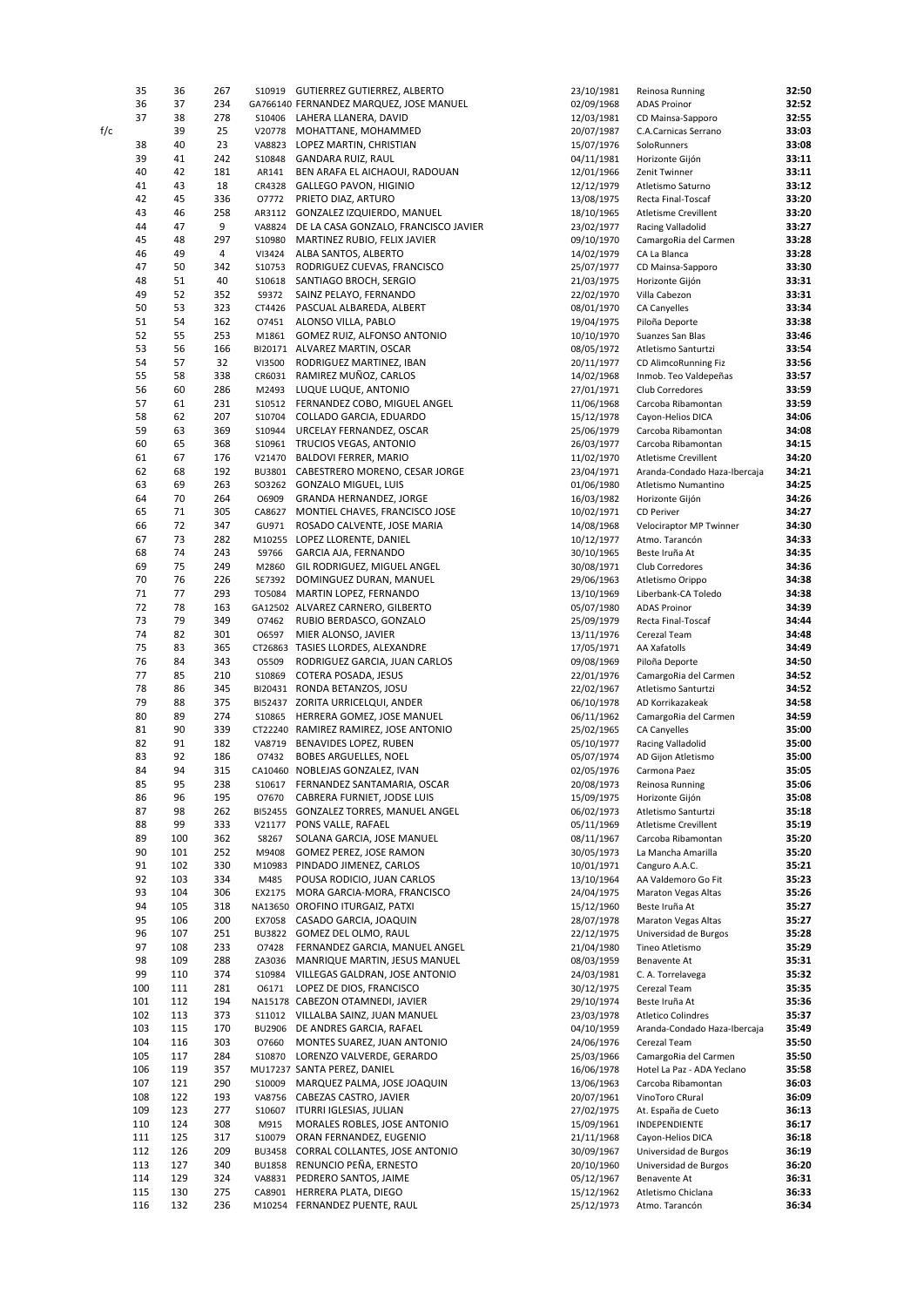| 117<br>133<br>218<br>DELGADO ARCOS, RODRIGO<br>01/02/1978<br><b>BU3983</b><br>Image FDR<br>118<br>134<br>219<br>S10849<br>DIEGO GARCIA, DAVID<br>14/12/1980<br>Horizonte Gijón<br>119<br>135<br>173<br>AV1496 ARRIBAS JIMENEZ, JESUS<br>14/04/1979<br>CD Ecosport<br>120<br>137<br>190<br>BI20433 BRULL EGUILUZ, GREGORIO<br>05/01/1966<br>Atletismo Santurtzi<br>121<br>139<br>356<br>S10868<br>SANTA CRUZ BARRIOS, MIGUEL ANGEL<br>08/12/1973<br>CamargoRia del Carmen<br>122<br>140<br>189<br>CT27007 BORGES SOLA, JOSEP<br>15/03/1967<br>Lleida UA<br>123<br>141<br>215<br>CA1483 DEL CUVILLO RIVERO, RAMON<br>28/09/1964<br>Atletismo Chiclana<br>124<br>341<br>142<br>GA766143 RODRIGUES PINTO, MARCO PAULO<br>10/07/1981<br><b>ADAS Proinor</b><br>125<br>144<br>212<br>S10825<br>CRESPO SAINZ, AURELIO<br>30/09/1972<br>Carrefour Bezana<br>126<br>145<br>376<br>S9898<br>ZORRILLA ANTON, EDUARDO<br>31/10/1975<br>CD Mainsa-Sapporo<br>f/c<br>147<br>177<br>M2246<br>BARBERA CASILLAS, JUAN JOSE<br>06/05/1962<br>E.A. Majadahonda<br>127<br>148<br>364<br>07714<br>SUAREZ FERNANDEZ, JOSE<br>26/07/1979<br>Recta Final-Toscaf<br>128<br>150<br>354<br>AV1448 SANCHEZ SERRANO, DAVID<br>04/09/1979<br>CD Ecosport<br>129<br>152<br>313<br>O8044<br>MURCIANO DE LA FUENTE, GREGORIO<br>16/04/1967<br>Atletica Avilesina<br>130<br>299<br>153<br>07901<br>MENDEZ SUAREZ, SEVERINO<br>19/04/1976<br>SCD Ribadesella<br>131<br>154<br>331<br>07861<br>PLATAS IGLESIAS, ANDRES<br>02/03/1978<br><b>BATHCO Running Team</b><br>132<br>155<br>322<br>BI52436 PARDO DIEZ, JUAN LUIS<br>20/03/1972<br>AD Korrikazakeak<br>133<br>156<br>291<br>V21934<br>MARTI MACIAN, FRANCISCO<br>30/10/1952<br>INDEPENDIENTE<br>134<br>157<br>214<br>S10098<br>DEL CORRAL RAMOS, JOSE PABLO<br>11/04/1978<br>Cayon-Helios DICA<br>135<br>272<br>158<br>CT24139 HERNANDEZ MATAS, JOSE ANTONIO<br>26/12/1977<br>Martorell AC<br>298<br>136<br>159<br>AR3551<br>MAYORAL LLORENTE, JOSE ANTONIO<br>18/05/1965<br>A. Deportiva Jalon<br>137<br>232<br>160<br>S980<br>FERNANDEZ FERNANDEZ, ROBERTO<br>20/05/1969<br>Cayon-Helios DICA<br>138<br>161<br>344<br>S10960<br>RODRIGUEZ GONZALEZ, JOSE ALBERTO<br>09/04/1966<br>Atletico Polanco<br>139<br>163<br>329<br>BI7894<br>PINA CASIMIRO, ALFONSO<br>21/07/1963<br>Artunduaga<br>140<br>164<br>222<br>AV1438 DIEZ FERNANDEZ, JOSE MARIA<br>17/10/1967<br>CD Ecosport<br>141<br>166<br>217<br>SS19610 DEL SOL MATEOS, JOSE LUIS<br>26/08/1972<br>C.D. Hernani<br>142<br>45<br>167<br>S10727 SAINZ CABANILLAS, LUIS ANGEL<br>18/10/1971<br>CamargoRia del Carmen<br>319<br>143<br>170<br>GA7770 OTERO CEPEDA, XOSE LUIS<br>11/02/1951<br>Universidad Santiago<br>144<br>172<br>337<br>S10703<br>RADA GARCIA, IGNACIO<br>08/11/1976<br>Cayon-Helios DICA<br>145<br>208<br>174<br>EX7071 CONTADOR CASILLAS, MIGUEL ANGEL<br>01/10/1960<br>Atletismo Mitreo<br>146<br>176<br>224<br>S8867<br>DIEZ IGLESIAS, FRANCISCO VICENTE<br>08/11/1959<br>INDEPENDIENTE<br>147<br>177<br>285<br>27/07/1979<br>TO4940 LOZANO DEL OLMO, ALBERTO<br>Atletismo Seseña<br>229<br>148<br>178<br>TO5069<br>ESPINOSA GARCIA, JAVIER<br>11/04/1974<br>Atletismo Seseña<br>149<br>179<br>268<br>S11002 GUTIERREZ GUTIERREZ, FELIX<br>11/06/1965<br>Reinosa Running<br>150<br>180<br>312<br>07308<br>MUÑIZ SANCHEZ, DANIEL<br>12/05/1975<br>Dep. Estadio Gijon<br>151<br>182<br>201<br>GU2006 CASADO MORENO, LUIS MIGUEL<br>16/03/1978<br>Velociraptor MP Twinner<br>152<br>184<br>160<br>AR3573 CARRATO SIERRA, IVAN<br>18/09/1980<br>Simply-Scorpio 71<br>153<br>185<br>254<br>BI52435 GOMEZ VALLEJO, FRANCISCO JAVIER<br>22/07/1964<br>AD Korrikazakeak<br>154<br>186<br>332<br>M9678<br>PONCE DE LEON LOPEZ, CARLOS<br>03/06/1973<br>At. Arroyomolinos<br>155<br>187<br>211<br>CT23259 CRESCENTI ARNAU, JUAN PEDRO<br>29/06/1967<br>Simply-Scorpio 71<br>156<br>188<br>363<br>M6972<br>SOTOMAYOR CABRERA, FEDERICO EDMUNDO<br>17/11/1957<br><b>Track Cross Road Team</b><br>157<br>191<br>259<br>M2025<br>GONZALEZ MOLINA, JUAN CARLOS<br>04/08/1955<br><b>Track Cross Road Team</b><br>158<br>192<br>244<br>S10447<br>GARCIA ALONSO, GONZALO<br>28/02/1952<br>Guaramako-E.S.Boo G2<br>159<br>195<br>348<br>O8074<br>ROZA MORO, LUIS<br>17/07/1963<br>Horizonte Gijón<br>160<br>196<br>292<br>IB15358<br>MARTI MARTIN, ANTONIO<br>16/07/1973<br>Club Fidipides<br>161<br>197<br>276<br>AV1383<br><b>IGLESIAS RANZ, ANGEL</b><br>21/09/1962<br>CD Ecosport<br>162<br>201<br>180<br>07243<br>BELVER MUÑOZ, JUSTO JOSE<br>08/11/1972<br>Horizonte Gijón<br>163<br>203<br>265<br>V20598<br><b>GUANTER PERIS, MIGUEL</b><br>25/11/1960<br>Atletismo Albacete<br>204<br>164<br>328<br>J5389<br>PEREZ ZAFRA, JESUS<br>05/07/1981<br>Unicaja Atletismo<br>165<br>205<br>311<br>08079<br>MORO SANCHEZ, EDUARDO<br>05/11/1981<br>INDEPENDIENTE<br>166<br>206<br>326<br>SS19952 PEREZ GILETE, ANGEL<br>18/07/1968<br>Txindoki A.T.<br>167<br>210<br>321<br>BI52434 PANIAGUA CARRERO, FULGENCIO<br>30/05/1955<br>AD Korrikazakeak<br>168<br>211<br>310<br>MORENO LOPEZ, ROBERTO<br>AV1445<br>19/01/1973<br>CD Ecosport<br>169<br>213<br>360<br>CT23334 SANZ COCA, JUAN PEDRO<br>13/11/1967<br>GA Lluïsos Mataro<br>170<br>215<br>178<br>SS19380 BARCIA SOLABARRIETA, IGOR<br>27/12/1972<br>At. San Sebastian<br>171<br>218<br>256<br><b>S828</b><br>GONZALEZ CABARGA, PABLO<br>30/12/1964<br>Cayon-Helios DICA<br>172<br>219<br>205<br>ZA3098<br>CHARRO REGUERAS, JOSE CARLOS<br>13/02/1967<br>Benavente At<br>173<br>220<br>271<br>BI5224<br>25/08/1963<br>HERNANDEZ ESTEVEZ, LUIS<br>Artunduaga<br>174<br>221<br>216<br>07762<br>DEL EJIDO MAYO, JAIME<br>09/10/1955<br>INDEPENDIENTE<br>175<br>223<br>230<br>BI7495<br>FERNANDEZ DE ROTEGUVILUMBRALES, JOSE RAMON<br>05/06/1968<br>Castilla-Leon Ermua<br>176<br>225<br>280<br>S11008<br>LAZPITA AJURIA, AITOR<br>16/07/1968<br><b>Atletico Colindres</b><br>177<br>226<br>203<br>LO7432 CELORRIO PEREZ, JOSE MANUEL<br>21/03/1961<br>Calagurris Atletico<br>178<br>228<br>366<br>S9737<br>TERAN VIGIL, GONZALO<br>09/07/1963<br><b>Atletico Colindres</b><br>179<br>232<br>MOHEDANO RODRIGUEZ, ANTONIO<br>302<br>TO4934<br>18/08/1945<br>U.D. Talavera<br>180<br>233<br>307<br>BI20187 MORADILLO RECIO, JOSE CARLOS<br>12/05/1949<br>Galdakao Atmo.<br>181<br>234<br>240<br>BI6015<br>FUERTES FERRERAS, SANTIAGO<br>13/06/1953<br>Castilla-Leon Ermua<br>182<br>235<br>320<br>S10761 PANDO ALONSO, PEDRO JAVIER<br>04/10/1972<br>Viverunning<br>183<br>238<br>269<br>PA3682 HARO CISNEROS, EMILIANO<br>21/08/1944<br>Auresa AmigosDeporte<br>184<br>241<br>273<br>NA15455 HERNANDEZ ZORZANO, FERNANDO<br>08/05/1955<br>Beste Iruña At<br>185<br>242<br>168<br>ALVAREZ SAINZ, RAMON<br>S3473<br>10/04/1957<br>Auresa AmigosDeporte<br>186<br>245<br>316<br>BI7682<br>ONTOSO DIAZ, FRANCISCO JAVIER<br>05/05/1965<br>Artunduaga<br>187<br>247<br>371<br>CT24034 VAZ GUERRERO, JUAN<br>27/10/1963<br>Martorell AC<br>188<br>250<br>206<br>CT20845 CINTO SABATE, SERGIO<br>15/09/1973<br>Martorell AC<br>189<br>253<br>250<br>LO6534<br>GIL-DIEZ USANDIZAGA, CARLOS<br>17/02/1957<br>Maraton Rioja<br>190<br>257<br>296<br>BU2756 MARTINEZ RIBERAS, AGUSTIN<br>28/08/1950<br>Aranda-Condado Haza-Ibercaja<br>191<br>258<br>335<br>CT25228 POVEDANO ARRIBAS, JOSE<br>05/02/1958<br>GA Lluïsos Mataro<br>192<br>260<br>260<br>07698<br>GONZALEZ RODRIGUEZ, VICTOR MANUEL<br>15/04/1946<br>INDEPENDIENTE<br>193<br>261<br>175<br>AYLLON LOPEZ, BERNARDO<br>S8278<br>19/01/1952<br>Atletico Polanco<br>194<br>262<br>327<br>CT7683<br>PEREZ HERNANDEZ, PRUDENCIO<br>01/12/1947<br>GA Lluïsos Mataro<br>195<br>268<br>191<br>\$10510<br>CABANZON SALMON, FERNANDO<br>07/09/1981<br>C. A. Torrelavega<br>196<br>271<br>247<br>CE663<br>GARCIA GARCIA, SATURNINO<br>19/04/1946<br>INDEPENDIENTE<br>197<br>273<br>304<br>GC5228<br>MONTESDEOCA NAVARRO, MIGUEL<br>04/06/1950<br>Evecan Sport - ULPGC |  |
|------------------------------------------------------------------------------------------------------------------------------------------------------------------------------------------------------------------------------------------------------------------------------------------------------------------------------------------------------------------------------------------------------------------------------------------------------------------------------------------------------------------------------------------------------------------------------------------------------------------------------------------------------------------------------------------------------------------------------------------------------------------------------------------------------------------------------------------------------------------------------------------------------------------------------------------------------------------------------------------------------------------------------------------------------------------------------------------------------------------------------------------------------------------------------------------------------------------------------------------------------------------------------------------------------------------------------------------------------------------------------------------------------------------------------------------------------------------------------------------------------------------------------------------------------------------------------------------------------------------------------------------------------------------------------------------------------------------------------------------------------------------------------------------------------------------------------------------------------------------------------------------------------------------------------------------------------------------------------------------------------------------------------------------------------------------------------------------------------------------------------------------------------------------------------------------------------------------------------------------------------------------------------------------------------------------------------------------------------------------------------------------------------------------------------------------------------------------------------------------------------------------------------------------------------------------------------------------------------------------------------------------------------------------------------------------------------------------------------------------------------------------------------------------------------------------------------------------------------------------------------------------------------------------------------------------------------------------------------------------------------------------------------------------------------------------------------------------------------------------------------------------------------------------------------------------------------------------------------------------------------------------------------------------------------------------------------------------------------------------------------------------------------------------------------------------------------------------------------------------------------------------------------------------------------------------------------------------------------------------------------------------------------------------------------------------------------------------------------------------------------------------------------------------------------------------------------------------------------------------------------------------------------------------------------------------------------------------------------------------------------------------------------------------------------------------------------------------------------------------------------------------------------------------------------------------------------------------------------------------------------------------------------------------------------------------------------------------------------------------------------------------------------------------------------------------------------------------------------------------------------------------------------------------------------------------------------------------------------------------------------------------------------------------------------------------------------------------------------------------------------------------------------------------------------------------------------------------------------------------------------------------------------------------------------------------------------------------------------------------------------------------------------------------------------------------------------------------------------------------------------------------------------------------------------------------------------------------------------------------------------------------------------------------------------------------------------------------------------------------------------------------------------------------------------------------------------------------------------------------------------------------------------------------------------------------------------------------------------------------------------------------------------------------------------------------------------------------------------------------------------------------------------------------------------------------------------------------------------------------------------------------------------------------------------------------------------------------------------------------------------------------------------------------------------------------------------------------------------------------------------------------------------------------------------------------------------------------------------------------------------------------------------------------------------------------------------------------------------------------------------------------------------------------------------------------------------------------------------------------------------------------------------------------------------------------------------------------------------------------------------------------------------------------------------------------------------------------------------------------------------------------------------------------------------------------------------------------------------------------------------------------------------------------------------------------------------------------------------------------------------------------------------------------------------------------------------------------------------------------------------------------------------------------------------------------------------------------------------------------------------------------------------------------------------------------------------------------------------------------------------------------------------------------------------------------------------------------------------------------------------------------------------------------------------------------------------------------------------------------------------------------------------------------------------------------------------------------------------------------------------------------------------------------------------------------------------------------------------------------------------------------------------------------------------------------|--|
|                                                                                                                                                                                                                                                                                                                                                                                                                                                                                                                                                                                                                                                                                                                                                                                                                                                                                                                                                                                                                                                                                                                                                                                                                                                                                                                                                                                                                                                                                                                                                                                                                                                                                                                                                                                                                                                                                                                                                                                                                                                                                                                                                                                                                                                                                                                                                                                                                                                                                                                                                                                                                                                                                                                                                                                                                                                                                                                                                                                                                                                                                                                                                                                                                                                                                                                                                                                                                                                                                                                                                                                                                                                                                                                                                                                                                                                                                                                                                                                                                                                                                                                                                                                                                                                                                                                                                                                                                                                                                                                                                                                                                                                                                                                                                                                                                                                                                                                                                                                                                                                                                                                                                                                                                                                                                                                                                                                                                                                                                                                                                                                                                                                                                                                                                                                                                                                                                                                                                                                                                                                                                                                                                                                                                                                                                                                                                                                                                                                                                                                                                                                                                                                                                                                                                                                                                                                                                                                                                                                                                                                                                                                                                                                                                                                                                                                                                                                                                                                                                                                                                                                                                                                                                                                                                                                                                                                                                                                                          |  |
|                                                                                                                                                                                                                                                                                                                                                                                                                                                                                                                                                                                                                                                                                                                                                                                                                                                                                                                                                                                                                                                                                                                                                                                                                                                                                                                                                                                                                                                                                                                                                                                                                                                                                                                                                                                                                                                                                                                                                                                                                                                                                                                                                                                                                                                                                                                                                                                                                                                                                                                                                                                                                                                                                                                                                                                                                                                                                                                                                                                                                                                                                                                                                                                                                                                                                                                                                                                                                                                                                                                                                                                                                                                                                                                                                                                                                                                                                                                                                                                                                                                                                                                                                                                                                                                                                                                                                                                                                                                                                                                                                                                                                                                                                                                                                                                                                                                                                                                                                                                                                                                                                                                                                                                                                                                                                                                                                                                                                                                                                                                                                                                                                                                                                                                                                                                                                                                                                                                                                                                                                                                                                                                                                                                                                                                                                                                                                                                                                                                                                                                                                                                                                                                                                                                                                                                                                                                                                                                                                                                                                                                                                                                                                                                                                                                                                                                                                                                                                                                                                                                                                                                                                                                                                                                                                                                                                                                                                                                                          |  |
|                                                                                                                                                                                                                                                                                                                                                                                                                                                                                                                                                                                                                                                                                                                                                                                                                                                                                                                                                                                                                                                                                                                                                                                                                                                                                                                                                                                                                                                                                                                                                                                                                                                                                                                                                                                                                                                                                                                                                                                                                                                                                                                                                                                                                                                                                                                                                                                                                                                                                                                                                                                                                                                                                                                                                                                                                                                                                                                                                                                                                                                                                                                                                                                                                                                                                                                                                                                                                                                                                                                                                                                                                                                                                                                                                                                                                                                                                                                                                                                                                                                                                                                                                                                                                                                                                                                                                                                                                                                                                                                                                                                                                                                                                                                                                                                                                                                                                                                                                                                                                                                                                                                                                                                                                                                                                                                                                                                                                                                                                                                                                                                                                                                                                                                                                                                                                                                                                                                                                                                                                                                                                                                                                                                                                                                                                                                                                                                                                                                                                                                                                                                                                                                                                                                                                                                                                                                                                                                                                                                                                                                                                                                                                                                                                                                                                                                                                                                                                                                                                                                                                                                                                                                                                                                                                                                                                                                                                                                                          |  |
|                                                                                                                                                                                                                                                                                                                                                                                                                                                                                                                                                                                                                                                                                                                                                                                                                                                                                                                                                                                                                                                                                                                                                                                                                                                                                                                                                                                                                                                                                                                                                                                                                                                                                                                                                                                                                                                                                                                                                                                                                                                                                                                                                                                                                                                                                                                                                                                                                                                                                                                                                                                                                                                                                                                                                                                                                                                                                                                                                                                                                                                                                                                                                                                                                                                                                                                                                                                                                                                                                                                                                                                                                                                                                                                                                                                                                                                                                                                                                                                                                                                                                                                                                                                                                                                                                                                                                                                                                                                                                                                                                                                                                                                                                                                                                                                                                                                                                                                                                                                                                                                                                                                                                                                                                                                                                                                                                                                                                                                                                                                                                                                                                                                                                                                                                                                                                                                                                                                                                                                                                                                                                                                                                                                                                                                                                                                                                                                                                                                                                                                                                                                                                                                                                                                                                                                                                                                                                                                                                                                                                                                                                                                                                                                                                                                                                                                                                                                                                                                                                                                                                                                                                                                                                                                                                                                                                                                                                                                                          |  |
|                                                                                                                                                                                                                                                                                                                                                                                                                                                                                                                                                                                                                                                                                                                                                                                                                                                                                                                                                                                                                                                                                                                                                                                                                                                                                                                                                                                                                                                                                                                                                                                                                                                                                                                                                                                                                                                                                                                                                                                                                                                                                                                                                                                                                                                                                                                                                                                                                                                                                                                                                                                                                                                                                                                                                                                                                                                                                                                                                                                                                                                                                                                                                                                                                                                                                                                                                                                                                                                                                                                                                                                                                                                                                                                                                                                                                                                                                                                                                                                                                                                                                                                                                                                                                                                                                                                                                                                                                                                                                                                                                                                                                                                                                                                                                                                                                                                                                                                                                                                                                                                                                                                                                                                                                                                                                                                                                                                                                                                                                                                                                                                                                                                                                                                                                                                                                                                                                                                                                                                                                                                                                                                                                                                                                                                                                                                                                                                                                                                                                                                                                                                                                                                                                                                                                                                                                                                                                                                                                                                                                                                                                                                                                                                                                                                                                                                                                                                                                                                                                                                                                                                                                                                                                                                                                                                                                                                                                                                                          |  |
|                                                                                                                                                                                                                                                                                                                                                                                                                                                                                                                                                                                                                                                                                                                                                                                                                                                                                                                                                                                                                                                                                                                                                                                                                                                                                                                                                                                                                                                                                                                                                                                                                                                                                                                                                                                                                                                                                                                                                                                                                                                                                                                                                                                                                                                                                                                                                                                                                                                                                                                                                                                                                                                                                                                                                                                                                                                                                                                                                                                                                                                                                                                                                                                                                                                                                                                                                                                                                                                                                                                                                                                                                                                                                                                                                                                                                                                                                                                                                                                                                                                                                                                                                                                                                                                                                                                                                                                                                                                                                                                                                                                                                                                                                                                                                                                                                                                                                                                                                                                                                                                                                                                                                                                                                                                                                                                                                                                                                                                                                                                                                                                                                                                                                                                                                                                                                                                                                                                                                                                                                                                                                                                                                                                                                                                                                                                                                                                                                                                                                                                                                                                                                                                                                                                                                                                                                                                                                                                                                                                                                                                                                                                                                                                                                                                                                                                                                                                                                                                                                                                                                                                                                                                                                                                                                                                                                                                                                                                                          |  |
|                                                                                                                                                                                                                                                                                                                                                                                                                                                                                                                                                                                                                                                                                                                                                                                                                                                                                                                                                                                                                                                                                                                                                                                                                                                                                                                                                                                                                                                                                                                                                                                                                                                                                                                                                                                                                                                                                                                                                                                                                                                                                                                                                                                                                                                                                                                                                                                                                                                                                                                                                                                                                                                                                                                                                                                                                                                                                                                                                                                                                                                                                                                                                                                                                                                                                                                                                                                                                                                                                                                                                                                                                                                                                                                                                                                                                                                                                                                                                                                                                                                                                                                                                                                                                                                                                                                                                                                                                                                                                                                                                                                                                                                                                                                                                                                                                                                                                                                                                                                                                                                                                                                                                                                                                                                                                                                                                                                                                                                                                                                                                                                                                                                                                                                                                                                                                                                                                                                                                                                                                                                                                                                                                                                                                                                                                                                                                                                                                                                                                                                                                                                                                                                                                                                                                                                                                                                                                                                                                                                                                                                                                                                                                                                                                                                                                                                                                                                                                                                                                                                                                                                                                                                                                                                                                                                                                                                                                                                                          |  |
|                                                                                                                                                                                                                                                                                                                                                                                                                                                                                                                                                                                                                                                                                                                                                                                                                                                                                                                                                                                                                                                                                                                                                                                                                                                                                                                                                                                                                                                                                                                                                                                                                                                                                                                                                                                                                                                                                                                                                                                                                                                                                                                                                                                                                                                                                                                                                                                                                                                                                                                                                                                                                                                                                                                                                                                                                                                                                                                                                                                                                                                                                                                                                                                                                                                                                                                                                                                                                                                                                                                                                                                                                                                                                                                                                                                                                                                                                                                                                                                                                                                                                                                                                                                                                                                                                                                                                                                                                                                                                                                                                                                                                                                                                                                                                                                                                                                                                                                                                                                                                                                                                                                                                                                                                                                                                                                                                                                                                                                                                                                                                                                                                                                                                                                                                                                                                                                                                                                                                                                                                                                                                                                                                                                                                                                                                                                                                                                                                                                                                                                                                                                                                                                                                                                                                                                                                                                                                                                                                                                                                                                                                                                                                                                                                                                                                                                                                                                                                                                                                                                                                                                                                                                                                                                                                                                                                                                                                                                                          |  |
|                                                                                                                                                                                                                                                                                                                                                                                                                                                                                                                                                                                                                                                                                                                                                                                                                                                                                                                                                                                                                                                                                                                                                                                                                                                                                                                                                                                                                                                                                                                                                                                                                                                                                                                                                                                                                                                                                                                                                                                                                                                                                                                                                                                                                                                                                                                                                                                                                                                                                                                                                                                                                                                                                                                                                                                                                                                                                                                                                                                                                                                                                                                                                                                                                                                                                                                                                                                                                                                                                                                                                                                                                                                                                                                                                                                                                                                                                                                                                                                                                                                                                                                                                                                                                                                                                                                                                                                                                                                                                                                                                                                                                                                                                                                                                                                                                                                                                                                                                                                                                                                                                                                                                                                                                                                                                                                                                                                                                                                                                                                                                                                                                                                                                                                                                                                                                                                                                                                                                                                                                                                                                                                                                                                                                                                                                                                                                                                                                                                                                                                                                                                                                                                                                                                                                                                                                                                                                                                                                                                                                                                                                                                                                                                                                                                                                                                                                                                                                                                                                                                                                                                                                                                                                                                                                                                                                                                                                                                                          |  |
|                                                                                                                                                                                                                                                                                                                                                                                                                                                                                                                                                                                                                                                                                                                                                                                                                                                                                                                                                                                                                                                                                                                                                                                                                                                                                                                                                                                                                                                                                                                                                                                                                                                                                                                                                                                                                                                                                                                                                                                                                                                                                                                                                                                                                                                                                                                                                                                                                                                                                                                                                                                                                                                                                                                                                                                                                                                                                                                                                                                                                                                                                                                                                                                                                                                                                                                                                                                                                                                                                                                                                                                                                                                                                                                                                                                                                                                                                                                                                                                                                                                                                                                                                                                                                                                                                                                                                                                                                                                                                                                                                                                                                                                                                                                                                                                                                                                                                                                                                                                                                                                                                                                                                                                                                                                                                                                                                                                                                                                                                                                                                                                                                                                                                                                                                                                                                                                                                                                                                                                                                                                                                                                                                                                                                                                                                                                                                                                                                                                                                                                                                                                                                                                                                                                                                                                                                                                                                                                                                                                                                                                                                                                                                                                                                                                                                                                                                                                                                                                                                                                                                                                                                                                                                                                                                                                                                                                                                                                                          |  |
|                                                                                                                                                                                                                                                                                                                                                                                                                                                                                                                                                                                                                                                                                                                                                                                                                                                                                                                                                                                                                                                                                                                                                                                                                                                                                                                                                                                                                                                                                                                                                                                                                                                                                                                                                                                                                                                                                                                                                                                                                                                                                                                                                                                                                                                                                                                                                                                                                                                                                                                                                                                                                                                                                                                                                                                                                                                                                                                                                                                                                                                                                                                                                                                                                                                                                                                                                                                                                                                                                                                                                                                                                                                                                                                                                                                                                                                                                                                                                                                                                                                                                                                                                                                                                                                                                                                                                                                                                                                                                                                                                                                                                                                                                                                                                                                                                                                                                                                                                                                                                                                                                                                                                                                                                                                                                                                                                                                                                                                                                                                                                                                                                                                                                                                                                                                                                                                                                                                                                                                                                                                                                                                                                                                                                                                                                                                                                                                                                                                                                                                                                                                                                                                                                                                                                                                                                                                                                                                                                                                                                                                                                                                                                                                                                                                                                                                                                                                                                                                                                                                                                                                                                                                                                                                                                                                                                                                                                                                                          |  |
|                                                                                                                                                                                                                                                                                                                                                                                                                                                                                                                                                                                                                                                                                                                                                                                                                                                                                                                                                                                                                                                                                                                                                                                                                                                                                                                                                                                                                                                                                                                                                                                                                                                                                                                                                                                                                                                                                                                                                                                                                                                                                                                                                                                                                                                                                                                                                                                                                                                                                                                                                                                                                                                                                                                                                                                                                                                                                                                                                                                                                                                                                                                                                                                                                                                                                                                                                                                                                                                                                                                                                                                                                                                                                                                                                                                                                                                                                                                                                                                                                                                                                                                                                                                                                                                                                                                                                                                                                                                                                                                                                                                                                                                                                                                                                                                                                                                                                                                                                                                                                                                                                                                                                                                                                                                                                                                                                                                                                                                                                                                                                                                                                                                                                                                                                                                                                                                                                                                                                                                                                                                                                                                                                                                                                                                                                                                                                                                                                                                                                                                                                                                                                                                                                                                                                                                                                                                                                                                                                                                                                                                                                                                                                                                                                                                                                                                                                                                                                                                                                                                                                                                                                                                                                                                                                                                                                                                                                                                                          |  |
|                                                                                                                                                                                                                                                                                                                                                                                                                                                                                                                                                                                                                                                                                                                                                                                                                                                                                                                                                                                                                                                                                                                                                                                                                                                                                                                                                                                                                                                                                                                                                                                                                                                                                                                                                                                                                                                                                                                                                                                                                                                                                                                                                                                                                                                                                                                                                                                                                                                                                                                                                                                                                                                                                                                                                                                                                                                                                                                                                                                                                                                                                                                                                                                                                                                                                                                                                                                                                                                                                                                                                                                                                                                                                                                                                                                                                                                                                                                                                                                                                                                                                                                                                                                                                                                                                                                                                                                                                                                                                                                                                                                                                                                                                                                                                                                                                                                                                                                                                                                                                                                                                                                                                                                                                                                                                                                                                                                                                                                                                                                                                                                                                                                                                                                                                                                                                                                                                                                                                                                                                                                                                                                                                                                                                                                                                                                                                                                                                                                                                                                                                                                                                                                                                                                                                                                                                                                                                                                                                                                                                                                                                                                                                                                                                                                                                                                                                                                                                                                                                                                                                                                                                                                                                                                                                                                                                                                                                                                                          |  |
|                                                                                                                                                                                                                                                                                                                                                                                                                                                                                                                                                                                                                                                                                                                                                                                                                                                                                                                                                                                                                                                                                                                                                                                                                                                                                                                                                                                                                                                                                                                                                                                                                                                                                                                                                                                                                                                                                                                                                                                                                                                                                                                                                                                                                                                                                                                                                                                                                                                                                                                                                                                                                                                                                                                                                                                                                                                                                                                                                                                                                                                                                                                                                                                                                                                                                                                                                                                                                                                                                                                                                                                                                                                                                                                                                                                                                                                                                                                                                                                                                                                                                                                                                                                                                                                                                                                                                                                                                                                                                                                                                                                                                                                                                                                                                                                                                                                                                                                                                                                                                                                                                                                                                                                                                                                                                                                                                                                                                                                                                                                                                                                                                                                                                                                                                                                                                                                                                                                                                                                                                                                                                                                                                                                                                                                                                                                                                                                                                                                                                                                                                                                                                                                                                                                                                                                                                                                                                                                                                                                                                                                                                                                                                                                                                                                                                                                                                                                                                                                                                                                                                                                                                                                                                                                                                                                                                                                                                                                                          |  |
|                                                                                                                                                                                                                                                                                                                                                                                                                                                                                                                                                                                                                                                                                                                                                                                                                                                                                                                                                                                                                                                                                                                                                                                                                                                                                                                                                                                                                                                                                                                                                                                                                                                                                                                                                                                                                                                                                                                                                                                                                                                                                                                                                                                                                                                                                                                                                                                                                                                                                                                                                                                                                                                                                                                                                                                                                                                                                                                                                                                                                                                                                                                                                                                                                                                                                                                                                                                                                                                                                                                                                                                                                                                                                                                                                                                                                                                                                                                                                                                                                                                                                                                                                                                                                                                                                                                                                                                                                                                                                                                                                                                                                                                                                                                                                                                                                                                                                                                                                                                                                                                                                                                                                                                                                                                                                                                                                                                                                                                                                                                                                                                                                                                                                                                                                                                                                                                                                                                                                                                                                                                                                                                                                                                                                                                                                                                                                                                                                                                                                                                                                                                                                                                                                                                                                                                                                                                                                                                                                                                                                                                                                                                                                                                                                                                                                                                                                                                                                                                                                                                                                                                                                                                                                                                                                                                                                                                                                                                                          |  |
|                                                                                                                                                                                                                                                                                                                                                                                                                                                                                                                                                                                                                                                                                                                                                                                                                                                                                                                                                                                                                                                                                                                                                                                                                                                                                                                                                                                                                                                                                                                                                                                                                                                                                                                                                                                                                                                                                                                                                                                                                                                                                                                                                                                                                                                                                                                                                                                                                                                                                                                                                                                                                                                                                                                                                                                                                                                                                                                                                                                                                                                                                                                                                                                                                                                                                                                                                                                                                                                                                                                                                                                                                                                                                                                                                                                                                                                                                                                                                                                                                                                                                                                                                                                                                                                                                                                                                                                                                                                                                                                                                                                                                                                                                                                                                                                                                                                                                                                                                                                                                                                                                                                                                                                                                                                                                                                                                                                                                                                                                                                                                                                                                                                                                                                                                                                                                                                                                                                                                                                                                                                                                                                                                                                                                                                                                                                                                                                                                                                                                                                                                                                                                                                                                                                                                                                                                                                                                                                                                                                                                                                                                                                                                                                                                                                                                                                                                                                                                                                                                                                                                                                                                                                                                                                                                                                                                                                                                                                                          |  |
|                                                                                                                                                                                                                                                                                                                                                                                                                                                                                                                                                                                                                                                                                                                                                                                                                                                                                                                                                                                                                                                                                                                                                                                                                                                                                                                                                                                                                                                                                                                                                                                                                                                                                                                                                                                                                                                                                                                                                                                                                                                                                                                                                                                                                                                                                                                                                                                                                                                                                                                                                                                                                                                                                                                                                                                                                                                                                                                                                                                                                                                                                                                                                                                                                                                                                                                                                                                                                                                                                                                                                                                                                                                                                                                                                                                                                                                                                                                                                                                                                                                                                                                                                                                                                                                                                                                                                                                                                                                                                                                                                                                                                                                                                                                                                                                                                                                                                                                                                                                                                                                                                                                                                                                                                                                                                                                                                                                                                                                                                                                                                                                                                                                                                                                                                                                                                                                                                                                                                                                                                                                                                                                                                                                                                                                                                                                                                                                                                                                                                                                                                                                                                                                                                                                                                                                                                                                                                                                                                                                                                                                                                                                                                                                                                                                                                                                                                                                                                                                                                                                                                                                                                                                                                                                                                                                                                                                                                                                                          |  |
|                                                                                                                                                                                                                                                                                                                                                                                                                                                                                                                                                                                                                                                                                                                                                                                                                                                                                                                                                                                                                                                                                                                                                                                                                                                                                                                                                                                                                                                                                                                                                                                                                                                                                                                                                                                                                                                                                                                                                                                                                                                                                                                                                                                                                                                                                                                                                                                                                                                                                                                                                                                                                                                                                                                                                                                                                                                                                                                                                                                                                                                                                                                                                                                                                                                                                                                                                                                                                                                                                                                                                                                                                                                                                                                                                                                                                                                                                                                                                                                                                                                                                                                                                                                                                                                                                                                                                                                                                                                                                                                                                                                                                                                                                                                                                                                                                                                                                                                                                                                                                                                                                                                                                                                                                                                                                                                                                                                                                                                                                                                                                                                                                                                                                                                                                                                                                                                                                                                                                                                                                                                                                                                                                                                                                                                                                                                                                                                                                                                                                                                                                                                                                                                                                                                                                                                                                                                                                                                                                                                                                                                                                                                                                                                                                                                                                                                                                                                                                                                                                                                                                                                                                                                                                                                                                                                                                                                                                                                                          |  |
|                                                                                                                                                                                                                                                                                                                                                                                                                                                                                                                                                                                                                                                                                                                                                                                                                                                                                                                                                                                                                                                                                                                                                                                                                                                                                                                                                                                                                                                                                                                                                                                                                                                                                                                                                                                                                                                                                                                                                                                                                                                                                                                                                                                                                                                                                                                                                                                                                                                                                                                                                                                                                                                                                                                                                                                                                                                                                                                                                                                                                                                                                                                                                                                                                                                                                                                                                                                                                                                                                                                                                                                                                                                                                                                                                                                                                                                                                                                                                                                                                                                                                                                                                                                                                                                                                                                                                                                                                                                                                                                                                                                                                                                                                                                                                                                                                                                                                                                                                                                                                                                                                                                                                                                                                                                                                                                                                                                                                                                                                                                                                                                                                                                                                                                                                                                                                                                                                                                                                                                                                                                                                                                                                                                                                                                                                                                                                                                                                                                                                                                                                                                                                                                                                                                                                                                                                                                                                                                                                                                                                                                                                                                                                                                                                                                                                                                                                                                                                                                                                                                                                                                                                                                                                                                                                                                                                                                                                                                                          |  |
|                                                                                                                                                                                                                                                                                                                                                                                                                                                                                                                                                                                                                                                                                                                                                                                                                                                                                                                                                                                                                                                                                                                                                                                                                                                                                                                                                                                                                                                                                                                                                                                                                                                                                                                                                                                                                                                                                                                                                                                                                                                                                                                                                                                                                                                                                                                                                                                                                                                                                                                                                                                                                                                                                                                                                                                                                                                                                                                                                                                                                                                                                                                                                                                                                                                                                                                                                                                                                                                                                                                                                                                                                                                                                                                                                                                                                                                                                                                                                                                                                                                                                                                                                                                                                                                                                                                                                                                                                                                                                                                                                                                                                                                                                                                                                                                                                                                                                                                                                                                                                                                                                                                                                                                                                                                                                                                                                                                                                                                                                                                                                                                                                                                                                                                                                                                                                                                                                                                                                                                                                                                                                                                                                                                                                                                                                                                                                                                                                                                                                                                                                                                                                                                                                                                                                                                                                                                                                                                                                                                                                                                                                                                                                                                                                                                                                                                                                                                                                                                                                                                                                                                                                                                                                                                                                                                                                                                                                                                                          |  |
|                                                                                                                                                                                                                                                                                                                                                                                                                                                                                                                                                                                                                                                                                                                                                                                                                                                                                                                                                                                                                                                                                                                                                                                                                                                                                                                                                                                                                                                                                                                                                                                                                                                                                                                                                                                                                                                                                                                                                                                                                                                                                                                                                                                                                                                                                                                                                                                                                                                                                                                                                                                                                                                                                                                                                                                                                                                                                                                                                                                                                                                                                                                                                                                                                                                                                                                                                                                                                                                                                                                                                                                                                                                                                                                                                                                                                                                                                                                                                                                                                                                                                                                                                                                                                                                                                                                                                                                                                                                                                                                                                                                                                                                                                                                                                                                                                                                                                                                                                                                                                                                                                                                                                                                                                                                                                                                                                                                                                                                                                                                                                                                                                                                                                                                                                                                                                                                                                                                                                                                                                                                                                                                                                                                                                                                                                                                                                                                                                                                                                                                                                                                                                                                                                                                                                                                                                                                                                                                                                                                                                                                                                                                                                                                                                                                                                                                                                                                                                                                                                                                                                                                                                                                                                                                                                                                                                                                                                                                                          |  |
|                                                                                                                                                                                                                                                                                                                                                                                                                                                                                                                                                                                                                                                                                                                                                                                                                                                                                                                                                                                                                                                                                                                                                                                                                                                                                                                                                                                                                                                                                                                                                                                                                                                                                                                                                                                                                                                                                                                                                                                                                                                                                                                                                                                                                                                                                                                                                                                                                                                                                                                                                                                                                                                                                                                                                                                                                                                                                                                                                                                                                                                                                                                                                                                                                                                                                                                                                                                                                                                                                                                                                                                                                                                                                                                                                                                                                                                                                                                                                                                                                                                                                                                                                                                                                                                                                                                                                                                                                                                                                                                                                                                                                                                                                                                                                                                                                                                                                                                                                                                                                                                                                                                                                                                                                                                                                                                                                                                                                                                                                                                                                                                                                                                                                                                                                                                                                                                                                                                                                                                                                                                                                                                                                                                                                                                                                                                                                                                                                                                                                                                                                                                                                                                                                                                                                                                                                                                                                                                                                                                                                                                                                                                                                                                                                                                                                                                                                                                                                                                                                                                                                                                                                                                                                                                                                                                                                                                                                                                                          |  |
|                                                                                                                                                                                                                                                                                                                                                                                                                                                                                                                                                                                                                                                                                                                                                                                                                                                                                                                                                                                                                                                                                                                                                                                                                                                                                                                                                                                                                                                                                                                                                                                                                                                                                                                                                                                                                                                                                                                                                                                                                                                                                                                                                                                                                                                                                                                                                                                                                                                                                                                                                                                                                                                                                                                                                                                                                                                                                                                                                                                                                                                                                                                                                                                                                                                                                                                                                                                                                                                                                                                                                                                                                                                                                                                                                                                                                                                                                                                                                                                                                                                                                                                                                                                                                                                                                                                                                                                                                                                                                                                                                                                                                                                                                                                                                                                                                                                                                                                                                                                                                                                                                                                                                                                                                                                                                                                                                                                                                                                                                                                                                                                                                                                                                                                                                                                                                                                                                                                                                                                                                                                                                                                                                                                                                                                                                                                                                                                                                                                                                                                                                                                                                                                                                                                                                                                                                                                                                                                                                                                                                                                                                                                                                                                                                                                                                                                                                                                                                                                                                                                                                                                                                                                                                                                                                                                                                                                                                                                                          |  |
|                                                                                                                                                                                                                                                                                                                                                                                                                                                                                                                                                                                                                                                                                                                                                                                                                                                                                                                                                                                                                                                                                                                                                                                                                                                                                                                                                                                                                                                                                                                                                                                                                                                                                                                                                                                                                                                                                                                                                                                                                                                                                                                                                                                                                                                                                                                                                                                                                                                                                                                                                                                                                                                                                                                                                                                                                                                                                                                                                                                                                                                                                                                                                                                                                                                                                                                                                                                                                                                                                                                                                                                                                                                                                                                                                                                                                                                                                                                                                                                                                                                                                                                                                                                                                                                                                                                                                                                                                                                                                                                                                                                                                                                                                                                                                                                                                                                                                                                                                                                                                                                                                                                                                                                                                                                                                                                                                                                                                                                                                                                                                                                                                                                                                                                                                                                                                                                                                                                                                                                                                                                                                                                                                                                                                                                                                                                                                                                                                                                                                                                                                                                                                                                                                                                                                                                                                                                                                                                                                                                                                                                                                                                                                                                                                                                                                                                                                                                                                                                                                                                                                                                                                                                                                                                                                                                                                                                                                                                                          |  |
|                                                                                                                                                                                                                                                                                                                                                                                                                                                                                                                                                                                                                                                                                                                                                                                                                                                                                                                                                                                                                                                                                                                                                                                                                                                                                                                                                                                                                                                                                                                                                                                                                                                                                                                                                                                                                                                                                                                                                                                                                                                                                                                                                                                                                                                                                                                                                                                                                                                                                                                                                                                                                                                                                                                                                                                                                                                                                                                                                                                                                                                                                                                                                                                                                                                                                                                                                                                                                                                                                                                                                                                                                                                                                                                                                                                                                                                                                                                                                                                                                                                                                                                                                                                                                                                                                                                                                                                                                                                                                                                                                                                                                                                                                                                                                                                                                                                                                                                                                                                                                                                                                                                                                                                                                                                                                                                                                                                                                                                                                                                                                                                                                                                                                                                                                                                                                                                                                                                                                                                                                                                                                                                                                                                                                                                                                                                                                                                                                                                                                                                                                                                                                                                                                                                                                                                                                                                                                                                                                                                                                                                                                                                                                                                                                                                                                                                                                                                                                                                                                                                                                                                                                                                                                                                                                                                                                                                                                                                                          |  |
|                                                                                                                                                                                                                                                                                                                                                                                                                                                                                                                                                                                                                                                                                                                                                                                                                                                                                                                                                                                                                                                                                                                                                                                                                                                                                                                                                                                                                                                                                                                                                                                                                                                                                                                                                                                                                                                                                                                                                                                                                                                                                                                                                                                                                                                                                                                                                                                                                                                                                                                                                                                                                                                                                                                                                                                                                                                                                                                                                                                                                                                                                                                                                                                                                                                                                                                                                                                                                                                                                                                                                                                                                                                                                                                                                                                                                                                                                                                                                                                                                                                                                                                                                                                                                                                                                                                                                                                                                                                                                                                                                                                                                                                                                                                                                                                                                                                                                                                                                                                                                                                                                                                                                                                                                                                                                                                                                                                                                                                                                                                                                                                                                                                                                                                                                                                                                                                                                                                                                                                                                                                                                                                                                                                                                                                                                                                                                                                                                                                                                                                                                                                                                                                                                                                                                                                                                                                                                                                                                                                                                                                                                                                                                                                                                                                                                                                                                                                                                                                                                                                                                                                                                                                                                                                                                                                                                                                                                                                                          |  |
|                                                                                                                                                                                                                                                                                                                                                                                                                                                                                                                                                                                                                                                                                                                                                                                                                                                                                                                                                                                                                                                                                                                                                                                                                                                                                                                                                                                                                                                                                                                                                                                                                                                                                                                                                                                                                                                                                                                                                                                                                                                                                                                                                                                                                                                                                                                                                                                                                                                                                                                                                                                                                                                                                                                                                                                                                                                                                                                                                                                                                                                                                                                                                                                                                                                                                                                                                                                                                                                                                                                                                                                                                                                                                                                                                                                                                                                                                                                                                                                                                                                                                                                                                                                                                                                                                                                                                                                                                                                                                                                                                                                                                                                                                                                                                                                                                                                                                                                                                                                                                                                                                                                                                                                                                                                                                                                                                                                                                                                                                                                                                                                                                                                                                                                                                                                                                                                                                                                                                                                                                                                                                                                                                                                                                                                                                                                                                                                                                                                                                                                                                                                                                                                                                                                                                                                                                                                                                                                                                                                                                                                                                                                                                                                                                                                                                                                                                                                                                                                                                                                                                                                                                                                                                                                                                                                                                                                                                                                                          |  |
|                                                                                                                                                                                                                                                                                                                                                                                                                                                                                                                                                                                                                                                                                                                                                                                                                                                                                                                                                                                                                                                                                                                                                                                                                                                                                                                                                                                                                                                                                                                                                                                                                                                                                                                                                                                                                                                                                                                                                                                                                                                                                                                                                                                                                                                                                                                                                                                                                                                                                                                                                                                                                                                                                                                                                                                                                                                                                                                                                                                                                                                                                                                                                                                                                                                                                                                                                                                                                                                                                                                                                                                                                                                                                                                                                                                                                                                                                                                                                                                                                                                                                                                                                                                                                                                                                                                                                                                                                                                                                                                                                                                                                                                                                                                                                                                                                                                                                                                                                                                                                                                                                                                                                                                                                                                                                                                                                                                                                                                                                                                                                                                                                                                                                                                                                                                                                                                                                                                                                                                                                                                                                                                                                                                                                                                                                                                                                                                                                                                                                                                                                                                                                                                                                                                                                                                                                                                                                                                                                                                                                                                                                                                                                                                                                                                                                                                                                                                                                                                                                                                                                                                                                                                                                                                                                                                                                                                                                                                                          |  |
|                                                                                                                                                                                                                                                                                                                                                                                                                                                                                                                                                                                                                                                                                                                                                                                                                                                                                                                                                                                                                                                                                                                                                                                                                                                                                                                                                                                                                                                                                                                                                                                                                                                                                                                                                                                                                                                                                                                                                                                                                                                                                                                                                                                                                                                                                                                                                                                                                                                                                                                                                                                                                                                                                                                                                                                                                                                                                                                                                                                                                                                                                                                                                                                                                                                                                                                                                                                                                                                                                                                                                                                                                                                                                                                                                                                                                                                                                                                                                                                                                                                                                                                                                                                                                                                                                                                                                                                                                                                                                                                                                                                                                                                                                                                                                                                                                                                                                                                                                                                                                                                                                                                                                                                                                                                                                                                                                                                                                                                                                                                                                                                                                                                                                                                                                                                                                                                                                                                                                                                                                                                                                                                                                                                                                                                                                                                                                                                                                                                                                                                                                                                                                                                                                                                                                                                                                                                                                                                                                                                                                                                                                                                                                                                                                                                                                                                                                                                                                                                                                                                                                                                                                                                                                                                                                                                                                                                                                                                                          |  |
|                                                                                                                                                                                                                                                                                                                                                                                                                                                                                                                                                                                                                                                                                                                                                                                                                                                                                                                                                                                                                                                                                                                                                                                                                                                                                                                                                                                                                                                                                                                                                                                                                                                                                                                                                                                                                                                                                                                                                                                                                                                                                                                                                                                                                                                                                                                                                                                                                                                                                                                                                                                                                                                                                                                                                                                                                                                                                                                                                                                                                                                                                                                                                                                                                                                                                                                                                                                                                                                                                                                                                                                                                                                                                                                                                                                                                                                                                                                                                                                                                                                                                                                                                                                                                                                                                                                                                                                                                                                                                                                                                                                                                                                                                                                                                                                                                                                                                                                                                                                                                                                                                                                                                                                                                                                                                                                                                                                                                                                                                                                                                                                                                                                                                                                                                                                                                                                                                                                                                                                                                                                                                                                                                                                                                                                                                                                                                                                                                                                                                                                                                                                                                                                                                                                                                                                                                                                                                                                                                                                                                                                                                                                                                                                                                                                                                                                                                                                                                                                                                                                                                                                                                                                                                                                                                                                                                                                                                                                                          |  |
|                                                                                                                                                                                                                                                                                                                                                                                                                                                                                                                                                                                                                                                                                                                                                                                                                                                                                                                                                                                                                                                                                                                                                                                                                                                                                                                                                                                                                                                                                                                                                                                                                                                                                                                                                                                                                                                                                                                                                                                                                                                                                                                                                                                                                                                                                                                                                                                                                                                                                                                                                                                                                                                                                                                                                                                                                                                                                                                                                                                                                                                                                                                                                                                                                                                                                                                                                                                                                                                                                                                                                                                                                                                                                                                                                                                                                                                                                                                                                                                                                                                                                                                                                                                                                                                                                                                                                                                                                                                                                                                                                                                                                                                                                                                                                                                                                                                                                                                                                                                                                                                                                                                                                                                                                                                                                                                                                                                                                                                                                                                                                                                                                                                                                                                                                                                                                                                                                                                                                                                                                                                                                                                                                                                                                                                                                                                                                                                                                                                                                                                                                                                                                                                                                                                                                                                                                                                                                                                                                                                                                                                                                                                                                                                                                                                                                                                                                                                                                                                                                                                                                                                                                                                                                                                                                                                                                                                                                                                                          |  |
|                                                                                                                                                                                                                                                                                                                                                                                                                                                                                                                                                                                                                                                                                                                                                                                                                                                                                                                                                                                                                                                                                                                                                                                                                                                                                                                                                                                                                                                                                                                                                                                                                                                                                                                                                                                                                                                                                                                                                                                                                                                                                                                                                                                                                                                                                                                                                                                                                                                                                                                                                                                                                                                                                                                                                                                                                                                                                                                                                                                                                                                                                                                                                                                                                                                                                                                                                                                                                                                                                                                                                                                                                                                                                                                                                                                                                                                                                                                                                                                                                                                                                                                                                                                                                                                                                                                                                                                                                                                                                                                                                                                                                                                                                                                                                                                                                                                                                                                                                                                                                                                                                                                                                                                                                                                                                                                                                                                                                                                                                                                                                                                                                                                                                                                                                                                                                                                                                                                                                                                                                                                                                                                                                                                                                                                                                                                                                                                                                                                                                                                                                                                                                                                                                                                                                                                                                                                                                                                                                                                                                                                                                                                                                                                                                                                                                                                                                                                                                                                                                                                                                                                                                                                                                                                                                                                                                                                                                                                                          |  |
|                                                                                                                                                                                                                                                                                                                                                                                                                                                                                                                                                                                                                                                                                                                                                                                                                                                                                                                                                                                                                                                                                                                                                                                                                                                                                                                                                                                                                                                                                                                                                                                                                                                                                                                                                                                                                                                                                                                                                                                                                                                                                                                                                                                                                                                                                                                                                                                                                                                                                                                                                                                                                                                                                                                                                                                                                                                                                                                                                                                                                                                                                                                                                                                                                                                                                                                                                                                                                                                                                                                                                                                                                                                                                                                                                                                                                                                                                                                                                                                                                                                                                                                                                                                                                                                                                                                                                                                                                                                                                                                                                                                                                                                                                                                                                                                                                                                                                                                                                                                                                                                                                                                                                                                                                                                                                                                                                                                                                                                                                                                                                                                                                                                                                                                                                                                                                                                                                                                                                                                                                                                                                                                                                                                                                                                                                                                                                                                                                                                                                                                                                                                                                                                                                                                                                                                                                                                                                                                                                                                                                                                                                                                                                                                                                                                                                                                                                                                                                                                                                                                                                                                                                                                                                                                                                                                                                                                                                                                                          |  |
|                                                                                                                                                                                                                                                                                                                                                                                                                                                                                                                                                                                                                                                                                                                                                                                                                                                                                                                                                                                                                                                                                                                                                                                                                                                                                                                                                                                                                                                                                                                                                                                                                                                                                                                                                                                                                                                                                                                                                                                                                                                                                                                                                                                                                                                                                                                                                                                                                                                                                                                                                                                                                                                                                                                                                                                                                                                                                                                                                                                                                                                                                                                                                                                                                                                                                                                                                                                                                                                                                                                                                                                                                                                                                                                                                                                                                                                                                                                                                                                                                                                                                                                                                                                                                                                                                                                                                                                                                                                                                                                                                                                                                                                                                                                                                                                                                                                                                                                                                                                                                                                                                                                                                                                                                                                                                                                                                                                                                                                                                                                                                                                                                                                                                                                                                                                                                                                                                                                                                                                                                                                                                                                                                                                                                                                                                                                                                                                                                                                                                                                                                                                                                                                                                                                                                                                                                                                                                                                                                                                                                                                                                                                                                                                                                                                                                                                                                                                                                                                                                                                                                                                                                                                                                                                                                                                                                                                                                                                                          |  |
|                                                                                                                                                                                                                                                                                                                                                                                                                                                                                                                                                                                                                                                                                                                                                                                                                                                                                                                                                                                                                                                                                                                                                                                                                                                                                                                                                                                                                                                                                                                                                                                                                                                                                                                                                                                                                                                                                                                                                                                                                                                                                                                                                                                                                                                                                                                                                                                                                                                                                                                                                                                                                                                                                                                                                                                                                                                                                                                                                                                                                                                                                                                                                                                                                                                                                                                                                                                                                                                                                                                                                                                                                                                                                                                                                                                                                                                                                                                                                                                                                                                                                                                                                                                                                                                                                                                                                                                                                                                                                                                                                                                                                                                                                                                                                                                                                                                                                                                                                                                                                                                                                                                                                                                                                                                                                                                                                                                                                                                                                                                                                                                                                                                                                                                                                                                                                                                                                                                                                                                                                                                                                                                                                                                                                                                                                                                                                                                                                                                                                                                                                                                                                                                                                                                                                                                                                                                                                                                                                                                                                                                                                                                                                                                                                                                                                                                                                                                                                                                                                                                                                                                                                                                                                                                                                                                                                                                                                                                                          |  |
|                                                                                                                                                                                                                                                                                                                                                                                                                                                                                                                                                                                                                                                                                                                                                                                                                                                                                                                                                                                                                                                                                                                                                                                                                                                                                                                                                                                                                                                                                                                                                                                                                                                                                                                                                                                                                                                                                                                                                                                                                                                                                                                                                                                                                                                                                                                                                                                                                                                                                                                                                                                                                                                                                                                                                                                                                                                                                                                                                                                                                                                                                                                                                                                                                                                                                                                                                                                                                                                                                                                                                                                                                                                                                                                                                                                                                                                                                                                                                                                                                                                                                                                                                                                                                                                                                                                                                                                                                                                                                                                                                                                                                                                                                                                                                                                                                                                                                                                                                                                                                                                                                                                                                                                                                                                                                                                                                                                                                                                                                                                                                                                                                                                                                                                                                                                                                                                                                                                                                                                                                                                                                                                                                                                                                                                                                                                                                                                                                                                                                                                                                                                                                                                                                                                                                                                                                                                                                                                                                                                                                                                                                                                                                                                                                                                                                                                                                                                                                                                                                                                                                                                                                                                                                                                                                                                                                                                                                                                                          |  |
|                                                                                                                                                                                                                                                                                                                                                                                                                                                                                                                                                                                                                                                                                                                                                                                                                                                                                                                                                                                                                                                                                                                                                                                                                                                                                                                                                                                                                                                                                                                                                                                                                                                                                                                                                                                                                                                                                                                                                                                                                                                                                                                                                                                                                                                                                                                                                                                                                                                                                                                                                                                                                                                                                                                                                                                                                                                                                                                                                                                                                                                                                                                                                                                                                                                                                                                                                                                                                                                                                                                                                                                                                                                                                                                                                                                                                                                                                                                                                                                                                                                                                                                                                                                                                                                                                                                                                                                                                                                                                                                                                                                                                                                                                                                                                                                                                                                                                                                                                                                                                                                                                                                                                                                                                                                                                                                                                                                                                                                                                                                                                                                                                                                                                                                                                                                                                                                                                                                                                                                                                                                                                                                                                                                                                                                                                                                                                                                                                                                                                                                                                                                                                                                                                                                                                                                                                                                                                                                                                                                                                                                                                                                                                                                                                                                                                                                                                                                                                                                                                                                                                                                                                                                                                                                                                                                                                                                                                                                                          |  |
|                                                                                                                                                                                                                                                                                                                                                                                                                                                                                                                                                                                                                                                                                                                                                                                                                                                                                                                                                                                                                                                                                                                                                                                                                                                                                                                                                                                                                                                                                                                                                                                                                                                                                                                                                                                                                                                                                                                                                                                                                                                                                                                                                                                                                                                                                                                                                                                                                                                                                                                                                                                                                                                                                                                                                                                                                                                                                                                                                                                                                                                                                                                                                                                                                                                                                                                                                                                                                                                                                                                                                                                                                                                                                                                                                                                                                                                                                                                                                                                                                                                                                                                                                                                                                                                                                                                                                                                                                                                                                                                                                                                                                                                                                                                                                                                                                                                                                                                                                                                                                                                                                                                                                                                                                                                                                                                                                                                                                                                                                                                                                                                                                                                                                                                                                                                                                                                                                                                                                                                                                                                                                                                                                                                                                                                                                                                                                                                                                                                                                                                                                                                                                                                                                                                                                                                                                                                                                                                                                                                                                                                                                                                                                                                                                                                                                                                                                                                                                                                                                                                                                                                                                                                                                                                                                                                                                                                                                                                                          |  |
|                                                                                                                                                                                                                                                                                                                                                                                                                                                                                                                                                                                                                                                                                                                                                                                                                                                                                                                                                                                                                                                                                                                                                                                                                                                                                                                                                                                                                                                                                                                                                                                                                                                                                                                                                                                                                                                                                                                                                                                                                                                                                                                                                                                                                                                                                                                                                                                                                                                                                                                                                                                                                                                                                                                                                                                                                                                                                                                                                                                                                                                                                                                                                                                                                                                                                                                                                                                                                                                                                                                                                                                                                                                                                                                                                                                                                                                                                                                                                                                                                                                                                                                                                                                                                                                                                                                                                                                                                                                                                                                                                                                                                                                                                                                                                                                                                                                                                                                                                                                                                                                                                                                                                                                                                                                                                                                                                                                                                                                                                                                                                                                                                                                                                                                                                                                                                                                                                                                                                                                                                                                                                                                                                                                                                                                                                                                                                                                                                                                                                                                                                                                                                                                                                                                                                                                                                                                                                                                                                                                                                                                                                                                                                                                                                                                                                                                                                                                                                                                                                                                                                                                                                                                                                                                                                                                                                                                                                                                                          |  |
|                                                                                                                                                                                                                                                                                                                                                                                                                                                                                                                                                                                                                                                                                                                                                                                                                                                                                                                                                                                                                                                                                                                                                                                                                                                                                                                                                                                                                                                                                                                                                                                                                                                                                                                                                                                                                                                                                                                                                                                                                                                                                                                                                                                                                                                                                                                                                                                                                                                                                                                                                                                                                                                                                                                                                                                                                                                                                                                                                                                                                                                                                                                                                                                                                                                                                                                                                                                                                                                                                                                                                                                                                                                                                                                                                                                                                                                                                                                                                                                                                                                                                                                                                                                                                                                                                                                                                                                                                                                                                                                                                                                                                                                                                                                                                                                                                                                                                                                                                                                                                                                                                                                                                                                                                                                                                                                                                                                                                                                                                                                                                                                                                                                                                                                                                                                                                                                                                                                                                                                                                                                                                                                                                                                                                                                                                                                                                                                                                                                                                                                                                                                                                                                                                                                                                                                                                                                                                                                                                                                                                                                                                                                                                                                                                                                                                                                                                                                                                                                                                                                                                                                                                                                                                                                                                                                                                                                                                                                                          |  |
|                                                                                                                                                                                                                                                                                                                                                                                                                                                                                                                                                                                                                                                                                                                                                                                                                                                                                                                                                                                                                                                                                                                                                                                                                                                                                                                                                                                                                                                                                                                                                                                                                                                                                                                                                                                                                                                                                                                                                                                                                                                                                                                                                                                                                                                                                                                                                                                                                                                                                                                                                                                                                                                                                                                                                                                                                                                                                                                                                                                                                                                                                                                                                                                                                                                                                                                                                                                                                                                                                                                                                                                                                                                                                                                                                                                                                                                                                                                                                                                                                                                                                                                                                                                                                                                                                                                                                                                                                                                                                                                                                                                                                                                                                                                                                                                                                                                                                                                                                                                                                                                                                                                                                                                                                                                                                                                                                                                                                                                                                                                                                                                                                                                                                                                                                                                                                                                                                                                                                                                                                                                                                                                                                                                                                                                                                                                                                                                                                                                                                                                                                                                                                                                                                                                                                                                                                                                                                                                                                                                                                                                                                                                                                                                                                                                                                                                                                                                                                                                                                                                                                                                                                                                                                                                                                                                                                                                                                                                                          |  |
|                                                                                                                                                                                                                                                                                                                                                                                                                                                                                                                                                                                                                                                                                                                                                                                                                                                                                                                                                                                                                                                                                                                                                                                                                                                                                                                                                                                                                                                                                                                                                                                                                                                                                                                                                                                                                                                                                                                                                                                                                                                                                                                                                                                                                                                                                                                                                                                                                                                                                                                                                                                                                                                                                                                                                                                                                                                                                                                                                                                                                                                                                                                                                                                                                                                                                                                                                                                                                                                                                                                                                                                                                                                                                                                                                                                                                                                                                                                                                                                                                                                                                                                                                                                                                                                                                                                                                                                                                                                                                                                                                                                                                                                                                                                                                                                                                                                                                                                                                                                                                                                                                                                                                                                                                                                                                                                                                                                                                                                                                                                                                                                                                                                                                                                                                                                                                                                                                                                                                                                                                                                                                                                                                                                                                                                                                                                                                                                                                                                                                                                                                                                                                                                                                                                                                                                                                                                                                                                                                                                                                                                                                                                                                                                                                                                                                                                                                                                                                                                                                                                                                                                                                                                                                                                                                                                                                                                                                                                                          |  |
|                                                                                                                                                                                                                                                                                                                                                                                                                                                                                                                                                                                                                                                                                                                                                                                                                                                                                                                                                                                                                                                                                                                                                                                                                                                                                                                                                                                                                                                                                                                                                                                                                                                                                                                                                                                                                                                                                                                                                                                                                                                                                                                                                                                                                                                                                                                                                                                                                                                                                                                                                                                                                                                                                                                                                                                                                                                                                                                                                                                                                                                                                                                                                                                                                                                                                                                                                                                                                                                                                                                                                                                                                                                                                                                                                                                                                                                                                                                                                                                                                                                                                                                                                                                                                                                                                                                                                                                                                                                                                                                                                                                                                                                                                                                                                                                                                                                                                                                                                                                                                                                                                                                                                                                                                                                                                                                                                                                                                                                                                                                                                                                                                                                                                                                                                                                                                                                                                                                                                                                                                                                                                                                                                                                                                                                                                                                                                                                                                                                                                                                                                                                                                                                                                                                                                                                                                                                                                                                                                                                                                                                                                                                                                                                                                                                                                                                                                                                                                                                                                                                                                                                                                                                                                                                                                                                                                                                                                                                                          |  |
|                                                                                                                                                                                                                                                                                                                                                                                                                                                                                                                                                                                                                                                                                                                                                                                                                                                                                                                                                                                                                                                                                                                                                                                                                                                                                                                                                                                                                                                                                                                                                                                                                                                                                                                                                                                                                                                                                                                                                                                                                                                                                                                                                                                                                                                                                                                                                                                                                                                                                                                                                                                                                                                                                                                                                                                                                                                                                                                                                                                                                                                                                                                                                                                                                                                                                                                                                                                                                                                                                                                                                                                                                                                                                                                                                                                                                                                                                                                                                                                                                                                                                                                                                                                                                                                                                                                                                                                                                                                                                                                                                                                                                                                                                                                                                                                                                                                                                                                                                                                                                                                                                                                                                                                                                                                                                                                                                                                                                                                                                                                                                                                                                                                                                                                                                                                                                                                                                                                                                                                                                                                                                                                                                                                                                                                                                                                                                                                                                                                                                                                                                                                                                                                                                                                                                                                                                                                                                                                                                                                                                                                                                                                                                                                                                                                                                                                                                                                                                                                                                                                                                                                                                                                                                                                                                                                                                                                                                                                                          |  |
|                                                                                                                                                                                                                                                                                                                                                                                                                                                                                                                                                                                                                                                                                                                                                                                                                                                                                                                                                                                                                                                                                                                                                                                                                                                                                                                                                                                                                                                                                                                                                                                                                                                                                                                                                                                                                                                                                                                                                                                                                                                                                                                                                                                                                                                                                                                                                                                                                                                                                                                                                                                                                                                                                                                                                                                                                                                                                                                                                                                                                                                                                                                                                                                                                                                                                                                                                                                                                                                                                                                                                                                                                                                                                                                                                                                                                                                                                                                                                                                                                                                                                                                                                                                                                                                                                                                                                                                                                                                                                                                                                                                                                                                                                                                                                                                                                                                                                                                                                                                                                                                                                                                                                                                                                                                                                                                                                                                                                                                                                                                                                                                                                                                                                                                                                                                                                                                                                                                                                                                                                                                                                                                                                                                                                                                                                                                                                                                                                                                                                                                                                                                                                                                                                                                                                                                                                                                                                                                                                                                                                                                                                                                                                                                                                                                                                                                                                                                                                                                                                                                                                                                                                                                                                                                                                                                                                                                                                                                                          |  |
|                                                                                                                                                                                                                                                                                                                                                                                                                                                                                                                                                                                                                                                                                                                                                                                                                                                                                                                                                                                                                                                                                                                                                                                                                                                                                                                                                                                                                                                                                                                                                                                                                                                                                                                                                                                                                                                                                                                                                                                                                                                                                                                                                                                                                                                                                                                                                                                                                                                                                                                                                                                                                                                                                                                                                                                                                                                                                                                                                                                                                                                                                                                                                                                                                                                                                                                                                                                                                                                                                                                                                                                                                                                                                                                                                                                                                                                                                                                                                                                                                                                                                                                                                                                                                                                                                                                                                                                                                                                                                                                                                                                                                                                                                                                                                                                                                                                                                                                                                                                                                                                                                                                                                                                                                                                                                                                                                                                                                                                                                                                                                                                                                                                                                                                                                                                                                                                                                                                                                                                                                                                                                                                                                                                                                                                                                                                                                                                                                                                                                                                                                                                                                                                                                                                                                                                                                                                                                                                                                                                                                                                                                                                                                                                                                                                                                                                                                                                                                                                                                                                                                                                                                                                                                                                                                                                                                                                                                                                                          |  |
|                                                                                                                                                                                                                                                                                                                                                                                                                                                                                                                                                                                                                                                                                                                                                                                                                                                                                                                                                                                                                                                                                                                                                                                                                                                                                                                                                                                                                                                                                                                                                                                                                                                                                                                                                                                                                                                                                                                                                                                                                                                                                                                                                                                                                                                                                                                                                                                                                                                                                                                                                                                                                                                                                                                                                                                                                                                                                                                                                                                                                                                                                                                                                                                                                                                                                                                                                                                                                                                                                                                                                                                                                                                                                                                                                                                                                                                                                                                                                                                                                                                                                                                                                                                                                                                                                                                                                                                                                                                                                                                                                                                                                                                                                                                                                                                                                                                                                                                                                                                                                                                                                                                                                                                                                                                                                                                                                                                                                                                                                                                                                                                                                                                                                                                                                                                                                                                                                                                                                                                                                                                                                                                                                                                                                                                                                                                                                                                                                                                                                                                                                                                                                                                                                                                                                                                                                                                                                                                                                                                                                                                                                                                                                                                                                                                                                                                                                                                                                                                                                                                                                                                                                                                                                                                                                                                                                                                                                                                                          |  |
|                                                                                                                                                                                                                                                                                                                                                                                                                                                                                                                                                                                                                                                                                                                                                                                                                                                                                                                                                                                                                                                                                                                                                                                                                                                                                                                                                                                                                                                                                                                                                                                                                                                                                                                                                                                                                                                                                                                                                                                                                                                                                                                                                                                                                                                                                                                                                                                                                                                                                                                                                                                                                                                                                                                                                                                                                                                                                                                                                                                                                                                                                                                                                                                                                                                                                                                                                                                                                                                                                                                                                                                                                                                                                                                                                                                                                                                                                                                                                                                                                                                                                                                                                                                                                                                                                                                                                                                                                                                                                                                                                                                                                                                                                                                                                                                                                                                                                                                                                                                                                                                                                                                                                                                                                                                                                                                                                                                                                                                                                                                                                                                                                                                                                                                                                                                                                                                                                                                                                                                                                                                                                                                                                                                                                                                                                                                                                                                                                                                                                                                                                                                                                                                                                                                                                                                                                                                                                                                                                                                                                                                                                                                                                                                                                                                                                                                                                                                                                                                                                                                                                                                                                                                                                                                                                                                                                                                                                                                                          |  |
|                                                                                                                                                                                                                                                                                                                                                                                                                                                                                                                                                                                                                                                                                                                                                                                                                                                                                                                                                                                                                                                                                                                                                                                                                                                                                                                                                                                                                                                                                                                                                                                                                                                                                                                                                                                                                                                                                                                                                                                                                                                                                                                                                                                                                                                                                                                                                                                                                                                                                                                                                                                                                                                                                                                                                                                                                                                                                                                                                                                                                                                                                                                                                                                                                                                                                                                                                                                                                                                                                                                                                                                                                                                                                                                                                                                                                                                                                                                                                                                                                                                                                                                                                                                                                                                                                                                                                                                                                                                                                                                                                                                                                                                                                                                                                                                                                                                                                                                                                                                                                                                                                                                                                                                                                                                                                                                                                                                                                                                                                                                                                                                                                                                                                                                                                                                                                                                                                                                                                                                                                                                                                                                                                                                                                                                                                                                                                                                                                                                                                                                                                                                                                                                                                                                                                                                                                                                                                                                                                                                                                                                                                                                                                                                                                                                                                                                                                                                                                                                                                                                                                                                                                                                                                                                                                                                                                                                                                                                                          |  |
|                                                                                                                                                                                                                                                                                                                                                                                                                                                                                                                                                                                                                                                                                                                                                                                                                                                                                                                                                                                                                                                                                                                                                                                                                                                                                                                                                                                                                                                                                                                                                                                                                                                                                                                                                                                                                                                                                                                                                                                                                                                                                                                                                                                                                                                                                                                                                                                                                                                                                                                                                                                                                                                                                                                                                                                                                                                                                                                                                                                                                                                                                                                                                                                                                                                                                                                                                                                                                                                                                                                                                                                                                                                                                                                                                                                                                                                                                                                                                                                                                                                                                                                                                                                                                                                                                                                                                                                                                                                                                                                                                                                                                                                                                                                                                                                                                                                                                                                                                                                                                                                                                                                                                                                                                                                                                                                                                                                                                                                                                                                                                                                                                                                                                                                                                                                                                                                                                                                                                                                                                                                                                                                                                                                                                                                                                                                                                                                                                                                                                                                                                                                                                                                                                                                                                                                                                                                                                                                                                                                                                                                                                                                                                                                                                                                                                                                                                                                                                                                                                                                                                                                                                                                                                                                                                                                                                                                                                                                                          |  |
|                                                                                                                                                                                                                                                                                                                                                                                                                                                                                                                                                                                                                                                                                                                                                                                                                                                                                                                                                                                                                                                                                                                                                                                                                                                                                                                                                                                                                                                                                                                                                                                                                                                                                                                                                                                                                                                                                                                                                                                                                                                                                                                                                                                                                                                                                                                                                                                                                                                                                                                                                                                                                                                                                                                                                                                                                                                                                                                                                                                                                                                                                                                                                                                                                                                                                                                                                                                                                                                                                                                                                                                                                                                                                                                                                                                                                                                                                                                                                                                                                                                                                                                                                                                                                                                                                                                                                                                                                                                                                                                                                                                                                                                                                                                                                                                                                                                                                                                                                                                                                                                                                                                                                                                                                                                                                                                                                                                                                                                                                                                                                                                                                                                                                                                                                                                                                                                                                                                                                                                                                                                                                                                                                                                                                                                                                                                                                                                                                                                                                                                                                                                                                                                                                                                                                                                                                                                                                                                                                                                                                                                                                                                                                                                                                                                                                                                                                                                                                                                                                                                                                                                                                                                                                                                                                                                                                                                                                                                                          |  |
|                                                                                                                                                                                                                                                                                                                                                                                                                                                                                                                                                                                                                                                                                                                                                                                                                                                                                                                                                                                                                                                                                                                                                                                                                                                                                                                                                                                                                                                                                                                                                                                                                                                                                                                                                                                                                                                                                                                                                                                                                                                                                                                                                                                                                                                                                                                                                                                                                                                                                                                                                                                                                                                                                                                                                                                                                                                                                                                                                                                                                                                                                                                                                                                                                                                                                                                                                                                                                                                                                                                                                                                                                                                                                                                                                                                                                                                                                                                                                                                                                                                                                                                                                                                                                                                                                                                                                                                                                                                                                                                                                                                                                                                                                                                                                                                                                                                                                                                                                                                                                                                                                                                                                                                                                                                                                                                                                                                                                                                                                                                                                                                                                                                                                                                                                                                                                                                                                                                                                                                                                                                                                                                                                                                                                                                                                                                                                                                                                                                                                                                                                                                                                                                                                                                                                                                                                                                                                                                                                                                                                                                                                                                                                                                                                                                                                                                                                                                                                                                                                                                                                                                                                                                                                                                                                                                                                                                                                                                                          |  |
|                                                                                                                                                                                                                                                                                                                                                                                                                                                                                                                                                                                                                                                                                                                                                                                                                                                                                                                                                                                                                                                                                                                                                                                                                                                                                                                                                                                                                                                                                                                                                                                                                                                                                                                                                                                                                                                                                                                                                                                                                                                                                                                                                                                                                                                                                                                                                                                                                                                                                                                                                                                                                                                                                                                                                                                                                                                                                                                                                                                                                                                                                                                                                                                                                                                                                                                                                                                                                                                                                                                                                                                                                                                                                                                                                                                                                                                                                                                                                                                                                                                                                                                                                                                                                                                                                                                                                                                                                                                                                                                                                                                                                                                                                                                                                                                                                                                                                                                                                                                                                                                                                                                                                                                                                                                                                                                                                                                                                                                                                                                                                                                                                                                                                                                                                                                                                                                                                                                                                                                                                                                                                                                                                                                                                                                                                                                                                                                                                                                                                                                                                                                                                                                                                                                                                                                                                                                                                                                                                                                                                                                                                                                                                                                                                                                                                                                                                                                                                                                                                                                                                                                                                                                                                                                                                                                                                                                                                                                                          |  |
|                                                                                                                                                                                                                                                                                                                                                                                                                                                                                                                                                                                                                                                                                                                                                                                                                                                                                                                                                                                                                                                                                                                                                                                                                                                                                                                                                                                                                                                                                                                                                                                                                                                                                                                                                                                                                                                                                                                                                                                                                                                                                                                                                                                                                                                                                                                                                                                                                                                                                                                                                                                                                                                                                                                                                                                                                                                                                                                                                                                                                                                                                                                                                                                                                                                                                                                                                                                                                                                                                                                                                                                                                                                                                                                                                                                                                                                                                                                                                                                                                                                                                                                                                                                                                                                                                                                                                                                                                                                                                                                                                                                                                                                                                                                                                                                                                                                                                                                                                                                                                                                                                                                                                                                                                                                                                                                                                                                                                                                                                                                                                                                                                                                                                                                                                                                                                                                                                                                                                                                                                                                                                                                                                                                                                                                                                                                                                                                                                                                                                                                                                                                                                                                                                                                                                                                                                                                                                                                                                                                                                                                                                                                                                                                                                                                                                                                                                                                                                                                                                                                                                                                                                                                                                                                                                                                                                                                                                                                                          |  |
|                                                                                                                                                                                                                                                                                                                                                                                                                                                                                                                                                                                                                                                                                                                                                                                                                                                                                                                                                                                                                                                                                                                                                                                                                                                                                                                                                                                                                                                                                                                                                                                                                                                                                                                                                                                                                                                                                                                                                                                                                                                                                                                                                                                                                                                                                                                                                                                                                                                                                                                                                                                                                                                                                                                                                                                                                                                                                                                                                                                                                                                                                                                                                                                                                                                                                                                                                                                                                                                                                                                                                                                                                                                                                                                                                                                                                                                                                                                                                                                                                                                                                                                                                                                                                                                                                                                                                                                                                                                                                                                                                                                                                                                                                                                                                                                                                                                                                                                                                                                                                                                                                                                                                                                                                                                                                                                                                                                                                                                                                                                                                                                                                                                                                                                                                                                                                                                                                                                                                                                                                                                                                                                                                                                                                                                                                                                                                                                                                                                                                                                                                                                                                                                                                                                                                                                                                                                                                                                                                                                                                                                                                                                                                                                                                                                                                                                                                                                                                                                                                                                                                                                                                                                                                                                                                                                                                                                                                                                                          |  |
|                                                                                                                                                                                                                                                                                                                                                                                                                                                                                                                                                                                                                                                                                                                                                                                                                                                                                                                                                                                                                                                                                                                                                                                                                                                                                                                                                                                                                                                                                                                                                                                                                                                                                                                                                                                                                                                                                                                                                                                                                                                                                                                                                                                                                                                                                                                                                                                                                                                                                                                                                                                                                                                                                                                                                                                                                                                                                                                                                                                                                                                                                                                                                                                                                                                                                                                                                                                                                                                                                                                                                                                                                                                                                                                                                                                                                                                                                                                                                                                                                                                                                                                                                                                                                                                                                                                                                                                                                                                                                                                                                                                                                                                                                                                                                                                                                                                                                                                                                                                                                                                                                                                                                                                                                                                                                                                                                                                                                                                                                                                                                                                                                                                                                                                                                                                                                                                                                                                                                                                                                                                                                                                                                                                                                                                                                                                                                                                                                                                                                                                                                                                                                                                                                                                                                                                                                                                                                                                                                                                                                                                                                                                                                                                                                                                                                                                                                                                                                                                                                                                                                                                                                                                                                                                                                                                                                                                                                                                                          |  |
|                                                                                                                                                                                                                                                                                                                                                                                                                                                                                                                                                                                                                                                                                                                                                                                                                                                                                                                                                                                                                                                                                                                                                                                                                                                                                                                                                                                                                                                                                                                                                                                                                                                                                                                                                                                                                                                                                                                                                                                                                                                                                                                                                                                                                                                                                                                                                                                                                                                                                                                                                                                                                                                                                                                                                                                                                                                                                                                                                                                                                                                                                                                                                                                                                                                                                                                                                                                                                                                                                                                                                                                                                                                                                                                                                                                                                                                                                                                                                                                                                                                                                                                                                                                                                                                                                                                                                                                                                                                                                                                                                                                                                                                                                                                                                                                                                                                                                                                                                                                                                                                                                                                                                                                                                                                                                                                                                                                                                                                                                                                                                                                                                                                                                                                                                                                                                                                                                                                                                                                                                                                                                                                                                                                                                                                                                                                                                                                                                                                                                                                                                                                                                                                                                                                                                                                                                                                                                                                                                                                                                                                                                                                                                                                                                                                                                                                                                                                                                                                                                                                                                                                                                                                                                                                                                                                                                                                                                                                                          |  |
|                                                                                                                                                                                                                                                                                                                                                                                                                                                                                                                                                                                                                                                                                                                                                                                                                                                                                                                                                                                                                                                                                                                                                                                                                                                                                                                                                                                                                                                                                                                                                                                                                                                                                                                                                                                                                                                                                                                                                                                                                                                                                                                                                                                                                                                                                                                                                                                                                                                                                                                                                                                                                                                                                                                                                                                                                                                                                                                                                                                                                                                                                                                                                                                                                                                                                                                                                                                                                                                                                                                                                                                                                                                                                                                                                                                                                                                                                                                                                                                                                                                                                                                                                                                                                                                                                                                                                                                                                                                                                                                                                                                                                                                                                                                                                                                                                                                                                                                                                                                                                                                                                                                                                                                                                                                                                                                                                                                                                                                                                                                                                                                                                                                                                                                                                                                                                                                                                                                                                                                                                                                                                                                                                                                                                                                                                                                                                                                                                                                                                                                                                                                                                                                                                                                                                                                                                                                                                                                                                                                                                                                                                                                                                                                                                                                                                                                                                                                                                                                                                                                                                                                                                                                                                                                                                                                                                                                                                                                                          |  |
|                                                                                                                                                                                                                                                                                                                                                                                                                                                                                                                                                                                                                                                                                                                                                                                                                                                                                                                                                                                                                                                                                                                                                                                                                                                                                                                                                                                                                                                                                                                                                                                                                                                                                                                                                                                                                                                                                                                                                                                                                                                                                                                                                                                                                                                                                                                                                                                                                                                                                                                                                                                                                                                                                                                                                                                                                                                                                                                                                                                                                                                                                                                                                                                                                                                                                                                                                                                                                                                                                                                                                                                                                                                                                                                                                                                                                                                                                                                                                                                                                                                                                                                                                                                                                                                                                                                                                                                                                                                                                                                                                                                                                                                                                                                                                                                                                                                                                                                                                                                                                                                                                                                                                                                                                                                                                                                                                                                                                                                                                                                                                                                                                                                                                                                                                                                                                                                                                                                                                                                                                                                                                                                                                                                                                                                                                                                                                                                                                                                                                                                                                                                                                                                                                                                                                                                                                                                                                                                                                                                                                                                                                                                                                                                                                                                                                                                                                                                                                                                                                                                                                                                                                                                                                                                                                                                                                                                                                                                                          |  |
|                                                                                                                                                                                                                                                                                                                                                                                                                                                                                                                                                                                                                                                                                                                                                                                                                                                                                                                                                                                                                                                                                                                                                                                                                                                                                                                                                                                                                                                                                                                                                                                                                                                                                                                                                                                                                                                                                                                                                                                                                                                                                                                                                                                                                                                                                                                                                                                                                                                                                                                                                                                                                                                                                                                                                                                                                                                                                                                                                                                                                                                                                                                                                                                                                                                                                                                                                                                                                                                                                                                                                                                                                                                                                                                                                                                                                                                                                                                                                                                                                                                                                                                                                                                                                                                                                                                                                                                                                                                                                                                                                                                                                                                                                                                                                                                                                                                                                                                                                                                                                                                                                                                                                                                                                                                                                                                                                                                                                                                                                                                                                                                                                                                                                                                                                                                                                                                                                                                                                                                                                                                                                                                                                                                                                                                                                                                                                                                                                                                                                                                                                                                                                                                                                                                                                                                                                                                                                                                                                                                                                                                                                                                                                                                                                                                                                                                                                                                                                                                                                                                                                                                                                                                                                                                                                                                                                                                                                                                                          |  |
|                                                                                                                                                                                                                                                                                                                                                                                                                                                                                                                                                                                                                                                                                                                                                                                                                                                                                                                                                                                                                                                                                                                                                                                                                                                                                                                                                                                                                                                                                                                                                                                                                                                                                                                                                                                                                                                                                                                                                                                                                                                                                                                                                                                                                                                                                                                                                                                                                                                                                                                                                                                                                                                                                                                                                                                                                                                                                                                                                                                                                                                                                                                                                                                                                                                                                                                                                                                                                                                                                                                                                                                                                                                                                                                                                                                                                                                                                                                                                                                                                                                                                                                                                                                                                                                                                                                                                                                                                                                                                                                                                                                                                                                                                                                                                                                                                                                                                                                                                                                                                                                                                                                                                                                                                                                                                                                                                                                                                                                                                                                                                                                                                                                                                                                                                                                                                                                                                                                                                                                                                                                                                                                                                                                                                                                                                                                                                                                                                                                                                                                                                                                                                                                                                                                                                                                                                                                                                                                                                                                                                                                                                                                                                                                                                                                                                                                                                                                                                                                                                                                                                                                                                                                                                                                                                                                                                                                                                                                                          |  |
|                                                                                                                                                                                                                                                                                                                                                                                                                                                                                                                                                                                                                                                                                                                                                                                                                                                                                                                                                                                                                                                                                                                                                                                                                                                                                                                                                                                                                                                                                                                                                                                                                                                                                                                                                                                                                                                                                                                                                                                                                                                                                                                                                                                                                                                                                                                                                                                                                                                                                                                                                                                                                                                                                                                                                                                                                                                                                                                                                                                                                                                                                                                                                                                                                                                                                                                                                                                                                                                                                                                                                                                                                                                                                                                                                                                                                                                                                                                                                                                                                                                                                                                                                                                                                                                                                                                                                                                                                                                                                                                                                                                                                                                                                                                                                                                                                                                                                                                                                                                                                                                                                                                                                                                                                                                                                                                                                                                                                                                                                                                                                                                                                                                                                                                                                                                                                                                                                                                                                                                                                                                                                                                                                                                                                                                                                                                                                                                                                                                                                                                                                                                                                                                                                                                                                                                                                                                                                                                                                                                                                                                                                                                                                                                                                                                                                                                                                                                                                                                                                                                                                                                                                                                                                                                                                                                                                                                                                                                                          |  |
|                                                                                                                                                                                                                                                                                                                                                                                                                                                                                                                                                                                                                                                                                                                                                                                                                                                                                                                                                                                                                                                                                                                                                                                                                                                                                                                                                                                                                                                                                                                                                                                                                                                                                                                                                                                                                                                                                                                                                                                                                                                                                                                                                                                                                                                                                                                                                                                                                                                                                                                                                                                                                                                                                                                                                                                                                                                                                                                                                                                                                                                                                                                                                                                                                                                                                                                                                                                                                                                                                                                                                                                                                                                                                                                                                                                                                                                                                                                                                                                                                                                                                                                                                                                                                                                                                                                                                                                                                                                                                                                                                                                                                                                                                                                                                                                                                                                                                                                                                                                                                                                                                                                                                                                                                                                                                                                                                                                                                                                                                                                                                                                                                                                                                                                                                                                                                                                                                                                                                                                                                                                                                                                                                                                                                                                                                                                                                                                                                                                                                                                                                                                                                                                                                                                                                                                                                                                                                                                                                                                                                                                                                                                                                                                                                                                                                                                                                                                                                                                                                                                                                                                                                                                                                                                                                                                                                                                                                                                                          |  |
|                                                                                                                                                                                                                                                                                                                                                                                                                                                                                                                                                                                                                                                                                                                                                                                                                                                                                                                                                                                                                                                                                                                                                                                                                                                                                                                                                                                                                                                                                                                                                                                                                                                                                                                                                                                                                                                                                                                                                                                                                                                                                                                                                                                                                                                                                                                                                                                                                                                                                                                                                                                                                                                                                                                                                                                                                                                                                                                                                                                                                                                                                                                                                                                                                                                                                                                                                                                                                                                                                                                                                                                                                                                                                                                                                                                                                                                                                                                                                                                                                                                                                                                                                                                                                                                                                                                                                                                                                                                                                                                                                                                                                                                                                                                                                                                                                                                                                                                                                                                                                                                                                                                                                                                                                                                                                                                                                                                                                                                                                                                                                                                                                                                                                                                                                                                                                                                                                                                                                                                                                                                                                                                                                                                                                                                                                                                                                                                                                                                                                                                                                                                                                                                                                                                                                                                                                                                                                                                                                                                                                                                                                                                                                                                                                                                                                                                                                                                                                                                                                                                                                                                                                                                                                                                                                                                                                                                                                                                                          |  |
|                                                                                                                                                                                                                                                                                                                                                                                                                                                                                                                                                                                                                                                                                                                                                                                                                                                                                                                                                                                                                                                                                                                                                                                                                                                                                                                                                                                                                                                                                                                                                                                                                                                                                                                                                                                                                                                                                                                                                                                                                                                                                                                                                                                                                                                                                                                                                                                                                                                                                                                                                                                                                                                                                                                                                                                                                                                                                                                                                                                                                                                                                                                                                                                                                                                                                                                                                                                                                                                                                                                                                                                                                                                                                                                                                                                                                                                                                                                                                                                                                                                                                                                                                                                                                                                                                                                                                                                                                                                                                                                                                                                                                                                                                                                                                                                                                                                                                                                                                                                                                                                                                                                                                                                                                                                                                                                                                                                                                                                                                                                                                                                                                                                                                                                                                                                                                                                                                                                                                                                                                                                                                                                                                                                                                                                                                                                                                                                                                                                                                                                                                                                                                                                                                                                                                                                                                                                                                                                                                                                                                                                                                                                                                                                                                                                                                                                                                                                                                                                                                                                                                                                                                                                                                                                                                                                                                                                                                                                                          |  |
|                                                                                                                                                                                                                                                                                                                                                                                                                                                                                                                                                                                                                                                                                                                                                                                                                                                                                                                                                                                                                                                                                                                                                                                                                                                                                                                                                                                                                                                                                                                                                                                                                                                                                                                                                                                                                                                                                                                                                                                                                                                                                                                                                                                                                                                                                                                                                                                                                                                                                                                                                                                                                                                                                                                                                                                                                                                                                                                                                                                                                                                                                                                                                                                                                                                                                                                                                                                                                                                                                                                                                                                                                                                                                                                                                                                                                                                                                                                                                                                                                                                                                                                                                                                                                                                                                                                                                                                                                                                                                                                                                                                                                                                                                                                                                                                                                                                                                                                                                                                                                                                                                                                                                                                                                                                                                                                                                                                                                                                                                                                                                                                                                                                                                                                                                                                                                                                                                                                                                                                                                                                                                                                                                                                                                                                                                                                                                                                                                                                                                                                                                                                                                                                                                                                                                                                                                                                                                                                                                                                                                                                                                                                                                                                                                                                                                                                                                                                                                                                                                                                                                                                                                                                                                                                                                                                                                                                                                                                                          |  |
|                                                                                                                                                                                                                                                                                                                                                                                                                                                                                                                                                                                                                                                                                                                                                                                                                                                                                                                                                                                                                                                                                                                                                                                                                                                                                                                                                                                                                                                                                                                                                                                                                                                                                                                                                                                                                                                                                                                                                                                                                                                                                                                                                                                                                                                                                                                                                                                                                                                                                                                                                                                                                                                                                                                                                                                                                                                                                                                                                                                                                                                                                                                                                                                                                                                                                                                                                                                                                                                                                                                                                                                                                                                                                                                                                                                                                                                                                                                                                                                                                                                                                                                                                                                                                                                                                                                                                                                                                                                                                                                                                                                                                                                                                                                                                                                                                                                                                                                                                                                                                                                                                                                                                                                                                                                                                                                                                                                                                                                                                                                                                                                                                                                                                                                                                                                                                                                                                                                                                                                                                                                                                                                                                                                                                                                                                                                                                                                                                                                                                                                                                                                                                                                                                                                                                                                                                                                                                                                                                                                                                                                                                                                                                                                                                                                                                                                                                                                                                                                                                                                                                                                                                                                                                                                                                                                                                                                                                                                                          |  |
|                                                                                                                                                                                                                                                                                                                                                                                                                                                                                                                                                                                                                                                                                                                                                                                                                                                                                                                                                                                                                                                                                                                                                                                                                                                                                                                                                                                                                                                                                                                                                                                                                                                                                                                                                                                                                                                                                                                                                                                                                                                                                                                                                                                                                                                                                                                                                                                                                                                                                                                                                                                                                                                                                                                                                                                                                                                                                                                                                                                                                                                                                                                                                                                                                                                                                                                                                                                                                                                                                                                                                                                                                                                                                                                                                                                                                                                                                                                                                                                                                                                                                                                                                                                                                                                                                                                                                                                                                                                                                                                                                                                                                                                                                                                                                                                                                                                                                                                                                                                                                                                                                                                                                                                                                                                                                                                                                                                                                                                                                                                                                                                                                                                                                                                                                                                                                                                                                                                                                                                                                                                                                                                                                                                                                                                                                                                                                                                                                                                                                                                                                                                                                                                                                                                                                                                                                                                                                                                                                                                                                                                                                                                                                                                                                                                                                                                                                                                                                                                                                                                                                                                                                                                                                                                                                                                                                                                                                                                                          |  |
|                                                                                                                                                                                                                                                                                                                                                                                                                                                                                                                                                                                                                                                                                                                                                                                                                                                                                                                                                                                                                                                                                                                                                                                                                                                                                                                                                                                                                                                                                                                                                                                                                                                                                                                                                                                                                                                                                                                                                                                                                                                                                                                                                                                                                                                                                                                                                                                                                                                                                                                                                                                                                                                                                                                                                                                                                                                                                                                                                                                                                                                                                                                                                                                                                                                                                                                                                                                                                                                                                                                                                                                                                                                                                                                                                                                                                                                                                                                                                                                                                                                                                                                                                                                                                                                                                                                                                                                                                                                                                                                                                                                                                                                                                                                                                                                                                                                                                                                                                                                                                                                                                                                                                                                                                                                                                                                                                                                                                                                                                                                                                                                                                                                                                                                                                                                                                                                                                                                                                                                                                                                                                                                                                                                                                                                                                                                                                                                                                                                                                                                                                                                                                                                                                                                                                                                                                                                                                                                                                                                                                                                                                                                                                                                                                                                                                                                                                                                                                                                                                                                                                                                                                                                                                                                                                                                                                                                                                                                                          |  |
|                                                                                                                                                                                                                                                                                                                                                                                                                                                                                                                                                                                                                                                                                                                                                                                                                                                                                                                                                                                                                                                                                                                                                                                                                                                                                                                                                                                                                                                                                                                                                                                                                                                                                                                                                                                                                                                                                                                                                                                                                                                                                                                                                                                                                                                                                                                                                                                                                                                                                                                                                                                                                                                                                                                                                                                                                                                                                                                                                                                                                                                                                                                                                                                                                                                                                                                                                                                                                                                                                                                                                                                                                                                                                                                                                                                                                                                                                                                                                                                                                                                                                                                                                                                                                                                                                                                                                                                                                                                                                                                                                                                                                                                                                                                                                                                                                                                                                                                                                                                                                                                                                                                                                                                                                                                                                                                                                                                                                                                                                                                                                                                                                                                                                                                                                                                                                                                                                                                                                                                                                                                                                                                                                                                                                                                                                                                                                                                                                                                                                                                                                                                                                                                                                                                                                                                                                                                                                                                                                                                                                                                                                                                                                                                                                                                                                                                                                                                                                                                                                                                                                                                                                                                                                                                                                                                                                                                                                                                                          |  |
|                                                                                                                                                                                                                                                                                                                                                                                                                                                                                                                                                                                                                                                                                                                                                                                                                                                                                                                                                                                                                                                                                                                                                                                                                                                                                                                                                                                                                                                                                                                                                                                                                                                                                                                                                                                                                                                                                                                                                                                                                                                                                                                                                                                                                                                                                                                                                                                                                                                                                                                                                                                                                                                                                                                                                                                                                                                                                                                                                                                                                                                                                                                                                                                                                                                                                                                                                                                                                                                                                                                                                                                                                                                                                                                                                                                                                                                                                                                                                                                                                                                                                                                                                                                                                                                                                                                                                                                                                                                                                                                                                                                                                                                                                                                                                                                                                                                                                                                                                                                                                                                                                                                                                                                                                                                                                                                                                                                                                                                                                                                                                                                                                                                                                                                                                                                                                                                                                                                                                                                                                                                                                                                                                                                                                                                                                                                                                                                                                                                                                                                                                                                                                                                                                                                                                                                                                                                                                                                                                                                                                                                                                                                                                                                                                                                                                                                                                                                                                                                                                                                                                                                                                                                                                                                                                                                                                                                                                                                                          |  |
|                                                                                                                                                                                                                                                                                                                                                                                                                                                                                                                                                                                                                                                                                                                                                                                                                                                                                                                                                                                                                                                                                                                                                                                                                                                                                                                                                                                                                                                                                                                                                                                                                                                                                                                                                                                                                                                                                                                                                                                                                                                                                                                                                                                                                                                                                                                                                                                                                                                                                                                                                                                                                                                                                                                                                                                                                                                                                                                                                                                                                                                                                                                                                                                                                                                                                                                                                                                                                                                                                                                                                                                                                                                                                                                                                                                                                                                                                                                                                                                                                                                                                                                                                                                                                                                                                                                                                                                                                                                                                                                                                                                                                                                                                                                                                                                                                                                                                                                                                                                                                                                                                                                                                                                                                                                                                                                                                                                                                                                                                                                                                                                                                                                                                                                                                                                                                                                                                                                                                                                                                                                                                                                                                                                                                                                                                                                                                                                                                                                                                                                                                                                                                                                                                                                                                                                                                                                                                                                                                                                                                                                                                                                                                                                                                                                                                                                                                                                                                                                                                                                                                                                                                                                                                                                                                                                                                                                                                                                                          |  |
|                                                                                                                                                                                                                                                                                                                                                                                                                                                                                                                                                                                                                                                                                                                                                                                                                                                                                                                                                                                                                                                                                                                                                                                                                                                                                                                                                                                                                                                                                                                                                                                                                                                                                                                                                                                                                                                                                                                                                                                                                                                                                                                                                                                                                                                                                                                                                                                                                                                                                                                                                                                                                                                                                                                                                                                                                                                                                                                                                                                                                                                                                                                                                                                                                                                                                                                                                                                                                                                                                                                                                                                                                                                                                                                                                                                                                                                                                                                                                                                                                                                                                                                                                                                                                                                                                                                                                                                                                                                                                                                                                                                                                                                                                                                                                                                                                                                                                                                                                                                                                                                                                                                                                                                                                                                                                                                                                                                                                                                                                                                                                                                                                                                                                                                                                                                                                                                                                                                                                                                                                                                                                                                                                                                                                                                                                                                                                                                                                                                                                                                                                                                                                                                                                                                                                                                                                                                                                                                                                                                                                                                                                                                                                                                                                                                                                                                                                                                                                                                                                                                                                                                                                                                                                                                                                                                                                                                                                                                                          |  |
|                                                                                                                                                                                                                                                                                                                                                                                                                                                                                                                                                                                                                                                                                                                                                                                                                                                                                                                                                                                                                                                                                                                                                                                                                                                                                                                                                                                                                                                                                                                                                                                                                                                                                                                                                                                                                                                                                                                                                                                                                                                                                                                                                                                                                                                                                                                                                                                                                                                                                                                                                                                                                                                                                                                                                                                                                                                                                                                                                                                                                                                                                                                                                                                                                                                                                                                                                                                                                                                                                                                                                                                                                                                                                                                                                                                                                                                                                                                                                                                                                                                                                                                                                                                                                                                                                                                                                                                                                                                                                                                                                                                                                                                                                                                                                                                                                                                                                                                                                                                                                                                                                                                                                                                                                                                                                                                                                                                                                                                                                                                                                                                                                                                                                                                                                                                                                                                                                                                                                                                                                                                                                                                                                                                                                                                                                                                                                                                                                                                                                                                                                                                                                                                                                                                                                                                                                                                                                                                                                                                                                                                                                                                                                                                                                                                                                                                                                                                                                                                                                                                                                                                                                                                                                                                                                                                                                                                                                                                                          |  |
|                                                                                                                                                                                                                                                                                                                                                                                                                                                                                                                                                                                                                                                                                                                                                                                                                                                                                                                                                                                                                                                                                                                                                                                                                                                                                                                                                                                                                                                                                                                                                                                                                                                                                                                                                                                                                                                                                                                                                                                                                                                                                                                                                                                                                                                                                                                                                                                                                                                                                                                                                                                                                                                                                                                                                                                                                                                                                                                                                                                                                                                                                                                                                                                                                                                                                                                                                                                                                                                                                                                                                                                                                                                                                                                                                                                                                                                                                                                                                                                                                                                                                                                                                                                                                                                                                                                                                                                                                                                                                                                                                                                                                                                                                                                                                                                                                                                                                                                                                                                                                                                                                                                                                                                                                                                                                                                                                                                                                                                                                                                                                                                                                                                                                                                                                                                                                                                                                                                                                                                                                                                                                                                                                                                                                                                                                                                                                                                                                                                                                                                                                                                                                                                                                                                                                                                                                                                                                                                                                                                                                                                                                                                                                                                                                                                                                                                                                                                                                                                                                                                                                                                                                                                                                                                                                                                                                                                                                                                                          |  |
|                                                                                                                                                                                                                                                                                                                                                                                                                                                                                                                                                                                                                                                                                                                                                                                                                                                                                                                                                                                                                                                                                                                                                                                                                                                                                                                                                                                                                                                                                                                                                                                                                                                                                                                                                                                                                                                                                                                                                                                                                                                                                                                                                                                                                                                                                                                                                                                                                                                                                                                                                                                                                                                                                                                                                                                                                                                                                                                                                                                                                                                                                                                                                                                                                                                                                                                                                                                                                                                                                                                                                                                                                                                                                                                                                                                                                                                                                                                                                                                                                                                                                                                                                                                                                                                                                                                                                                                                                                                                                                                                                                                                                                                                                                                                                                                                                                                                                                                                                                                                                                                                                                                                                                                                                                                                                                                                                                                                                                                                                                                                                                                                                                                                                                                                                                                                                                                                                                                                                                                                                                                                                                                                                                                                                                                                                                                                                                                                                                                                                                                                                                                                                                                                                                                                                                                                                                                                                                                                                                                                                                                                                                                                                                                                                                                                                                                                                                                                                                                                                                                                                                                                                                                                                                                                                                                                                                                                                                                                          |  |
|                                                                                                                                                                                                                                                                                                                                                                                                                                                                                                                                                                                                                                                                                                                                                                                                                                                                                                                                                                                                                                                                                                                                                                                                                                                                                                                                                                                                                                                                                                                                                                                                                                                                                                                                                                                                                                                                                                                                                                                                                                                                                                                                                                                                                                                                                                                                                                                                                                                                                                                                                                                                                                                                                                                                                                                                                                                                                                                                                                                                                                                                                                                                                                                                                                                                                                                                                                                                                                                                                                                                                                                                                                                                                                                                                                                                                                                                                                                                                                                                                                                                                                                                                                                                                                                                                                                                                                                                                                                                                                                                                                                                                                                                                                                                                                                                                                                                                                                                                                                                                                                                                                                                                                                                                                                                                                                                                                                                                                                                                                                                                                                                                                                                                                                                                                                                                                                                                                                                                                                                                                                                                                                                                                                                                                                                                                                                                                                                                                                                                                                                                                                                                                                                                                                                                                                                                                                                                                                                                                                                                                                                                                                                                                                                                                                                                                                                                                                                                                                                                                                                                                                                                                                                                                                                                                                                                                                                                                                                          |  |
|                                                                                                                                                                                                                                                                                                                                                                                                                                                                                                                                                                                                                                                                                                                                                                                                                                                                                                                                                                                                                                                                                                                                                                                                                                                                                                                                                                                                                                                                                                                                                                                                                                                                                                                                                                                                                                                                                                                                                                                                                                                                                                                                                                                                                                                                                                                                                                                                                                                                                                                                                                                                                                                                                                                                                                                                                                                                                                                                                                                                                                                                                                                                                                                                                                                                                                                                                                                                                                                                                                                                                                                                                                                                                                                                                                                                                                                                                                                                                                                                                                                                                                                                                                                                                                                                                                                                                                                                                                                                                                                                                                                                                                                                                                                                                                                                                                                                                                                                                                                                                                                                                                                                                                                                                                                                                                                                                                                                                                                                                                                                                                                                                                                                                                                                                                                                                                                                                                                                                                                                                                                                                                                                                                                                                                                                                                                                                                                                                                                                                                                                                                                                                                                                                                                                                                                                                                                                                                                                                                                                                                                                                                                                                                                                                                                                                                                                                                                                                                                                                                                                                                                                                                                                                                                                                                                                                                                                                                                                          |  |
|                                                                                                                                                                                                                                                                                                                                                                                                                                                                                                                                                                                                                                                                                                                                                                                                                                                                                                                                                                                                                                                                                                                                                                                                                                                                                                                                                                                                                                                                                                                                                                                                                                                                                                                                                                                                                                                                                                                                                                                                                                                                                                                                                                                                                                                                                                                                                                                                                                                                                                                                                                                                                                                                                                                                                                                                                                                                                                                                                                                                                                                                                                                                                                                                                                                                                                                                                                                                                                                                                                                                                                                                                                                                                                                                                                                                                                                                                                                                                                                                                                                                                                                                                                                                                                                                                                                                                                                                                                                                                                                                                                                                                                                                                                                                                                                                                                                                                                                                                                                                                                                                                                                                                                                                                                                                                                                                                                                                                                                                                                                                                                                                                                                                                                                                                                                                                                                                                                                                                                                                                                                                                                                                                                                                                                                                                                                                                                                                                                                                                                                                                                                                                                                                                                                                                                                                                                                                                                                                                                                                                                                                                                                                                                                                                                                                                                                                                                                                                                                                                                                                                                                                                                                                                                                                                                                                                                                                                                                                          |  |
|                                                                                                                                                                                                                                                                                                                                                                                                                                                                                                                                                                                                                                                                                                                                                                                                                                                                                                                                                                                                                                                                                                                                                                                                                                                                                                                                                                                                                                                                                                                                                                                                                                                                                                                                                                                                                                                                                                                                                                                                                                                                                                                                                                                                                                                                                                                                                                                                                                                                                                                                                                                                                                                                                                                                                                                                                                                                                                                                                                                                                                                                                                                                                                                                                                                                                                                                                                                                                                                                                                                                                                                                                                                                                                                                                                                                                                                                                                                                                                                                                                                                                                                                                                                                                                                                                                                                                                                                                                                                                                                                                                                                                                                                                                                                                                                                                                                                                                                                                                                                                                                                                                                                                                                                                                                                                                                                                                                                                                                                                                                                                                                                                                                                                                                                                                                                                                                                                                                                                                                                                                                                                                                                                                                                                                                                                                                                                                                                                                                                                                                                                                                                                                                                                                                                                                                                                                                                                                                                                                                                                                                                                                                                                                                                                                                                                                                                                                                                                                                                                                                                                                                                                                                                                                                                                                                                                                                                                                                                          |  |
|                                                                                                                                                                                                                                                                                                                                                                                                                                                                                                                                                                                                                                                                                                                                                                                                                                                                                                                                                                                                                                                                                                                                                                                                                                                                                                                                                                                                                                                                                                                                                                                                                                                                                                                                                                                                                                                                                                                                                                                                                                                                                                                                                                                                                                                                                                                                                                                                                                                                                                                                                                                                                                                                                                                                                                                                                                                                                                                                                                                                                                                                                                                                                                                                                                                                                                                                                                                                                                                                                                                                                                                                                                                                                                                                                                                                                                                                                                                                                                                                                                                                                                                                                                                                                                                                                                                                                                                                                                                                                                                                                                                                                                                                                                                                                                                                                                                                                                                                                                                                                                                                                                                                                                                                                                                                                                                                                                                                                                                                                                                                                                                                                                                                                                                                                                                                                                                                                                                                                                                                                                                                                                                                                                                                                                                                                                                                                                                                                                                                                                                                                                                                                                                                                                                                                                                                                                                                                                                                                                                                                                                                                                                                                                                                                                                                                                                                                                                                                                                                                                                                                                                                                                                                                                                                                                                                                                                                                                                                          |  |
|                                                                                                                                                                                                                                                                                                                                                                                                                                                                                                                                                                                                                                                                                                                                                                                                                                                                                                                                                                                                                                                                                                                                                                                                                                                                                                                                                                                                                                                                                                                                                                                                                                                                                                                                                                                                                                                                                                                                                                                                                                                                                                                                                                                                                                                                                                                                                                                                                                                                                                                                                                                                                                                                                                                                                                                                                                                                                                                                                                                                                                                                                                                                                                                                                                                                                                                                                                                                                                                                                                                                                                                                                                                                                                                                                                                                                                                                                                                                                                                                                                                                                                                                                                                                                                                                                                                                                                                                                                                                                                                                                                                                                                                                                                                                                                                                                                                                                                                                                                                                                                                                                                                                                                                                                                                                                                                                                                                                                                                                                                                                                                                                                                                                                                                                                                                                                                                                                                                                                                                                                                                                                                                                                                                                                                                                                                                                                                                                                                                                                                                                                                                                                                                                                                                                                                                                                                                                                                                                                                                                                                                                                                                                                                                                                                                                                                                                                                                                                                                                                                                                                                                                                                                                                                                                                                                                                                                                                                                                          |  |
|                                                                                                                                                                                                                                                                                                                                                                                                                                                                                                                                                                                                                                                                                                                                                                                                                                                                                                                                                                                                                                                                                                                                                                                                                                                                                                                                                                                                                                                                                                                                                                                                                                                                                                                                                                                                                                                                                                                                                                                                                                                                                                                                                                                                                                                                                                                                                                                                                                                                                                                                                                                                                                                                                                                                                                                                                                                                                                                                                                                                                                                                                                                                                                                                                                                                                                                                                                                                                                                                                                                                                                                                                                                                                                                                                                                                                                                                                                                                                                                                                                                                                                                                                                                                                                                                                                                                                                                                                                                                                                                                                                                                                                                                                                                                                                                                                                                                                                                                                                                                                                                                                                                                                                                                                                                                                                                                                                                                                                                                                                                                                                                                                                                                                                                                                                                                                                                                                                                                                                                                                                                                                                                                                                                                                                                                                                                                                                                                                                                                                                                                                                                                                                                                                                                                                                                                                                                                                                                                                                                                                                                                                                                                                                                                                                                                                                                                                                                                                                                                                                                                                                                                                                                                                                                                                                                                                                                                                                                                          |  |
|                                                                                                                                                                                                                                                                                                                                                                                                                                                                                                                                                                                                                                                                                                                                                                                                                                                                                                                                                                                                                                                                                                                                                                                                                                                                                                                                                                                                                                                                                                                                                                                                                                                                                                                                                                                                                                                                                                                                                                                                                                                                                                                                                                                                                                                                                                                                                                                                                                                                                                                                                                                                                                                                                                                                                                                                                                                                                                                                                                                                                                                                                                                                                                                                                                                                                                                                                                                                                                                                                                                                                                                                                                                                                                                                                                                                                                                                                                                                                                                                                                                                                                                                                                                                                                                                                                                                                                                                                                                                                                                                                                                                                                                                                                                                                                                                                                                                                                                                                                                                                                                                                                                                                                                                                                                                                                                                                                                                                                                                                                                                                                                                                                                                                                                                                                                                                                                                                                                                                                                                                                                                                                                                                                                                                                                                                                                                                                                                                                                                                                                                                                                                                                                                                                                                                                                                                                                                                                                                                                                                                                                                                                                                                                                                                                                                                                                                                                                                                                                                                                                                                                                                                                                                                                                                                                                                                                                                                                                                          |  |
|                                                                                                                                                                                                                                                                                                                                                                                                                                                                                                                                                                                                                                                                                                                                                                                                                                                                                                                                                                                                                                                                                                                                                                                                                                                                                                                                                                                                                                                                                                                                                                                                                                                                                                                                                                                                                                                                                                                                                                                                                                                                                                                                                                                                                                                                                                                                                                                                                                                                                                                                                                                                                                                                                                                                                                                                                                                                                                                                                                                                                                                                                                                                                                                                                                                                                                                                                                                                                                                                                                                                                                                                                                                                                                                                                                                                                                                                                                                                                                                                                                                                                                                                                                                                                                                                                                                                                                                                                                                                                                                                                                                                                                                                                                                                                                                                                                                                                                                                                                                                                                                                                                                                                                                                                                                                                                                                                                                                                                                                                                                                                                                                                                                                                                                                                                                                                                                                                                                                                                                                                                                                                                                                                                                                                                                                                                                                                                                                                                                                                                                                                                                                                                                                                                                                                                                                                                                                                                                                                                                                                                                                                                                                                                                                                                                                                                                                                                                                                                                                                                                                                                                                                                                                                                                                                                                                                                                                                                                                          |  |
| 198<br>274<br>261<br>M225<br>GONZALEZ SANCHEZ, JOSE LUIS<br>12/02/1957<br><b>Edward Athletic</b>                                                                                                                                                                                                                                                                                                                                                                                                                                                                                                                                                                                                                                                                                                                                                                                                                                                                                                                                                                                                                                                                                                                                                                                                                                                                                                                                                                                                                                                                                                                                                                                                                                                                                                                                                                                                                                                                                                                                                                                                                                                                                                                                                                                                                                                                                                                                                                                                                                                                                                                                                                                                                                                                                                                                                                                                                                                                                                                                                                                                                                                                                                                                                                                                                                                                                                                                                                                                                                                                                                                                                                                                                                                                                                                                                                                                                                                                                                                                                                                                                                                                                                                                                                                                                                                                                                                                                                                                                                                                                                                                                                                                                                                                                                                                                                                                                                                                                                                                                                                                                                                                                                                                                                                                                                                                                                                                                                                                                                                                                                                                                                                                                                                                                                                                                                                                                                                                                                                                                                                                                                                                                                                                                                                                                                                                                                                                                                                                                                                                                                                                                                                                                                                                                                                                                                                                                                                                                                                                                                                                                                                                                                                                                                                                                                                                                                                                                                                                                                                                                                                                                                                                                                                                                                                                                                                                                                         |  |
|                                                                                                                                                                                                                                                                                                                                                                                                                                                                                                                                                                                                                                                                                                                                                                                                                                                                                                                                                                                                                                                                                                                                                                                                                                                                                                                                                                                                                                                                                                                                                                                                                                                                                                                                                                                                                                                                                                                                                                                                                                                                                                                                                                                                                                                                                                                                                                                                                                                                                                                                                                                                                                                                                                                                                                                                                                                                                                                                                                                                                                                                                                                                                                                                                                                                                                                                                                                                                                                                                                                                                                                                                                                                                                                                                                                                                                                                                                                                                                                                                                                                                                                                                                                                                                                                                                                                                                                                                                                                                                                                                                                                                                                                                                                                                                                                                                                                                                                                                                                                                                                                                                                                                                                                                                                                                                                                                                                                                                                                                                                                                                                                                                                                                                                                                                                                                                                                                                                                                                                                                                                                                                                                                                                                                                                                                                                                                                                                                                                                                                                                                                                                                                                                                                                                                                                                                                                                                                                                                                                                                                                                                                                                                                                                                                                                                                                                                                                                                                                                                                                                                                                                                                                                                                                                                                                                                                                                                                                                          |  |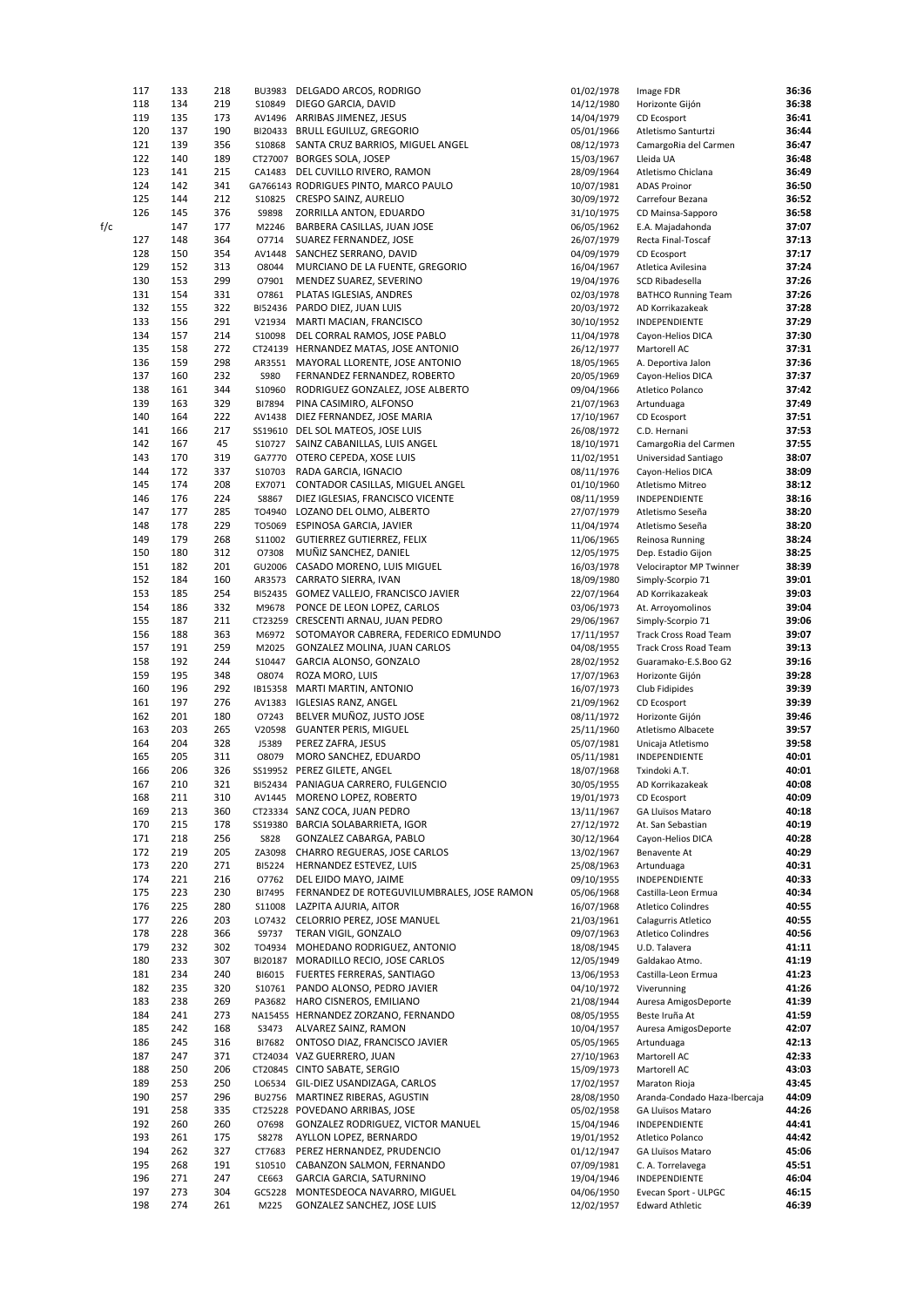|     | 199 | 275 | 257            | BI7827 | GONZALEZ HERNANDEZ, ANGEL                                      | 02/09/1973               | Castilla-Leon Ermua          | 46:47     |
|-----|-----|-----|----------------|--------|----------------------------------------------------------------|--------------------------|------------------------------|-----------|
|     | 200 | 276 | 228            | AR3266 | ESPAÑOL GASCON, JOSE                                           | 14/01/1959               | Atletica Turolense           | 46:52     |
|     | 201 | 277 | 171            | M2430  | ARAGONES BARRANCO, ENRIQUE                                     | 06/05/1951               | <b>Track Cross Road Team</b> | 47:29     |
|     | 202 | 278 | 196            | S9052  | CAGIGAS FERNANDEZ, MANUEL                                      | 22/11/1944               | <b>INDEPENDIENTE</b>         | 47:37     |
|     | 203 | 279 | 279            |        | VA7489 LAZARO HERRERO, ANDRES                                  | 20/11/1945               | INDEPENDIENTE                | 47:37     |
|     | 204 | 281 | 370            |        | BI20218 URRUTIA GONZALEZ, AGUSTIN                              | 18/07/1959               | Artunduaga                   | 48:29     |
|     | 205 | 282 | 184            |        | BI20217 BERNARDO RODRIGUEZ, JOSE JAVIER                        | 30/07/1965               | Artunduaga                   | 48:29     |
|     | 206 | 283 | 367            |        | BI5934 TORRES GARCIA, PEDRO                                    | 21/09/1951               | Artunduaga                   | 48:29     |
|     | 207 | 284 | 359            | 07016  | SANTURIO CUBRIA, GERARDO                                       | 20/08/1974               | AD Gijon Atletismo           | 48:35     |
|     | 208 | 288 | 372            | S1044  | VIDAN MELENDEZ, RICARDO                                        | 26/10/1941               | CA Antorcha-Santoña          | 49:57     |
|     | 209 | 289 | 314            |        | TO2732 NAVARRO BONILLA, MIGUEL ANGEL                           | 01/03/1957               | Liberbank-CA Toledo          | 50:19     |
|     | 210 | 291 | 174            |        | CT17935 ARTIGAS LLORET, ALBERT                                 | 17/04/1955               | GA Lluïsos Mataro            | 50:42     |
|     | 211 | 294 | 255            |        | GA766223 GONTA PEREIRO, EMILIO                                 | 12/08/1947               | Lucus Caixa Rural Galega     | 51:24     |
|     | 212 | 297 | 300            |        | NA11410 MERCERO LIZARRAGA, JOSE MARIA                          | 25/04/1939               | Beste Iruña At               | 51:52     |
| f/c |     |     | 78             | BI8126 |                                                                |                          | Bilbao Atletismo             | <b>NP</b> |
|     |     |     |                |        | MAJIDA MAAYOUF, (E)                                            | 27/04/1989               |                              | <b>NP</b> |
| f/c |     |     | 8              |        | CT21922 MOSTAFA BENSLIMANE, (E)                                | 09/02/1978               | Cornellà At.                 |           |
| f/c |     |     | $\overline{7}$ |        | LO6886 NOUREDDINE BENMEZIANE, (E)                              | 25/11/1992               | Ferrer Sport                 | <b>NP</b> |
|     |     |     | 46             |        | S11003 LABRADA, ALEJANDRO                                      | 21/11/1981               | Reinosa Running              | <b>NP</b> |
|     |     |     | 287            | M1823  | MADRIGAL, ANGEL                                                | 15/09/1969               | A.D. Sprint                  | <b>NP</b> |
|     |     |     | 34             |        | TO3653 RONCO, ANGEL                                            | 07/03/1993               | A.D. Marathon                | <b>NP</b> |
|     |     |     | 353            |        | S11010 SALAS HERRERA, ANIBAL DAVID                             | 04/03/1974               | <b>Atletico Colindres</b>    | <b>NP</b> |
|     |     |     | 188            |        | GU2023 BONILLA DE FRANCISCO, ANTONIO                           | 05/07/1958               | Velociraptor MP Twinner      | <b>NP</b> |
|     |     |     | 19             | 06279  | GARCIA MARTINEZ, BORJA JERONIMO                                | 30/05/1981               | INDEPENDIENTE                | <b>NP</b> |
|     |     |     | 13             |        | S10887 CUADRADO PIGUEIRAS, DIEGO                               | 04/01/1991               | <b>Trespack Team</b>         | <b>NP</b> |
|     |     |     | 309            |        | AV1444 MORENO LOPEZ, EDUARDO                                   | 23/12/1976               | CD Ecosport                  | <b>NP</b> |
|     |     |     | 266            |        | S10201 GUTIERREZ FERNANDEZ, ENRIQUE                            | 10/12/1962               | Club Atletico Laredo         | <b>NP</b> |
|     |     |     | 246            |        | V22113 GARCIA DOMENECH, EVARISTO                               | 13/07/1954               | C.A.Ontinyent                | <b>NP</b> |
|     |     |     | 159            |        | BU1875 COMUNION ARCE, FLORENCIO                                | 20/10/1946               | AD Capiscol                  | <b>NP</b> |
|     |     |     | 169            |        | CT25789 AMARILLO FERNANDEZ, FRANCESC                           | 31/05/1971               | CEA Tenerife 1984            | <b>NP</b> |
|     |     |     | 295            |        | LO5548 MARTINEZ RAMOS, FRANCISCO JESUS                         | 15/11/1976               | La Rioja Atletismo           | <b>NP</b> |
|     |     |     | 358            |        | PA3817 SANTOS REY, FRANCISCO                                   | 26/03/1970               | Reinosa Running              | <b>NP</b> |
|     |     |     | 197            |        | CT25635 CALAMA ARIAS, IGNACIO MOISES                           | 07/01/1969               | INDEPENDIENTE                | <b>NP</b> |
|     |     |     | 241            |        | BI5158 GALLEGO KAMIRUAGA, IKER                                 | 16/08/1978               | Atletismo Santurtzi          | <b>NP</b> |
|     |     |     | 2              |        | NA15371 ACEREDA PASCUAL, IVAN                                  | 25/03/1991               | Ruizca - Ribera Atletico     | <b>NP</b> |
|     |     |     | 237            |        | GA765920 FERNANDEZ RODRIGUEZ, IVAN                             | 02/05/1980               | <b>ADAS Proinor</b>          | <b>NP</b> |
|     |     |     | 289            |        | BU3784 MARIN PEREZ, IVAN                                       | 10/12/1978               | Universidad de Burgos        | <b>NP</b> |
|     |     |     | 350            |        | S10324 RUEDA MARTINEZ, JAVIER                                  | 27/12/1971               | Cayon-Helios DICA            | <b>NP</b> |
|     |     |     | 355            |        | TF8373 SANCHIS MONTERO, JORGE                                  | 13/09/1979               | CD Vallivana                 | <b>NP</b> |
|     |     |     | 172            |        | SG3435 ARIAS DE LA CRUZ, JOSE ANTONIO                          | 29/11/1943               | Venta Magullo Segovia        | <b>NP</b> |
|     |     |     | 239            |        | S10850 FUENTES-PILA ORTIZ, JOSE                                | 04/02/1976               | Carcoba Ribamontan           | <b>NP</b> |
|     |     |     | 199            |        | 08072 CALVENTE GARCIA, JOSE LUIS                               | 14/12/1966               | Horizonte Gijón              | <b>NP</b> |
|     |     |     | 227            | 07459  | ESCANDON MARTINEZ, JOSE MANUEL                                 | 04/03/1977               | Cangas de Onis At.           | <b>NP</b> |
|     |     |     | 202            | M3981  | CASTELLANOS ROMERO, JOSE MIGUEL                                | 11/07/1972               | A.D. Marathon                | <b>NP</b> |
|     |     |     | 361            |        | S10620 SIMON MERAYO, JOSE RAMON                                | 16/07/1950               | INDEPENDIENTE                | <b>NP</b> |
|     |     |     | 325            |        | S10732 PEREZ GARCIA, JUAN ANTONIO                              | 31/05/1970               | At. España de Cueto          | <b>NP</b> |
|     |     |     | 225            |        | S11007 DIZ GONZALEZ, JUAN JESUS                                | 28/07/1972               | <b>Atletico Colindres</b>    | <b>NP</b> |
|     |     |     | 165            |        |                                                                |                          | Universidad Oviedo           | <b>NP</b> |
|     |     |     | 204            | TF4795 | 06402 ALVAREZ GARCIA, JULIO CESAR<br><b>CERPA BAUTE, JUSTO</b> | 11/11/1969<br>11/11/1940 | CD Vallivana                 | <b>NP</b> |
|     |     |     | 185            | M2806  | <b>BLANCO MARTINEZ, LUIS</b>                                   | 23/11/1979               | <b>BATHCO Running Team</b>   | <b>NP</b> |
|     |     |     | 235            |        |                                                                |                          | Reinosa Running              | <b>NP</b> |
|     |     |     | 245            |        | S10926 FERNANDEZ MARTINEZ, LUIS MANUEL                         | 29/04/1976               |                              | <b>NP</b> |
|     |     |     |                | S5526  | GARCIA BARANDA, LUIS MIGUEL                                    | 19/10/1952               | A.CorralesJosé PeñaLastra    |           |
|     |     |     | 351            |        | LO7446 SAEZ ANGULO, LUIS                                       | 18/04/1957               | INDEPENDIENTE                | <b>NP</b> |
|     |     |     | 62             |        | BI52503 FERNANDEZ DE LA PEÑA TAJES, MAIDER                     | 02/05/1981               | CA La Blanca                 | <b>NP</b> |
|     |     |     | 167            | 05841  | ALVAREZ PRADO, MANUEL                                          | 01/06/1980               | Piloña Deporte               | <b>NP</b> |
|     |     |     | 187            |        | VA8817 BOCOS CAÑIBANO, MIGUEL ANGEL                            | 26/09/1968               | Racing Valladolid            | <b>NP</b> |
|     |     |     | 223            |        | GU1311 DIEZ GARCIA, MIGUEL                                     | 19/08/1957               | Velociraptor MP Twinner      | <b>NP</b> |
|     |     |     | 198            | LO6944 | CALVE SAN JUAN, OSCAR                                          | 14/05/1951               | Maraton Rioja                | <b>NP</b> |
|     |     |     | 22             | 05642  | IBAÑEZ INCLAN, PABLO                                           | 23/04/1987               | Oriente Atletismo            | <b>NP</b> |
|     |     |     | 283            |        | M7572 LOPEZ MENA, PEDRO JOSE                                   | 17/11/1972               | A.D. Marathon                | <b>NP</b> |
|     |     |     | 161            |        | BU3765 ALONSO PRESA, RODRIGO                                   | 03/09/1978               | Grupo Ecoalia BDM            | ΝP        |
|     |     |     | 221            | S10570 | DIEZ AEDO, SERGIO                                              | 03/01/1979               | Elemental Astillero          | ΝP        |
|     |     |     | 38             | M7063  | SALINERO MIGUEL, SERGIO                                        | 09/08/1981               | Clínica Menorca CAUG         | ΝP        |
|     |     |     | 1              | GU868  | AAKAOU AAGAOU, YOUSSEF                                         | 01/01/1985               | Clínica Menorca CAUG         | <b>NP</b> |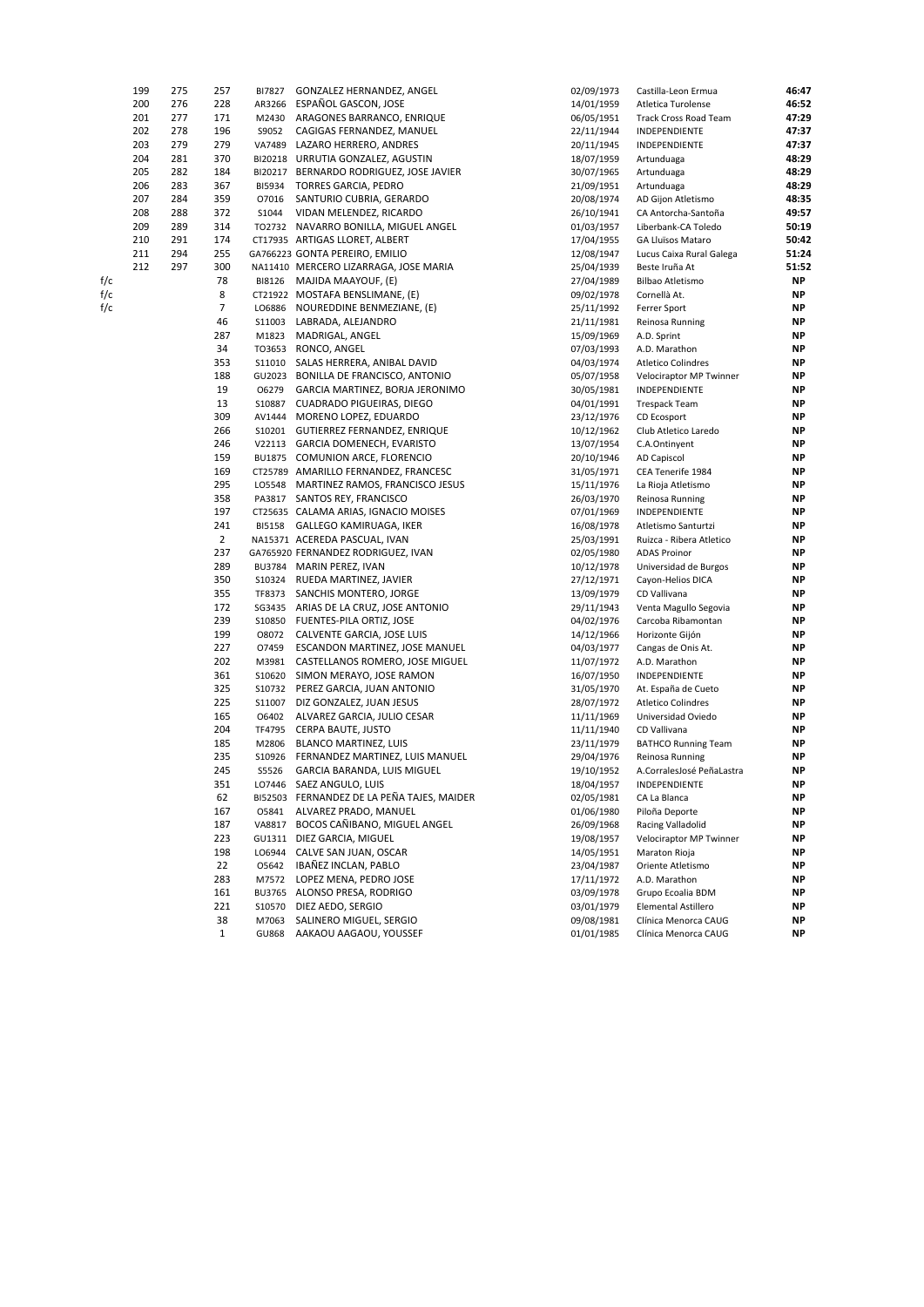**COMISSIÓ DE VETERANS**





# **9è. CNAT. D'ESPANYA dels 10 Kms. RUTA SANTANDER**

*Classif. Dorsal llicencia Cognoms, Nom Data de Naix. Club Marca*

|     | 1              | 27             | CR3652        | PEREZ MORENO, JUAN ANTONIO              | 06/11/1988 | Playas de Castellon        | 28:47 |
|-----|----------------|----------------|---------------|-----------------------------------------|------------|----------------------------|-------|
| f/c | $\overline{2}$ | 44             | BI7938        | BEN DAOUD, HAMID                        | 19/02/1996 | INDEPENDIENTE              | 29:42 |
|     | 3              | 35             | EX6322        | ROSADO VILLAVERDE, RICARDO              | 21/07/1988 | Real Sociedad              | 29:51 |
|     | 4              | 41             | LO7043        | SANTIAGO JIMENEZ, CAMILO RAUL           | 22/12/1982 | Añares-Rioja               | 29:58 |
|     | 5              | 30             | AR801         | PUYUELO PARDO, VICTOR                   | 07/05/1992 | Atletico Oroel             | 30:33 |
|     | 6              | 3              |               | SS17852 AGIRREZABAL TELLERIA, ENEKO     | 20/03/1986 | Txindoki A.T.              | 30:38 |
|     | 7              | 213            | M27           | CUADRILLERO BARRANCO, JUAN ANTONIO      | 06/10/1971 | Clínica Menorca CAUG       | 30:42 |
|     | 8              | 39             |               | AV1281 SANCHEZ BLANCO, LUIS MIGUEL      | 16/01/1985 | Atletismo Bikila           | 30:53 |
|     | 9              | 42             |               | CT15121 SANZA ARRANZ, MARCOS            | 14/01/1977 | CAV Andorra                | 30:55 |
|     | 10             | 31             | V22088        | QUIÑONES MORALES, ISMAEL                | 17/02/1994 | C.A.Carnicas Serrano       | 31:11 |
|     | 11             | 16             | AR300         | DUTREY SORO, JUAN CARLOS                | 11/05/1990 | At. Intec-Zoiti            | 31:20 |
|     | 12             | 20             | IB15925       | GARCIA PUJADAS, JOSE LUIS               | 10/08/1988 | Amistat-FisioPlanet        | 31:22 |
|     | 13             | 10             | S10845        | CASAS BIEDMA, LUIS JAVIER               | 25/07/1991 | CD Mainsa-Sapporo          | 31:25 |
|     | 14             | 29             | AR800         | PUYUELO PARDO, ALBERTO                  | 05/09/1986 | Atletico Oroel             | 31:27 |
|     | 15             | 26             | AR1064        | MORENO NAVARRO, AGUSTIN                 | 26/12/1984 | Running-Zaragoza           | 31:30 |
|     | 16             | 14             | M2431         | DEL VAL GONZALEZ, JULIO                 | 05/10/1981 | C.A.P.O.L.                 | 31:32 |
|     | 17             | 6              |               | GA765921 ARES PRADA, ALEJO              | 10/08/1989 | <b>ADAS Proinor</b>        | 31:40 |
|     | 18             | 12             | BU2484        | CAVIA DIEZ, OSCAR                       | 03/03/1988 | Clínica Menorca CAUG       | 32:10 |
|     | 19             | 11             | V20755        | CASTELLANO PRECIADO, EDISON STIBEN      | 02/06/1995 | C.D.Metaesport             | 32:15 |
|     | 20             | 164            | 04400         | ALVAREZ ESPINAR, MARTIN                 | 19/06/1979 | Piloña Deporte             | 32:22 |
|     | 21             | 33             | SA4794        | RODRIGUEZ PEREZ, PABLO                  | 05/10/1976 | C.A.Carnicas Serrano       | 32:24 |
|     | 22             | 43             | 07234         | TEJEDOR GONZALEZ, ESTEBAN               | 01/04/1982 | Oriente Atletismo          | 32:27 |
|     | 23             | 24             | V18683        | MARTINEZ GOMEZ, LUIS FELIX              | 06/08/1971 | C.A.Carnicas Serrano       | 32:29 |
|     | 24             | 21             |               | SS200689 GOMEZ DE ARRIBA, JOSE ANTONIO  | 05/01/1981 | Super Amara BAT            | 32:31 |
|     | 25             | 17             | TO3643        | FERNANDEZ RUBIO, JUAN FRANCISCO         | 03/11/1976 | Atletismo Saturno          | 32:33 |
|     | 26             | 28             | V21700        | POLO VICENTE, DIEGO                     | 21/07/1989 | C.D.Metaesport             | 32:34 |
|     | 27             | 36             | BI20306       | RUA SANCHEZ, DAVID                      | 08/10/1989 | Durango Kirol Taldea       | 32:35 |
|     | 28             | 37             | SA4287        | RUANO RORIGUEZ, DAVID                   | 18/12/1978 | CD La Armuña               | 32:37 |
|     | 29             | 346            | M9308         | ROPERO CABALLERO, ISRAEL                | 28/04/1977 | Ajalkala                   | 32:38 |
|     | 30             | 220            | <b>BU3944</b> | DE DIEGO GONZALEZ, BORJA                | 08/12/1981 | SoloRunners                | 32:39 |
|     | 31             | 15             | V18980        | DESCALS ESTEBAN, JESUS                  | 10/06/1978 | C.D.Metaesport             | 32:41 |
|     | 32             | 179            | 08005         | BEGEGA ORDIZ, ALFREDO                   | 04/08/1978 | Cerezal Team               | 32:42 |
|     | 33             | 294            | V23320        | MARTINEZ MARTINEZ, ROBERTO              | 23/04/1977 | INDEPENDIENTE              | 32:43 |
|     | 34             | 5              | 07404         | ALVAREZ BENGOA, RAUL                    | 02/02/1984 | AD Gijon Atletismo         | 32:47 |
|     | 35             | 270            | S10752        | HERAS MARTINEZ, MANUEL                  | 02/08/1979 | <b>BATHCO Running Team</b> | 32:50 |
|     | 36             | 267            | S10919        | <b>GUTIERREZ GUTIERREZ, ALBERTO</b>     | 23/10/1981 | Reinosa Running            | 32:50 |
|     | 37             | 234            |               | GA766140 FERNANDEZ MARQUEZ, JOSE MANUEL | 02/09/1968 | <b>ADAS Proinor</b>        | 32:52 |
|     | 38             | 278            | S10406        | LAHERA LLANERA, DAVID                   | 12/03/1981 | CD Mainsa-Sapporo          | 32:55 |
| f/c | 39             | 25             | V20778        | MOHATTANE, MOHAMMED                     | 20/07/1987 | C.A.Carnicas Serrano       | 33:03 |
|     | 40             | 23             | VA8823        | LOPEZ MARTIN, CHRISTIAN                 | 15/07/1976 | SoloRunners                | 33:08 |
|     | 41             | 242            | S10848        | GANDARA RUIZ, RAUL                      | 04/11/1981 | Horizonte Gijón            | 33:11 |
|     | 42             | 181            | AR141         | BEN ARAFA EL AICHAOUI, RADOUAN          | 12/01/1966 | Zenit Twinner              | 33:11 |
|     | 43             | 18             | CR4328        | GALLEGO PAVON, HIGINIO                  | 12/12/1979 | Atletismo Saturno          | 33:12 |
|     | 44             | 70             | S8961         | GONZALEZ BERODIA, PAULA                 | 02/05/1985 | New Balance Team           | 33:18 |
|     | 45             | 336            | 07772         | PRIETO DIAZ, ARTURO                     | 13/08/1975 | Recta Final-Toscaf         | 33:20 |
|     | 46             | 258            | AR3112        | GONZALEZ IZQUIERDO, MANUEL              | 18/10/1965 | Atletisme Crevillent       | 33:20 |
|     | 47             | 9              | VA8824        | DE LA CASA GONZALO, FRANCISCO JAVIER    | 23/02/1977 | Racing Valladolid          | 33:27 |
|     | 48             | 297            | S10980        | MARTINEZ RUBIO, FELIX JAVIER            | 09/10/1970 | CamargoRia del Carmen      | 33:28 |
|     | 49             | $\overline{4}$ | VI3424        | ALBA SANTOS, ALBERTO                    | 14/02/1979 | CA La Blanca               | 33:28 |
|     | 50             | 342            | S10753        | RODRIGUEZ CUEVAS, FRANCISCO             | 25/07/1977 | CD Mainsa-Sapporo          | 33:30 |
|     | 51             | 40             | S10618        | SANTIAGO BROCH, SERGIO                  | 21/03/1975 | Horizonte Gijón            | 33:31 |
|     | 52             | 352            | S9372         | SAINZ PELAYO, FERNANDO                  | 22/02/1970 | Villa Cabezon              | 33:31 |
|     | 53             | 323            | CT4426        | PASCUAL ALBAREDA, ALBERT                | 08/01/1970 | CA Canyelles               | 33:34 |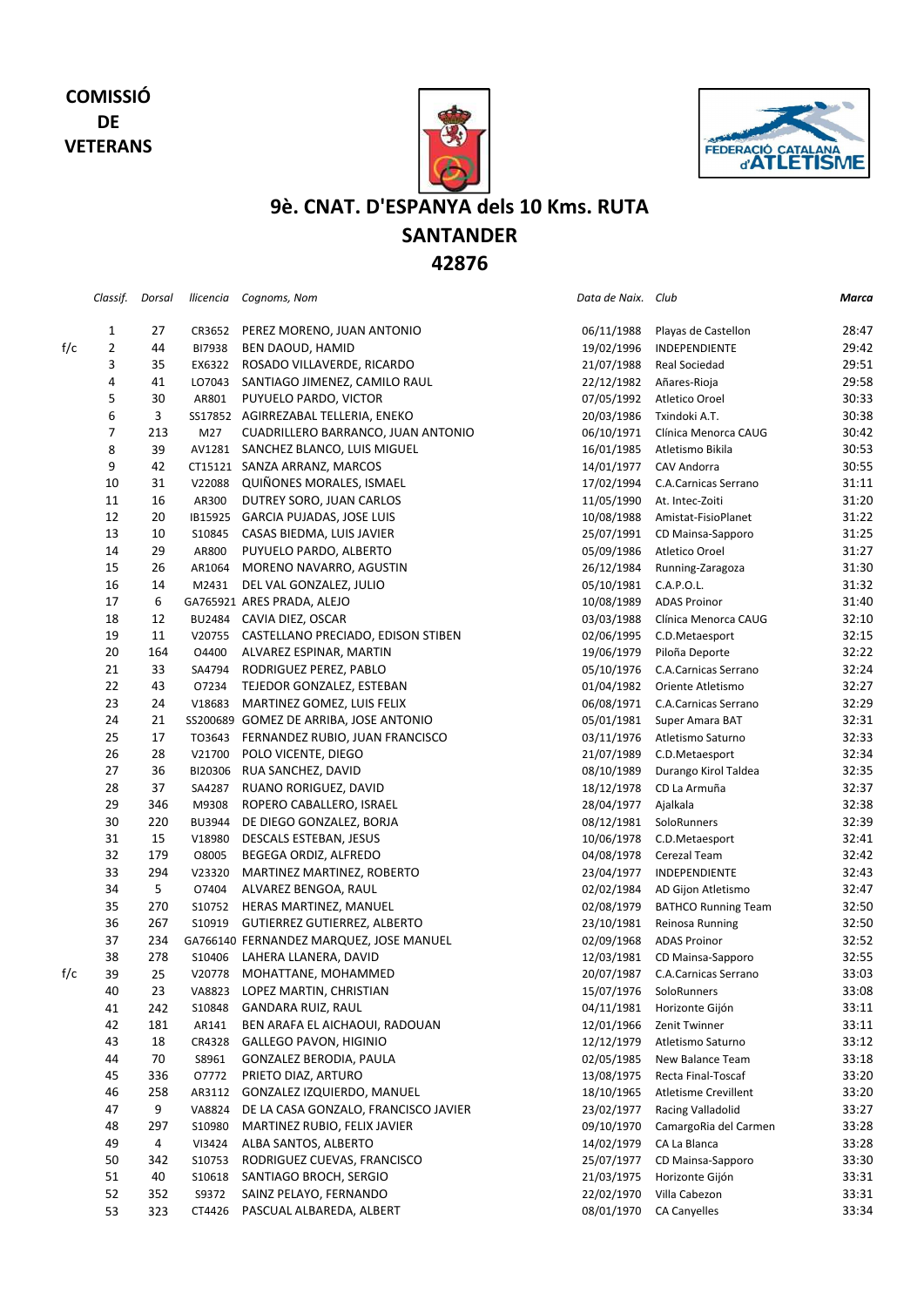| 54  | 162 | 07451         | ALONSO VILLA, PABLO                     | 19/04/1975 | Piloña Deporte               | 33:38 |
|-----|-----|---------------|-----------------------------------------|------------|------------------------------|-------|
| 55  | 253 | M1861         | <b>GOMEZ RUIZ, ALFONSO ANTONIO</b>      | 10/10/1970 | Suanzes San Blas             | 33:46 |
| 56  | 166 |               | BI20171 ALVAREZ MARTIN, OSCAR           | 08/05/1972 | Atletismo Santurtzi          | 33:54 |
| 57  | 32  | VI3500        |                                         | 20/11/1977 |                              |       |
|     |     |               | RODRIGUEZ MARTINEZ, IBAN                |            | CD AlimcoRunning Fiz         | 33:56 |
| 58  | 338 |               | CR6031 RAMIREZ MUÑOZ, CARLOS            | 14/02/1968 | Inmob. Teo Valdepeñas        | 33:57 |
| 59  | 77  | VI3525        | LOYO MENOYO, ELENA                      | 11/01/1983 | CD AlimcoRunning Fiz         | 33:58 |
| 60  | 286 | M2493         | LUQUE LUQUE, ANTONIO                    | 27/01/1971 | Club Corredores              | 33:59 |
| 61  | 231 | S10512        | FERNANDEZ COBO, MIGUEL ANGEL            | 11/06/1968 | Carcoba Ribamontan           | 33:59 |
| 62  | 207 | S10704        | COLLADO GARCIA, EDUARDO                 | 15/12/1978 | Cayon-Helios DICA            | 34:06 |
| 63  | 369 | S10944        | URCELAY FERNANDEZ, OSCAR                | 25/06/1979 | Carcoba Ribamontan           | 34:08 |
| 64  | 89  | S7312         | PELAYO GONZALEZ, IRENE                  | 16/02/1980 | Pielagos                     | 34:13 |
|     |     |               |                                         |            |                              |       |
| 65  | 368 | S10961        | TRUCIOS VEGAS, ANTONIO                  | 26/03/1977 | Carcoba Ribamontan           | 34:15 |
| 66  | 87  |               | GA766169 NAVARRETE SANTANA, ESTER       | 16/03/1990 | <b>ADAS Proinor</b>          | 34:16 |
| 67  | 176 | V21470        | <b>BALDOVI FERRER, MARIO</b>            | 11/02/1970 | Atletisme Crevillent         | 34:20 |
| 68  | 192 |               | BU3801 CABESTRERO MORENO, CESAR JORGE   | 23/04/1971 | Aranda-Condado Haza-Ibercaja | 34:21 |
| 69  | 263 |               | SO3262 GONZALO MIGUEL, LUIS             | 01/06/1980 | Atletismo Numantino          | 34:25 |
| 70  | 264 | O6909         | GRANDA HERNANDEZ, JORGE                 | 16/03/1982 | Horizonte Gijón              | 34:26 |
| 71  | 305 | CA8627        | MONTIEL CHAVES, FRANCISCO JOSE          | 10/02/1971 | <b>CD Periver</b>            | 34:27 |
| 72  | 347 | GU971         | ROSADO CALVENTE, JOSE MARIA             | 14/08/1968 | Velociraptor MP Twinner      | 34:30 |
|     |     |               |                                         |            |                              |       |
| 73  | 282 |               | M10255 LOPEZ LLORENTE, DANIEL           | 10/12/1977 | Atmo. Tarancón               | 34:33 |
| 74  | 243 | S9766         | GARCIA AJA, FERNANDO                    | 30/10/1965 | Beste Iruña At               | 34:35 |
| 75  | 249 | M2860         | GIL RODRIGUEZ, MIGUEL ANGEL             | 30/08/1971 | Club Corredores              | 34:36 |
| 76  | 226 | SE7392        | DOMINGUEZ DURAN, MANUEL                 | 29/06/1963 | Atletismo Orippo             | 34:38 |
| 77  | 293 | TO5084        | MARTIN LOPEZ, FERNANDO                  | 13/10/1969 | Liberbank-CA Toledo          | 34:38 |
| 78  | 163 |               | GA12502 ALVAREZ CARNERO, GILBERTO       | 05/07/1980 | <b>ADAS Proinor</b>          | 34:39 |
| 79  | 349 | 07462         | RUBIO BERDASCO, GONZALO                 | 25/09/1979 | Recta Final-Toscaf           | 34:44 |
|     |     |               |                                         |            |                              |       |
| 80  | 79  | AV1434        | MARTIN ALVAREZ, JACQUELINE              | 14/04/1974 | FC Barcelona                 | 34:47 |
| 81  | 56  | 08068         | CASANOVA VAZQUEZ, MARTA                 | 23/10/1993 | Universidad Estadio Gijon    | 34:48 |
| 82  | 301 | 06597         | MIER ALONSO, JAVIER                     | 13/11/1976 | Cerezal Team                 | 34:48 |
| 83  | 365 |               | CT26863 TASIES LLORDES, ALEXANDRE       | 17/05/1971 | AA Xafatolls                 | 34:49 |
| 84  | 343 | 05509         | RODRIGUEZ GARCIA, JUAN CARLOS           | 09/08/1969 | Piloña Deporte               | 34:50 |
| 85  | 210 | S10869        | COTERA POSADA, JESUS                    | 22/01/1976 | CamargoRia del Carmen        | 34:52 |
| 86  | 345 |               | BI20431 RONDA BETANZOS, JOSU            | 22/02/1967 | Atletismo Santurtzi          | 34:52 |
| 87  | 68  | EX2517        | <b>GOMEZ MARTIN, RAQUEL</b>             | 30/09/1982 | CA La Blanca                 | 34:54 |
|     |     |               |                                         |            |                              |       |
| 88  | 375 | BI52437       | ZORITA URRICELQUI, ANDER                | 06/10/1978 | AD Korrikazakeak             | 34:58 |
| 89  | 274 | S10865        | HERRERA GOMEZ, JOSE MANUEL              | 06/11/1962 | CamargoRia del Carmen        | 34:59 |
| 90  | 339 |               | CT22240 RAMIREZ RAMIREZ, JOSE ANTONIO   | 25/02/1965 | CA Canyelles                 | 35:00 |
| 91  | 182 | VA8719        | BENAVIDES LOPEZ, RUBEN                  | 05/10/1977 | Racing Valladolid            | 35:00 |
| 92  | 186 | 07432         | BOBES ARGUELLES, NOEL                   | 05/07/1974 | AD Gijon Atletismo           | 35:00 |
| 93  | 85  | S7105         | MORENO MAZO, MARIA ELENA                | 14/03/1979 | Pielagos                     | 35:03 |
| 94  | 315 |               | CA10460 NOBLEJAS GONZALEZ, IVAN         | 02/05/1976 | Carmona Paez                 | 35:05 |
| 95  | 238 |               | FERNANDEZ SANTAMARIA, OSCAR             |            |                              | 35:06 |
|     |     | S10617        |                                         | 20/08/1973 | Reinosa Running              |       |
| 96  | 195 | 07670         | CABRERA FURNIET, JODSE LUIS             | 15/09/1975 | Horizonte Gijón              | 35:08 |
| 97  | 54  | EX755         | BEJARANO SANCHEZ, SONIA                 | 02/08/1981 | C Dental Seoane Pampín       | 35:17 |
| 98  | 262 | BI52455       | GONZALEZ TORRES, MANUEL ANGEL           | 06/02/1973 | Atletismo Santurtzi          | 35:18 |
| 99  | 333 | V21177        | PONS VALLE, RAFAEL                      | 05/11/1969 | Atletisme Crevillent         | 35:19 |
| 100 | 362 | S8267         | SOLANA GARCIA, JOSE MANUEL              | 08/11/1967 | Carcoba Ribamontan           | 35:20 |
| 101 | 252 | M9408         | GOMEZ PEREZ, JOSE RAMON                 | 30/05/1973 | La Mancha Amarilla           | 35:20 |
| 102 | 330 | M10983        | PINDADO JIMENEZ, CARLOS                 | 10/01/1971 | Canguro A.A.C.               | 35:21 |
|     |     |               |                                         |            |                              |       |
| 103 | 334 | M485          | POUSA RODICIO, JUAN CARLOS              | 13/10/1964 | AA Valdemoro Go Fit          | 35:23 |
| 104 | 306 | EX2175        | MORA GARCIA-MORA, FRANCISCO             | 24/04/1975 | <b>Maraton Vegas Altas</b>   | 35:26 |
| 105 | 318 |               | NA13650 OROFINO ITURGAIZ, PATXI         | 15/12/1960 | Beste Iruña At               | 35:27 |
| 106 | 200 | EX7058        | CASADO GARCIA, JOAQUIN                  | 28/07/1978 | Maraton Vegas Altas          | 35:27 |
| 107 | 251 | <b>BU3822</b> | GOMEZ DEL OLMO, RAUL                    | 22/12/1975 | Universidad de Burgos        | 35:28 |
| 108 | 233 | 07428         | FERNANDEZ GARCIA, MANUEL ANGEL          | 21/04/1980 | Tineo Atletismo              | 35:29 |
| 109 | 288 | ZA3036        | MANRIQUE MARTIN, JESUS MANUEL           | 08/03/1959 | Benavente At                 | 35:31 |
|     |     |               |                                         |            |                              |       |
| 110 | 374 | S10984        | VILLEGAS GALDRAN, JOSE ANTONIO          | 24/03/1981 | C. A. Torrelavega            | 35:32 |
| 111 | 281 | 06171         | LOPEZ DE DIOS, FRANCISCO                | 30/12/1975 | Cerezal Team                 | 35:35 |
| 112 | 194 |               | NA15178 CABEZON OTAMNEDI, JAVIER        | 29/10/1974 | Beste Iruña At               | 35:36 |
| 113 | 373 | S11012        | VILLALBA SAINZ, JUAN MANUEL             | 23/03/1978 | <b>Atletico Colindres</b>    | 35:37 |
| 114 | 52  | 06278         | ALVAREZ DIAZ, BEATRIZ                   | 16/12/1994 | Universidad Estadio Gijon    | 35:45 |
| 115 | 170 | BU2906        | DE ANDRES GARCIA, RAFAEL                | 04/10/1959 | Aranda-Condado Haza-Ibercaja | 35:49 |
| 116 | 303 | 07660         | MONTES SUAREZ, JUAN ANTONIO             | 24/06/1976 | Cerezal Team                 | 35:50 |
| 117 | 284 | S10870        | LORENZO VALVERDE, GERARDO               | 25/03/1966 | CamargoRia del Carmen        | 35:50 |
|     |     |               |                                         |            |                              |       |
| 118 | 73  |               | GA19638 GUTIERREZ ROBLES, MARIA YOLANDA | 01/12/1982 | Maeloc Way                   | 35:58 |
| 119 | 357 |               | MU17237 SANTA PEREZ, DANIEL             | 16/06/1978 | Hotel La Paz - ADA Yeclano   | 35:58 |
| 120 | 74  | TO3216        | LABRADO SANCHEZ, SONIA                  | 14/01/1988 | Atletismo Bikila             | 36:02 |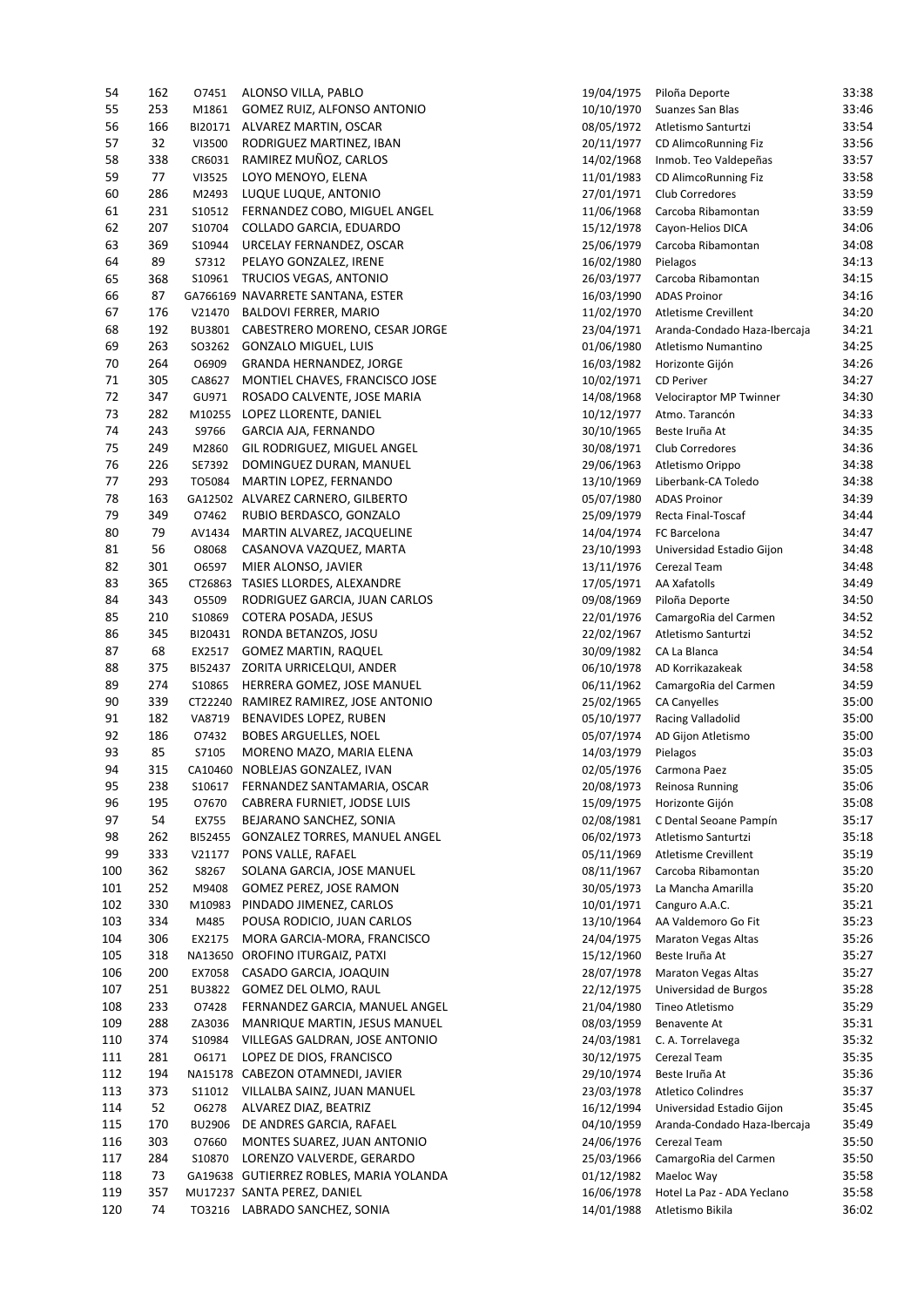|     | 121 | 290 | S10009        | MARQUEZ PALMA, JOSE JOAQUIN           | 13/06/1963 | Carcoba Ribamontan         | 36:03 |
|-----|-----|-----|---------------|---------------------------------------|------------|----------------------------|-------|
|     | 122 | 193 | VA8756        | CABEZAS CASTRO, JAVIER                | 20/07/1961 | VinoToro CRural            | 36:09 |
|     | 123 | 277 | S10607        | ITURRI IGLESIAS, JULIAN               | 27/02/1975 | At. España de Cueto        | 36:13 |
|     | 124 | 308 | M915          | MORALES ROBLES, JOSE ANTONIO          | 15/09/1961 | INDEPENDIENTE              | 36:17 |
|     | 125 | 317 | S10079        | ORAN FERNANDEZ, EUGENIO               | 21/11/1968 | Cayon-Helios DICA          | 36:18 |
|     | 126 | 209 | <b>BU3458</b> |                                       |            |                            | 36:19 |
|     |     |     |               | CORRAL COLLANTES, JOSE ANTONIO        | 30/09/1967 | Universidad de Burgos      |       |
|     | 127 | 340 | <b>BU1858</b> | RENUNCIO PEÑA, ERNESTO                | 20/10/1960 | Universidad de Burgos      | 36:20 |
|     | 128 | 60  | 07427         | DIEZ MANZANO, MARIA                   | 24/04/1979 | Universidad Estadio Gijon  | 36:29 |
|     | 129 | 324 | VA8831        | PEDRERO SANTOS, JAIME                 | 05/12/1967 | Benavente At               | 36:31 |
|     | 130 | 275 |               | CA8901 HERRERA PLATA, DIEGO           | 15/12/1962 | Atletismo Chiclana         | 36:33 |
|     | 131 | 66  | PA3894        | GARCIA CATALINA, CRISTINA             | 01/08/1987 | Atletismo Bikila           | 36:34 |
|     | 132 | 236 | M10254        | FERNANDEZ PUENTE, RAUL                | 25/12/1973 | Atmo. Tarancón             | 36:34 |
|     | 133 | 218 | <b>BU3983</b> | DELGADO ARCOS, RODRIGO                | 01/02/1978 | Image FDR                  | 36:36 |
|     | 134 | 219 | S10849        | DIEGO GARCIA, DAVID                   | 14/12/1980 | Horizonte Gijón            | 36:38 |
|     | 135 | 173 |               | AV1496 ARRIBAS JIMENEZ, JESUS         | 14/04/1979 | CD Ecosport                | 36:41 |
|     | 136 | 83  |               | AR3002 MIRO GARCIA, RAQUEL            | 08/12/1985 | Simply-Scorpio 71          | 36:42 |
|     | 137 | 190 | BI20433       | <b>BRULL EGUILUZ, GREGORIO</b>        | 05/01/1966 | Atletismo Santurtzi        | 36:44 |
|     |     |     |               |                                       |            |                            |       |
|     | 138 | 61  |               | GA16556 FERNANDEZ BARBOSA, LETICIA    | 16/09/1992 | <b>ADAS Proinor</b>        | 36:44 |
|     | 139 | 356 | S10868        | SANTA CRUZ BARRIOS, MIGUEL ANGEL      | 08/12/1973 | CamargoRia del Carmen      | 36:47 |
|     | 140 | 189 |               | CT27007 BORGES SOLA, JOSEP            | 15/03/1967 | Lleida UA                  | 36:48 |
|     | 141 | 215 |               | CA1483 DEL CUVILLO RIVERO, RAMON      | 28/09/1964 | Atletismo Chiclana         | 36:49 |
|     | 142 | 341 |               | GA766143 RODRIGUES PINTO, MARCO PAULO | 10/07/1981 | <b>ADAS Proinor</b>        | 36:50 |
|     | 143 | 86  |               | GA16506 MOSQUERA LOSADA, SANDRA       | 27/06/1990 | <b>ADAS Proinor</b>        | 36:50 |
|     | 144 | 212 | S10825        | CRESPO SAINZ, AURELIO                 | 30/09/1972 | Carrefour Bezana           | 36:52 |
|     | 145 | 376 | S9898         | ZORRILLA ANTON, EDUARDO               | 31/10/1975 | CD Mainsa-Sapporo          | 36:58 |
|     | 146 | 97  | 04882         | SUAREZ GARCIA, MARIA                  | 30/09/1988 | Universidad Estadio Gijon  | 37:00 |
| f/c | 147 | 177 | M2246         | BARBERA CASILLAS, JUAN JOSE           | 06/05/1962 | E.A. Majadahonda           | 37:07 |
|     |     | 364 |               |                                       |            |                            | 37:13 |
|     | 148 |     | 07714         | SUAREZ FERNANDEZ, JOSE                | 26/07/1979 | Recta Final-Toscaf         |       |
|     | 149 | 71  | 06162         | GONZALEZ BLANCO, PAULA                | 05/03/1996 | AD Gijon Atletismo         | 37:14 |
|     | 150 | 354 | AV1448        | SANCHEZ SERRANO, DAVID                | 04/09/1979 | CD Ecosport                | 37:17 |
|     | 151 | 63  |               | GA765718 FERNANDEZ FONTENLA, IRIA     | 08/06/1981 | <b>ADAS Proinor</b>        | 37:18 |
|     | 152 | 313 | 08044         | MURCIANO DE LA FUENTE, GREGORIO       | 16/04/1967 | Atletica Avilesina         | 37:24 |
|     | 153 | 299 | 07901         | MENDEZ SUAREZ, SEVERINO               | 19/04/1976 | SCD Ribadesella            | 37:26 |
|     | 154 | 331 | 07861         | PLATAS IGLESIAS, ANDRES               | 02/03/1978 | <b>BATHCO Running Team</b> | 37:26 |
|     | 155 | 322 | BI52436       | PARDO DIEZ, JUAN LUIS                 | 20/03/1972 | AD Korrikazakeak           | 37:28 |
|     | 156 | 291 | V21934        | MARTI MACIAN, FRANCISCO               | 30/10/1952 | INDEPENDIENTE              | 37:29 |
|     | 157 | 214 | S10098        | DEL CORRAL RAMOS, JOSE PABLO          | 11/04/1978 | Cayon-Helios DICA          | 37:30 |
|     | 158 | 272 |               | CT24139 HERNANDEZ MATAS, JOSE ANTONIO | 26/12/1977 | Martorell AC               | 37:31 |
|     | 159 | 298 |               | MAYORAL LLORENTE, JOSE ANTONIO        |            |                            | 37:36 |
|     |     |     | AR3551        |                                       | 18/05/1965 | A. Deportiva Jalon         |       |
|     | 160 | 232 | S980          | FERNANDEZ FERNANDEZ, ROBERTO          | 20/05/1969 | Cayon-Helios DICA          | 37:37 |
|     | 161 | 344 | S10960        | RODRIGUEZ GONZALEZ, JOSE ALBERTO      | 09/04/1966 | Atletico Polanco           | 37:42 |
|     | 162 | 127 | S10441        | MARCO OYARZABAL, DOLORES              | 17/01/1979 | Cayon-Helios DICA          | 37:42 |
|     | 163 | 329 | BI7894        | PINA CASIMIRO, ALFONSO                | 21/07/1963 | Artunduaga                 | 37:49 |
|     | 164 | 222 | AV1438        | DIEZ FERNANDEZ, JOSE MARIA            | 17/10/1967 | CD Ecosport                | 37:51 |
|     | 165 | 93  | J5453         | RAMIREZ MORAGA, CYNTHIA               | 23/01/1987 | Unicaja Atletismo          | 37:52 |
|     | 166 | 217 | SS19610       | DEL SOL MATEOS, JOSE LUIS             | 26/08/1972 | C.D. Hernani               | 37:53 |
|     | 167 | 45  | S10727        | SAINZ CABANILLAS, LUIS ANGEL          | 18/10/1971 | CamargoRia del Carmen      | 37:55 |
|     | 168 | 90  | S10728        | PORTILLA DIEGO, ALICIA                | 06/07/1997 | Bilbao Atletismo           | 37:57 |
|     | 169 | 92  | AR795         | PUEYO BERGUA, MARIA JOSE              | 16/03/1970 | Atletismo Bikila           | 37:57 |
|     |     |     |               |                                       |            |                            |       |
|     | 170 | 319 | GA7770        | OTERO CEPEDA, XOSE LUIS               | 11/02/1951 | Universidad Santiago       | 38:07 |
|     | 171 | 99  | 06262         | VILLA MORANTE, ADELA                  | 03/08/1996 | Universidad Estadio Gijon  | 38:08 |
|     | 172 | 337 | S10703        | RADA GARCIA, IGNACIO                  | 08/11/1976 | Cayon-Helios DICA          | 38:09 |
|     | 173 | 103 | 05268         | ALVAREZ HERRERO, ESTHER               | 28/07/1970 | <b>BATHCO Running Team</b> | 38:09 |
|     | 174 | 208 | EX7071        | CONTADOR CASILLAS, MIGUEL ANGEL       | 01/10/1960 | Atletismo Mitreo           | 38:12 |
|     | 175 | 76  | GU1313        | LORENZO VIOQUE, MARIA                 | 23/12/1990 | Inmob. Teo Valdepeñas      | 38:13 |
|     | 176 | 224 | S8867         | DIEZ IGLESIAS, FRANCISCO VICENTE      | 08/11/1959 | INDEPENDIENTE              | 38:16 |
|     | 177 | 285 | TO4940        | LOZANO DEL OLMO, ALBERTO              | 27/07/1979 | Atletismo Seseña           | 38:20 |
|     | 178 | 229 | TO5069        | ESPINOSA GARCIA, JAVIER               | 11/04/1974 | Atletismo Seseña           | 38:20 |
|     | 179 | 268 | S11002        | <b>GUTIERREZ GUTIERREZ, FELIX</b>     | 11/06/1965 | Reinosa Running            | 38:24 |
|     |     |     |               | MUÑIZ SANCHEZ, DANIEL                 |            |                            |       |
|     | 180 | 312 | 07308         |                                       | 12/05/1975 | Dep. Estadio Gijon         | 38:25 |
|     | 181 | 81  | AR3029        | MARTINEZ CUELLO, BEATRIZ              | 22/05/1984 | Zancadas Amix Zaragoza     | 38:33 |
|     | 182 | 201 | GU2006        | CASADO MORENO, LUIS MIGUEL            | 16/03/1978 | Velociraptor MP Twinner    | 38:39 |
|     | 183 | 98  | 08075         | TERRONES, LORENA                      | 15/12/1978 | Horizonte Gijón            | 38:54 |
|     | 184 | 160 | AR3573        | CARRATO SIERRA, IVAN                  | 18/09/1980 | Simply-Scorpio 71          | 39:01 |
|     | 185 | 254 | BI52435       | GOMEZ VALLEJO, FRANCISCO JAVIER       | 22/07/1964 | AD Korrikazakeak           | 39:03 |
|     | 186 | 332 | M9678         | PONCE DE LEON LOPEZ, CARLOS           | 03/06/1973 | At. Arroyomolinos          | 39:04 |
|     | 187 | 211 |               | CT23259 CRESCENTI ARNAU, JUAN PEDRO   | 29/06/1967 | Simply-Scorpio 71          | 39:06 |
|     |     |     |               |                                       |            |                            |       |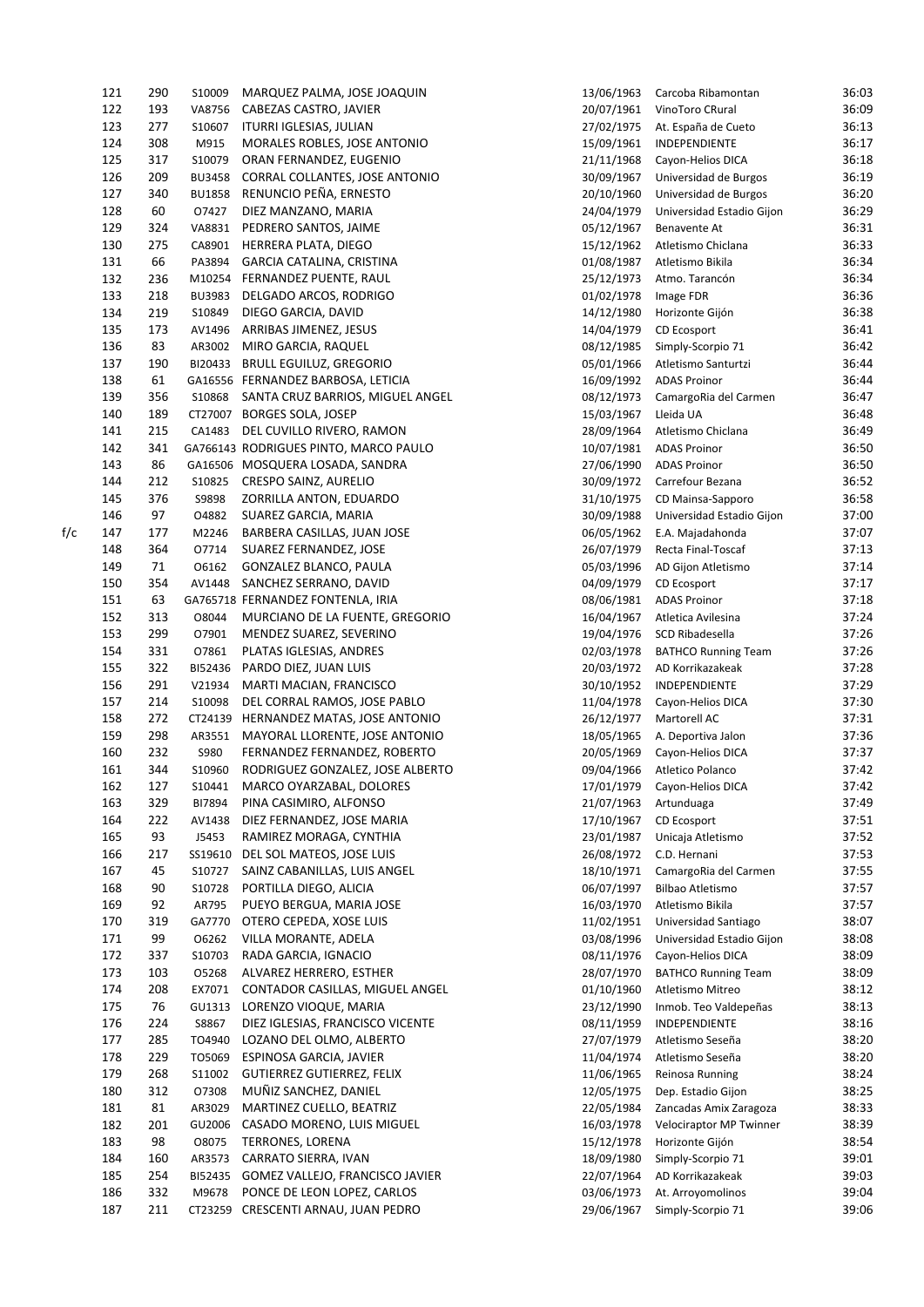| 188 | 363 | M6972       | SOTOMAYOR CABRERA, FEDERICO EDMUNDO        | 17/11/1957 | <b>Track Cross Road Team</b> | 39:07 |
|-----|-----|-------------|--------------------------------------------|------------|------------------------------|-------|
| 189 | 51  | LO7047      | ALONSO SANTAMARIA, SILVIA                  | 08/05/1990 | Club Corredores              | 39:07 |
| 190 | 55  | M6200       | CASADO PRIETO, ROSAURA                     | 06/06/1973 | C Dental Seoane Pampín       | 39:11 |
| 191 | 259 | M2025       | GONZALEZ MOLINA, JUAN CARLOS               | 04/08/1955 | <b>Track Cross Road Team</b> | 39:13 |
| 192 | 244 | S10447      | GARCIA ALONSO, GONZALO                     | 28/02/1952 | Guaramako-E.S.Boo G2         | 39:16 |
| 193 | 84  | M1250       | MOLPECERES ALVAREZ, MARTA                  | 11/10/1973 | At. Arroyomolinos            | 39:18 |
| 194 | 135 | LO7405      | OLAVE ANDRADE, GEMA                        | 01/09/1975 | Maraton Rioja                | 39:22 |
| 195 | 348 | 08074       | ROZA MORO, LUIS                            | 17/07/1963 | Horizonte Gijón              | 39:28 |
| 196 | 292 | IB15358     | MARTI MARTIN, ANTONIO                      | 16/07/1973 |                              | 39:39 |
|     |     |             |                                            |            | Club Fidipides               |       |
| 197 | 276 | AV1383      | <b>IGLESIAS RANZ, ANGEL</b>                | 21/09/1962 | CD Ecosport                  | 39:39 |
| 198 | 150 | S6014       | TRUEBA BEDIA, ESTHER                       | 17/08/1978 | Cayon-Helios DICA            | 39:42 |
| 199 | 58  |             | GA764774 CASTRO VILLAVERDE, MARIA TERESA   | 07/04/1968 | Atletismo Noia               | 39:44 |
| 200 | 142 | 07461       | PRIETO DIAZ, LETICIA                       | 25/04/1980 | Recta Final-Toscaf           | 39:45 |
| 201 | 180 | 07243       | BELVER MUÑOZ, JUSTO JOSE                   | 08/11/1972 | Horizonte Gijón              | 39:46 |
| 202 | 65  | M1208       | FERNANDEZ RODRIGUEZ, PILAR                 | 10/11/1976 | Bidezabal Atletismo          | 39:47 |
| 203 | 265 | V20598      | <b>GUANTER PERIS, MIGUEL</b>               | 25/11/1960 | Atletismo Albacete           | 39:57 |
| 204 | 328 | J5389       | PEREZ ZAFRA, JESUS                         | 05/07/1981 | Unicaja Atletismo            | 39:58 |
| 205 | 311 | 08079       | MORO SANCHEZ, EDUARDO                      | 05/11/1981 | INDEPENDIENTE                | 40:01 |
| 206 | 326 |             | SS19952 PEREZ GILETE, ANGEL                | 18/07/1968 | Txindoki A.T.                | 40:01 |
| 207 | 154 |             | BU3978 VARONA VALMASEDA, REBECA            | 13/01/1973 | Image FDR                    | 40:02 |
| 208 | 157 | AR3571      | BUERO MARTINEZ, ANA LAURA                  | 14/08/1976 | Simply-Scorpio 71            | 40:06 |
| 209 | 126 | TO4709      | LLORENA PRATS, MARIA DEL CARMEN            | 16/03/1966 | Liberbank-CA Toledo          | 40:07 |
| 210 | 321 | BI52434     | PANIAGUA CARRERO, FULGENCIO                | 30/05/1955 | AD Korrikazakeak             | 40:08 |
| 211 | 310 | AV1445      | MORENO LOPEZ, ROBERTO                      | 19/01/1973 | CD Ecosport                  | 40:09 |
| 212 |     |             | SAN EMETERIO REVUELTA, NOELIA              |            |                              | 40:14 |
|     | 146 | S10707      |                                            | 10/12/1980 | Selaya-Reparte               |       |
| 213 | 360 |             | CT23334 SANZ COCA, JUAN PEDRO              | 13/11/1967 | GA Lluïsos Mataro            | 40:18 |
| 214 | 131 | BI52525     | MUÑOZ EZENARRO, IRATXE                     | 30/10/1975 | Atletismo Santurtzi          | 40:18 |
| 215 | 178 | SS19380     | BARCIA SOLABARRIETA, IGOR                  | 27/12/1972 | At. San Sebastian            | 40:19 |
| 216 | 64  | S10889      | FERNANDEZ GARCIA DE LOS SALMONES, ANDREA   | 04/03/1994 | <b>Trespack Team</b>         | 40:21 |
| 217 | 100 | S10690      | YURREBASO OLABERRIETA, IZASKUN             | 18/05/1972 | Cayon-Helios DICA            | 40:27 |
| 218 | 256 | <b>S828</b> | GONZALEZ CABARGA, PABLO                    | 30/12/1964 | Cayon-Helios DICA            | 40:28 |
| 219 | 205 | ZA3098      | <b>CHARRO REGUERAS, JOSE CARLOS</b>        | 13/02/1967 | Benavente At                 | 40:29 |
| 220 | 271 | BI5224      | HERNANDEZ ESTEVEZ, LUIS                    | 25/08/1963 | Artunduaga                   | 40:31 |
| 221 | 216 | 07762       | DEL EJIDO MAYO, JAIME                      | 09/10/1955 | INDEPENDIENTE                | 40:33 |
| 222 | 88  |             | NA15119 OLLO SANCHO, ANA                   | 24/06/1983 | Beste Iruña At               | 40:33 |
| 223 | 230 | BI7495      | FERNANDEZ DE ROTEGUVILUMBRALES, JOSE RAMON | 05/06/1968 | Castilla-Leon Ermua          | 40:34 |
| 224 | 82  | AR2790      | MENDEZ PARAJE, XANDRA                      | 31/05/1978 | Running-Zaragoza             | 40:40 |
| 225 | 280 | S11008      | LAZPITA AJURIA, AITOR                      | 16/07/1968 | <b>Atletico Colindres</b>    | 40:55 |
| 226 | 203 | LO7432      | CELORRIO PEREZ, JOSE MANUEL                | 21/03/1961 | Calagurris Atletico          | 40:55 |
| 227 | 57  | GA9172      | CASTRO SOLIÑO, MARIA SOLEDAD               | 25/05/1965 | Comesaña Sporting Club       | 40:56 |
| 228 | 366 | S9737       | TERAN VIGIL, GONZALO                       | 09/07/1963 | <b>Atletico Colindres</b>    | 40:56 |
| 229 | 95  |             | CT22115 RIERA PLA, ANNA                    |            | CA Canovelles                | 40:59 |
| 230 | 123 | LO7115      | IÑIGO GIL, Mª. TERESA                      | 14/11/1965 |                              | 41:00 |
|     |     |             |                                            | 11/06/1968 | Maraton Rioja                |       |
| 231 | 69  | CA9481      | GOMEZ REYES, MARIA ENCARNACION             | 18/04/1971 | Carmona Paez                 | 41:10 |
| 232 | 302 | TO4934      | MOHEDANO RODRIGUEZ, ANTONIO                | 18/08/1945 | U.D. Talavera                | 41:11 |
| 233 | 307 | BI20187     | MORADILLO RECIO, JOSE CARLOS               | 12/05/1949 | Galdakao Atmo.               | 41:19 |
| 234 | 240 | BI6015      | FUERTES FERRERAS, SANTIAGO                 | 13/06/1953 | Castilla-Leon Ermua          | 41:23 |
| 235 | 320 | S10761      | PANDO ALONSO, PEDRO JAVIER                 | 04/10/1972 | Viverunning                  | 41:26 |
| 236 | 94  |             | SS200893 RAMOS LEON, MARISOL               | 28/05/1959 | Aloña-Mendi K.E.             | 41:35 |
| 237 | 72  | 07412       | GONZALEZ GARCIA, MARTA                     | 22/03/1967 | Dep. Estadio Gijon           | 41:38 |
| 238 | 269 | PA3682      | HARO CISNEROS, EMILIANO                    | 21/08/1944 | Auresa AmigosDeporte         | 41:39 |
| 239 | 116 | CA1327      | <b>GARCIA GONZALEZ, ESTER</b>              | 12/01/1979 | <b>CD Periver</b>            | 41:51 |
| 240 | 59  | M2457       | CORELLA RAMOS, CRISTINA                    | 09/12/1991 | A.A. Mostoles                | 41:51 |
| 241 | 273 |             | NA15455 HERNANDEZ ZORZANO, FERNANDO        | 08/05/1955 | Beste Iruña At               | 41:59 |
| 242 | 168 | S3473       | ALVAREZ SAINZ, RAMON                       | 10/04/1957 | Auresa AmigosDeporte         | 42:07 |
| 243 | 149 | BI52512     | TIJERO MERINO, BEATRIZ                     | 22/08/1979 | Atletismo Santurtzi          | 42:07 |
| 244 | 115 | 07900       | GARCIA FERNANDEZ, SILVIA Mª.               | 25/02/1976 | SCD Ribadesella              | 42:11 |
| 245 | 316 | BI7682      | ONTOSO DIAZ, FRANCISCO JAVIER              | 05/05/1965 | Artunduaga                   | 42:13 |
| 246 | 122 | LO6705      | HERNAIZ DEL CAMPO, MARIA MARCELINA         | 11/10/1956 | Maraton Rioja                | 42:16 |
| 247 | 371 |             | CT24034 VAZ GUERRERO, JUAN                 | 27/10/1963 | Martorell AC                 | 42:33 |
|     |     |             |                                            |            |                              | 42:34 |
| 248 | 133 | AR712       | OCHOA LINARES, SUSANA                      | 24/02/1974 | At. Intec-Zoiti              |       |
| 249 | 156 | AR3245      | <b>GOMEZ PERERA, MERCHE</b>                | 23/09/1971 | Atletismo Utebo              | 43:02 |
| 250 | 206 | CT20845     | CINTO SABATE, SERGIO                       | 15/09/1973 | Martorell AC                 | 43:03 |
| 251 | 121 | M1311       | HARO RIVAS, MARIA DEL SOL                  | 04/02/1967 | Atletismo Alcorcon           | 43:28 |
| 252 | 114 |             | CT17043 FIDALGO ALVAREZ, ANA ESTHER        | 10/05/1969 | GA Lluïsos Mataro            | 43:41 |
| 253 | 250 | LO6534      | GIL-DIEZ USANDIZAGA, CARLOS                | 17/02/1957 | Maraton Rioja                | 43:45 |
| 254 | 75  | AR1764      | LAFOZ BUENO, PATRICIA                      | 15/09/1995 | Simply-Scorpio 71            | 43:51 |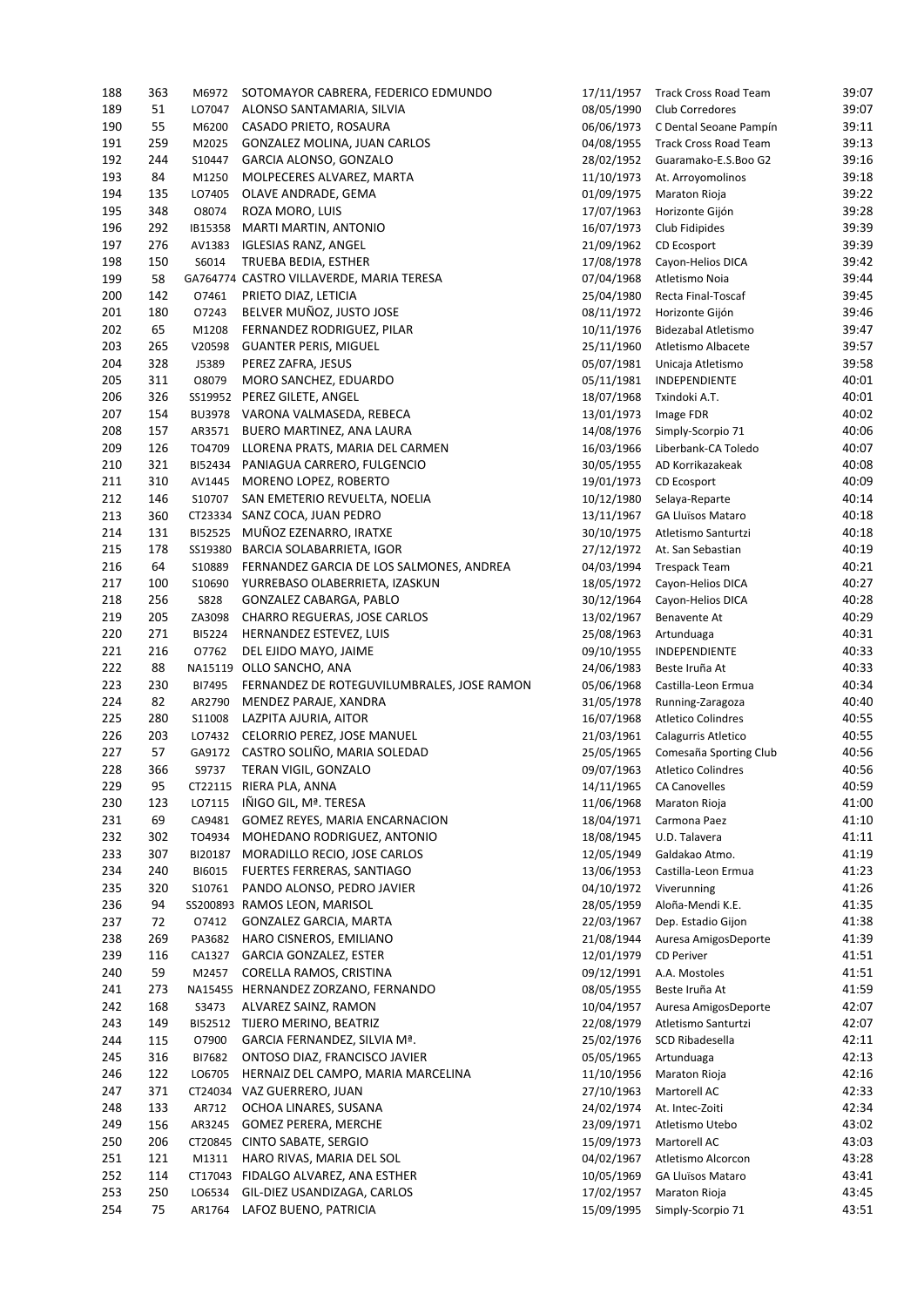|     | 255 | 141            | S10894      | PEREZ PALAZUELOS, Mª. ELENA              | 13/11/1978 | CamargoRia del Carmen        | 43:57     |
|-----|-----|----------------|-------------|------------------------------------------|------------|------------------------------|-----------|
|     | 256 | 140            | <b>S830</b> | PEREDO SAN SEBASTIAN, MARIA              | 31/01/1969 | Cayon-Helios DICA            | 44:00     |
|     | 257 | 296            |             | BU2756 MARTINEZ RIBERAS, AGUSTIN         | 28/08/1950 | Aranda-Condado Haza-Ibercaja | 44:09     |
|     | 258 | 335            |             | CT25228 POVEDANO ARRIBAS, JOSE           | 05/02/1958 | <b>GA Lluïsos Mataro</b>     | 44:26     |
|     | 259 | 118            | AR3126      | <b>GONZALEZ GOMEZ, VICTORIA</b>          | 17/10/1971 | At. Intec-Zoiti              | 44:39     |
|     | 260 | 260            | 07698       | <b>GONZALEZ RODRIGUEZ, VICTOR MANUEL</b> | 15/04/1946 | INDEPENDIENTE                | 44:41     |
|     | 261 | 175            | S8278       | AYLLON LOPEZ, BERNARDO                   | 19/01/1952 | Atletico Polanco             | 44:42     |
|     | 262 | 327            | CT7683      | PEREZ HERNANDEZ, PRUDENCIO               | 01/12/1947 | GA Lluïsos Mataro            | 45:06     |
|     | 263 | 107            |             | NA15288 ASPURZ GAYARRE, MARISOL          | 28/07/1973 | Beste Iruña At               | 45:16     |
|     | 264 | 136            |             | LO7139 ORIA MUÑIZ, MARIA ANGELES         | 11/05/1972 | A.Deportiva Haro             | 45:31     |
|     | 265 | 147            |             |                                          |            |                              | 45:40     |
|     |     |                |             | BU1706 SEVILLA SANTAMARIA, DOROTEA       | 03/10/1959 | Image FDR                    |           |
|     | 266 | 155            | S11013      | ZABALA DE BEPERET, MARGARITA             | 27/08/1970 | <b>Atletico Colindres</b>    | 45:46     |
|     | 267 | 120            | V20444      | <b>GRACIA GOMEZ, TERESA</b>              | 19/05/1963 | Atletismo Albacete           | 45:51     |
|     | 268 | 191            | S10510      | CABANZON SALMON, FERNANDO                | 07/09/1981 | C. A. Torrelavega            | 45:51     |
|     | 269 | 153            |             | CT16176 VAQUERO SANCHEZ, EMILIA          | 01/11/1949 | CE Penedès                   | 45:53     |
|     | 270 | 152            |             | S11011 VALENCIA NOREÑA, LUZ MARINA       | 02/10/1974 | <b>Atletico Colindres</b>    | 46:00     |
|     | 271 | 247            | CE663       | GARCIA GARCIA, SATURNINO                 | 19/04/1946 | INDEPENDIENTE                | 46:04     |
|     | 272 | 134            |             | SS19508 OLASO ESPESO, MARCARMEN          | 07/03/1967 | INDEPENDIENTE                | 46:06     |
|     | 273 | 304            | GC5228      | MONTESDEOCA NAVARRO, MIGUEL              | 04/06/1950 | Evecan Sport - ULPGC         | 46:15     |
|     | 274 | 261            | M225        | GONZALEZ SANCHEZ, JOSE LUIS              | 12/02/1957 | <b>Edward Athletic</b>       | 46:39     |
|     | 275 | 257            | BI7827      | GONZALEZ HERNANDEZ, ANGEL                | 02/09/1973 | Castilla-Leon Ermua          | 46:47     |
|     | 276 | 228            | AR3266      | ESPAÑOL GASCON, JOSE                     | 14/01/1959 | Atletica Turolense           | 46:52     |
|     | 277 | 171            | M2430       | ARAGONES BARRANCO, ENRIQUE               | 06/05/1951 | <b>Track Cross Road Team</b> | 47:29     |
|     | 278 | 196            | S9052       | CAGIGAS FERNANDEZ, MANUEL                | 22/11/1944 | INDEPENDIENTE                | 47:37     |
|     | 279 | 279            | VA7489      | LAZARO HERRERO, ANDRES                   | 20/11/1945 | INDEPENDIENTE                | 47:37     |
|     | 280 | 144            |             | CT22806 RIERA RUEDA, EVA                 | 28/09/1973 | GA Lluïsos Mataro            | 48:19     |
|     | 281 | 370            | BI20218     | URRUTIA GONZALEZ, AGUSTIN                | 18/07/1959 | Artunduaga                   | 48:29     |
|     | 282 | 184            | BI20217     | BERNARDO RODRIGUEZ, JOSE JAVIER          | 30/07/1965 | Artunduaga                   | 48:29     |
|     |     |                |             |                                          |            |                              |           |
|     | 283 | 367            | BI5934      | <b>TORRES GARCIA, PEDRO</b>              | 21/09/1951 | Artunduaga                   | 48:29     |
|     | 284 | 359            | 07016       | SANTURIO CUBRIA, GERARDO                 | 20/08/1974 | AD Gijon Atletismo           | 48:35     |
|     | 285 | 117            | \$10860     | GONZALEZ ARISTIN, MARIA DEL ROCIO        | 16/04/1978 | At. España de Cueto          | 48:45     |
|     | 286 | 112            | S11005      | ESCARDA GONZALEZ, BEATRIZ                | 12/05/1976 | Atletico Colindres           | 48:51     |
|     | 287 | 101            |             | NA15570 AGUIRRE REDRADO, MARIA ANGELES   | 09/05/1956 | Beste Iruña At               | 49:19     |
|     | 288 | 372            | S1044       | VIDAN MELENDEZ, RICARDO                  | 26/10/1941 | CA Antorcha-Santoña          | 49:57     |
|     | 289 | 314            | TO2732      | NAVARRO BONILLA, MIGUEL ANGEL            | 01/03/1957 | Liberbank-CA Toledo          | 50:19     |
|     | 290 | 124            |             | AR3314 LASO MARCO, SARA                  | 30/08/1970 | At. Intec-Zoiti              | 50:39     |
|     | 291 | 174            |             | CT17935 ARTIGAS LLORET, ALBERT           | 17/04/1955 | GA Lluïsos Mataro            | 50:42     |
|     | 292 | 143            | SG4229      | PUENTES DE PEDRO, ANA ISABEL             | 11/02/1962 | CAS Ciudad de Segovia        | 51:12     |
|     | 293 | 105            |             | LO7406 ANSOLEAGA GIL, SUSANA             | 31/07/1966 | Maraton Rioja                | 51:18     |
|     | 294 | 255            |             | GA766223 GONTA PEREIRO, EMILIO           | 12/08/1947 | Lucus Caixa Rural Galega     | 51:24     |
|     | 295 | 128            | S11009      | MARTINEZ RUGAMA, MARIA AMPARO            | 18/05/1969 | <b>Atletico Colindres</b>    | 51:30     |
|     | 296 | 132            |             | GA766224 NOVO VARELA, MARIA DEL CARMEN   | 12/02/1957 | Lucus Caixa Rural Galega     | 51:41     |
|     | 297 | 300            |             | NA11410 MERCERO LIZARRAGA, JOSE MARIA    | 25/04/1939 | Beste Iruña At               | 51:52     |
|     | 298 | 108            |             | BI52524 BLANCO GALEAN, INMACULADA        | 09/12/1975 | Atletismo Santurtzi          | 53:29     |
|     | 299 | 248            | 01114       | <b>GARCIA PESQUERA, EFREN</b>            | 06/09/1935 | Asturiana Veteranos          | 53:40     |
|     | 300 | 139            |             | CT25227 PAREJA BERMEJO, ANGELA           | 31/03/1967 | GA Lluïsos Mataro            | 55:06     |
|     | 301 | 148            | S10466      | SOLANA ECHEVARRIA, NIEVES                | 06/08/1952 | <b>Atletico Colindres</b>    | 55:47     |
|     | 302 | 151            |             | BU3977 VADILLO GARCIA, MARIA ISABEL      | 22/01/1951 | C.D. atletismo Briviesca     | 1:08:56   |
|     |     | 80             | BU2493      | MARTIN, JIMENA                           | 28/06/1985 | C Dental Seoane Pampín       | AB        |
|     |     |                |             |                                          |            |                              |           |
| f/c |     | 78             | BI8126      | MAJIDA MAAYOUF, (E)                      | 27/04/1989 | Bilbao Atletismo             | <b>NP</b> |
| f/c |     | 8              |             | CT21922 MOSTAFA BENSLIMANE, (E)          | 09/02/1978 | Cornellà At.                 | NP.       |
| f/c |     | $\overline{7}$ | LO6886      | NOUREDDINE BENMEZIANE, (E)               | 25/11/1992 | Ferrer Sport                 | ΝP        |
|     |     | 46             | S11003      | LABRADA, ALEJANDRO                       | 21/11/1981 | Reinosa Running              | NP.       |
|     |     | 130            | S10866      | MORENO, ANA                              | 21/12/1969 | CamargoRia del Carmen        | ΝP        |
|     |     | 287            | M1823       | MADRIGAL, ANGEL                          | 15/09/1969 | A.D. Sprint                  | ΝP        |
|     |     | 34             | TO3653      | RONCO, ANGEL                             | 07/03/1993 | A.D. Marathon                | ΝP        |
|     |     | 353            | S11010      | SALAS HERRERA, ANIBAL DAVID              | 04/03/1974 | <b>Atletico Colindres</b>    | ΝP        |
|     |     | 188            | GU2023      | BONILLA DE FRANCISCO, ANTONIO            | 05/07/1958 | Velociraptor MP Twinner      | ΝP        |
|     |     | 106            |             | CA8492 ARRIETE CASTAÑEDA, AURORA         | 12/07/1966 | CD Periver                   | ΝP        |
|     |     | 125            | S10424      | LIAÑO REVUELTA, BEATRIZ                  | 31/08/1975 | Pielagos                     | ΝP        |
|     |     | 111            |             | NA15345 BUSTO GIL, BEGOÑA                | 31/01/1976 | Beste Iruña At               | ΝP        |
|     |     | 109            | O8040       | BLANCO JUBETE, BLANCA                    | 21/05/1967 | Atletica Avilesina           | ΝP        |
|     |     | 19             | 06279       | GARCIA MARTINEZ, BORJA JERONIMO          | 30/05/1981 | INDEPENDIENTE                | ΝP        |
|     |     | 13             | S10887      | CUADRADO PIGUEIRAS, DIEGO                | 04/01/1991 | Trespack Team                | NP.       |
|     |     | 309            | AV1444      | MORENO LOPEZ, EDUARDO                    | 23/12/1976 | CD Ecosport                  | NP.       |
|     |     | 266            | S10201      | GUTIERREZ FERNANDEZ, ENRIQUE             | 10/12/1962 | Club Atletico Laredo         | ΝP        |
|     |     | 246            | V22113      | <b>GARCIA DOMENECH, EVARISTO</b>         | 13/07/1954 | C.A.Ontinyent                | NP.       |
|     |     |                |             |                                          |            |                              |           |